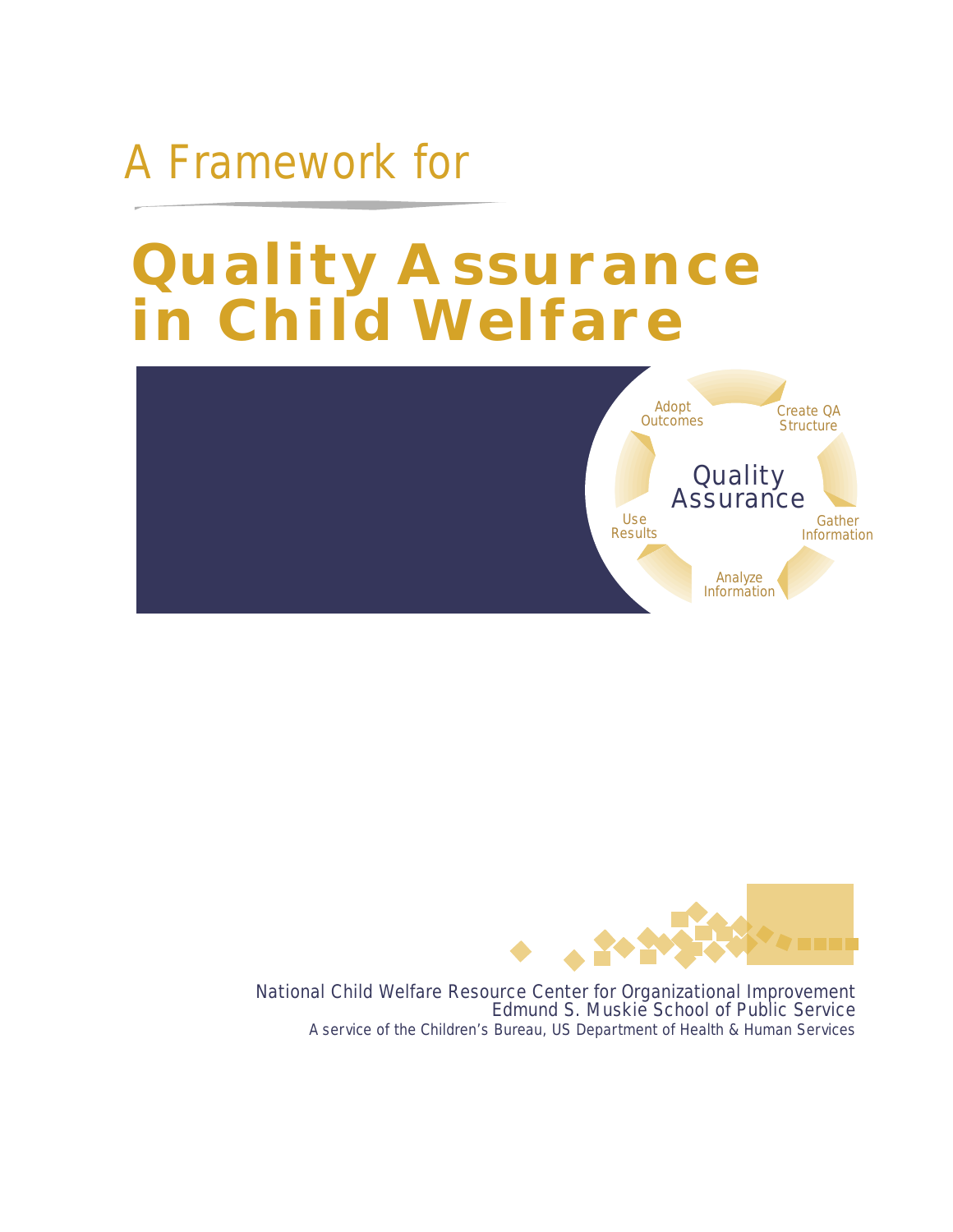A Framework for

# Quality Assurance in Child Welfare

Mary O'Brien Peter Watson

March, 2002

National Child Welfare Resource Center for Organizational Improvement Edmund S. Muskie School of Public Service University of Southern Maine Portland, Maine

A service of the Chidren's Bureau, US Department of Health & Human Services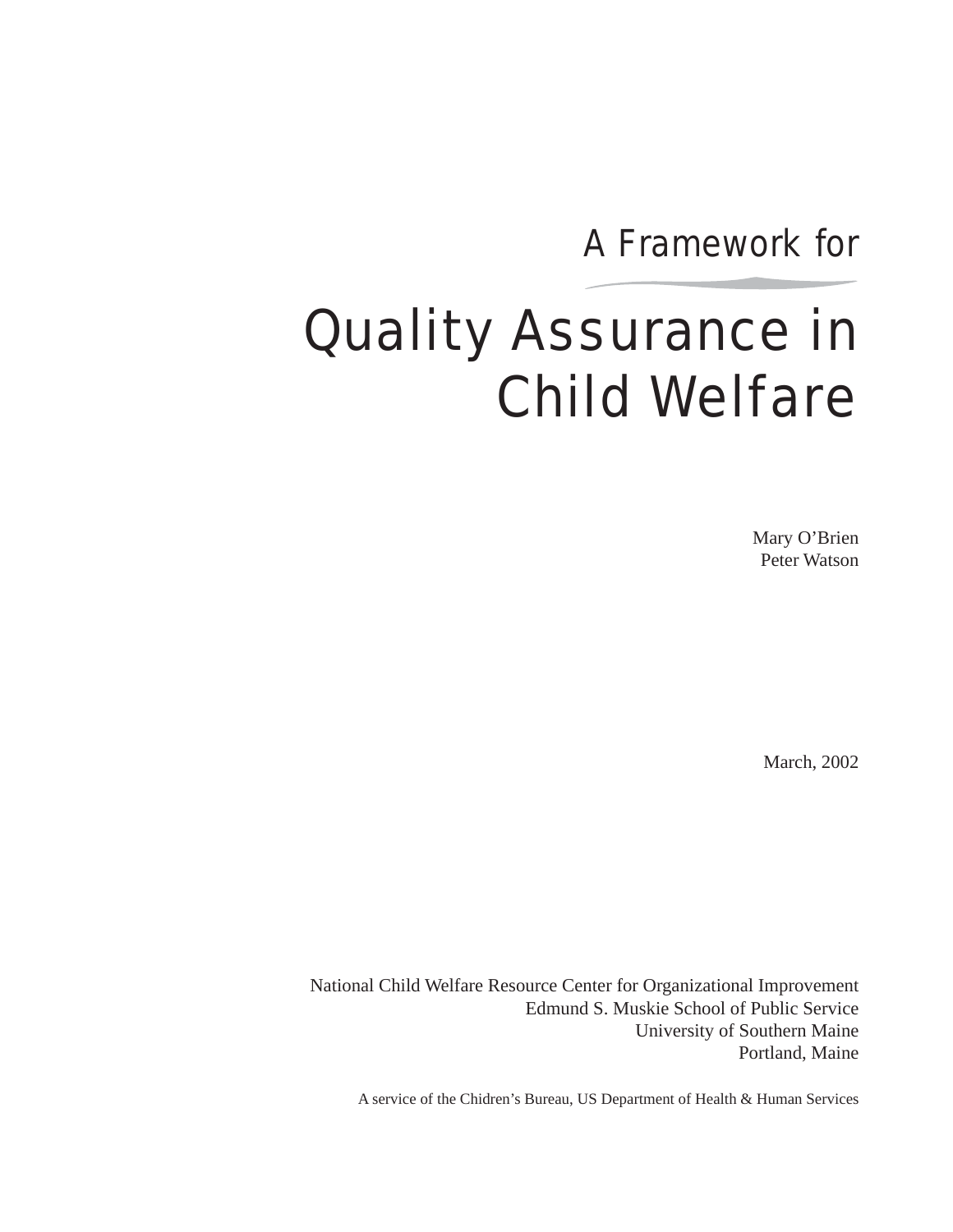# **Acknowledgements**

We gratefully acknowledge Patsy Buida at the Children's Bureau for her vision, support and willingness to review and comment on drafts of the publication. Jerry Milner and Linda Mitchell at the Children's Bureau also provided detailed comments.

We are indebted to staff from a number of states for the excellent quality assurance information and examples they provided during the research phase of the project: Richard Anderson and Linda Wininger from Utah, Dennis Bean and Bill Hindman from Oklahoma, Grady Rhodes from Texas, Michael Sumski from Illinois, Vince Geremia from Missouri, Jane Kieler from Iowa, Dianne Connolly from New York, and Larry Dean from Alabama.

Early in the research process, Paul Vincent, Ray Foster and Dr. Ivor Groves helped identify states and quality assurance staff who would be good resources.

A number of people at the National Child Welfare Resource Center for Organizational Improvement provided critical help. Mary Colombo assisted in pulling together the early research and reading several drafts of the publication. Susan Kanak and Beth Frizsell provided thoughtful comments on drafts and great ideas for organizing the information.

Finally, Anne Bernard at the Resource Center designed and produced the final product.

*Kris Sahonchik, Project Director Mary O'Brien, Author Peter Watson, Author*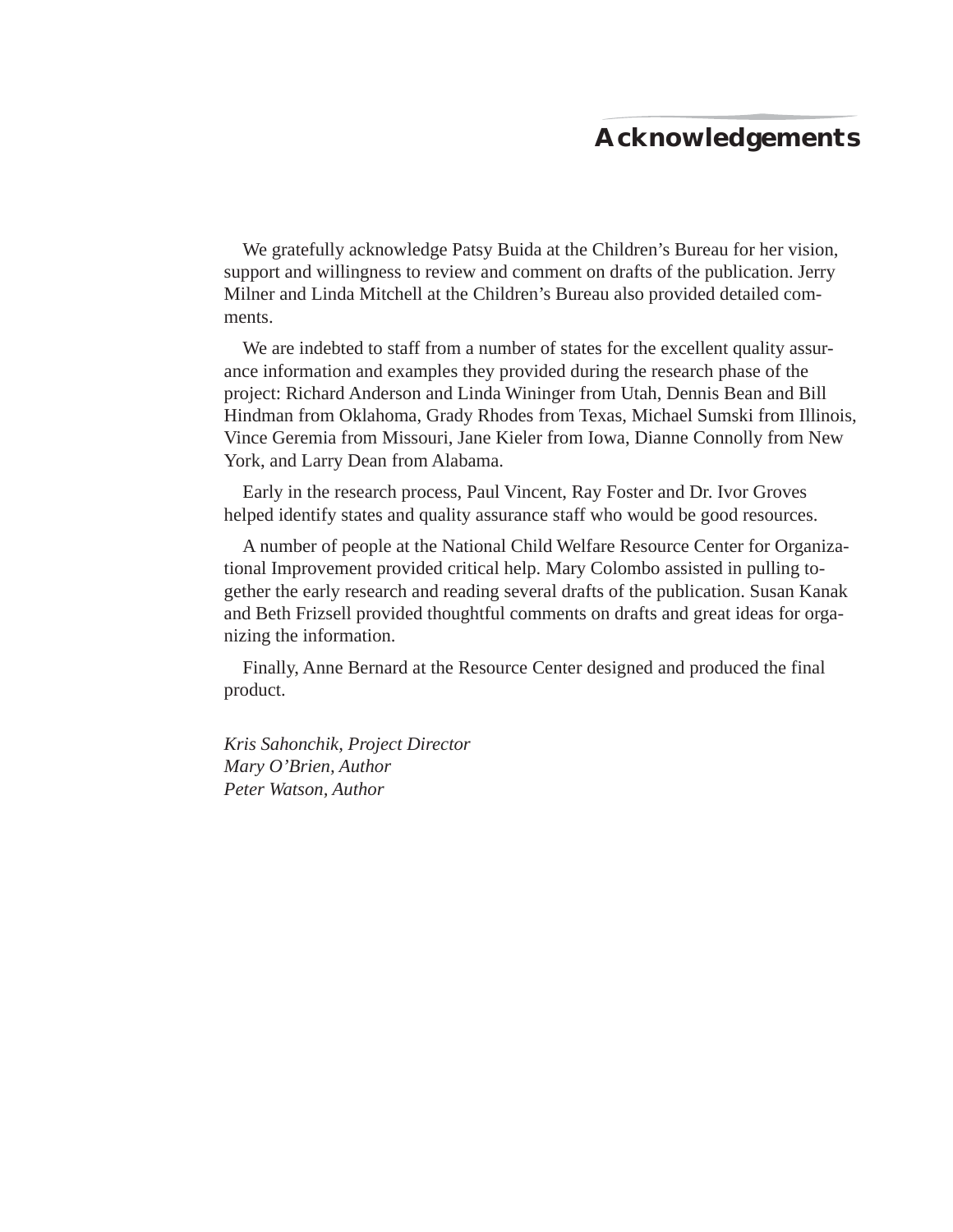# **Contents**

| Foreword<br>Introduction<br>Why Quality Assurance is Important<br>Step 1<br><b>Adopt Outcomes and Standards</b> | vii<br>$\mathbf{1}$<br>3 |                                                                                 |          |
|-----------------------------------------------------------------------------------------------------------------|--------------------------|---------------------------------------------------------------------------------|----------|
|                                                                                                                 |                          | Step 2<br>Incorporate QA Throughout the Agency                                  | $\tau$   |
|                                                                                                                 |                          | Step 3<br>Gather Data and Information<br>Step 4<br>Analyze Data and Information | 11<br>19 |
| Step 5<br>Use Analyses and Information to Make Improvements                                                     | 25                       |                                                                                 |          |
| Attachment 1<br>Comprehensive Case Studies of State Quality Assurance Systems                                   | 29                       |                                                                                 |          |
| Attachment 2<br>Federal Requirements for Quality Assurance Systems                                              | 51                       |                                                                                 |          |
| Attachment 3<br><b>Standards for Quality Assurance Systems</b><br>Developed by National Organizations           | 59                       |                                                                                 |          |
| Attachment 4<br>Resources: Quality Assurance for Child Welfare Agencies                                         | 65                       |                                                                                 |          |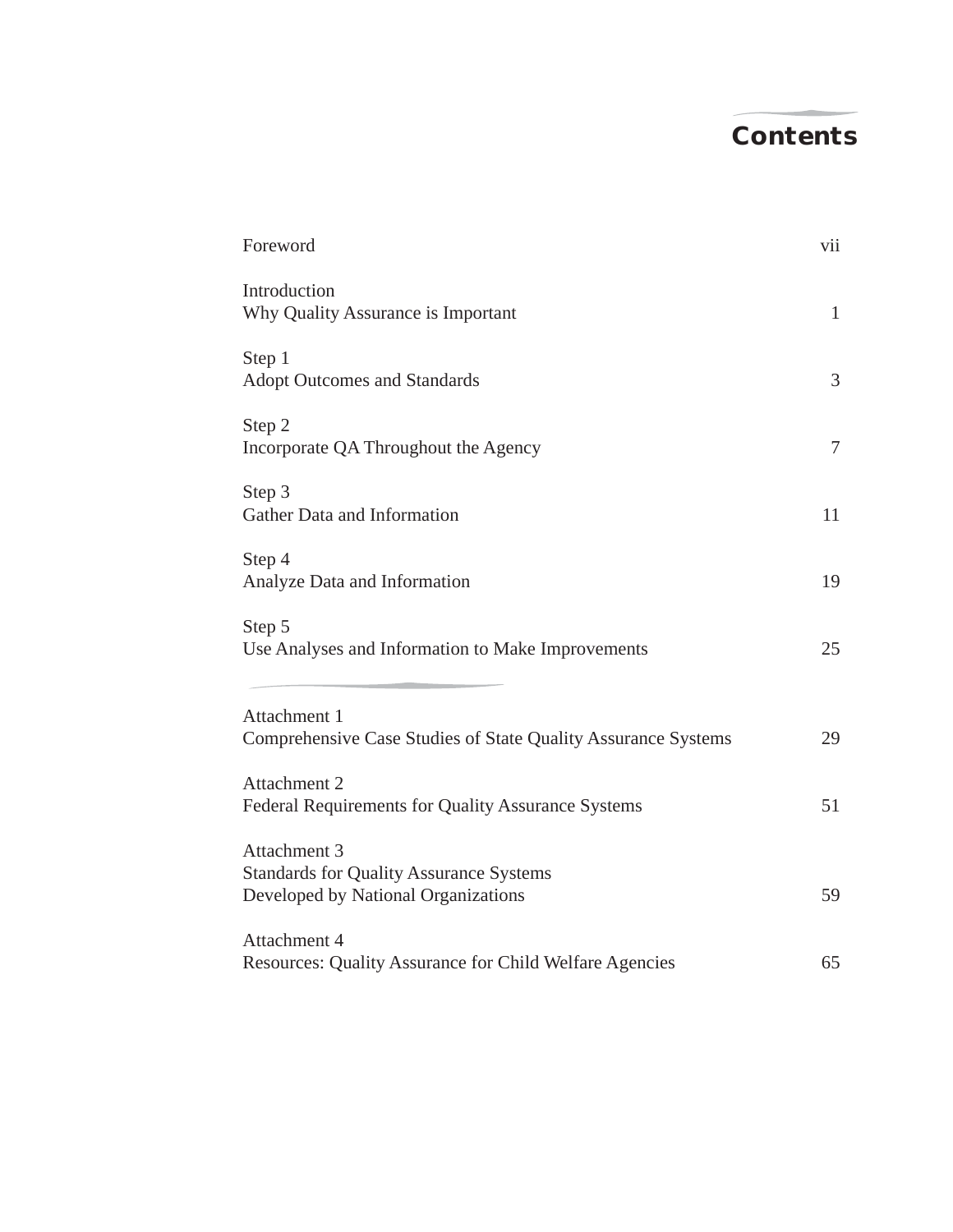# **Foreword**

Child welfare administrators and senior managers increasingly are searching for new ways to assess their agencies' success in working with children and families. Rather than rely on anecdotal information or uneven data that may not apply to their entire systems, today's child welfare managers seek regular and reliable sources of information that help them evaluate agency performance, make ongoing decisions, and provide an accurate picture for agency staff and external stakeholders. That is, today's managers strive to take the initiative and push their own agendas rather than make reactive policy and practice changes in response to anecdotes, crisis cases, or uninformed external scrutiny and pressure.

The term most often used to describe these efforts is Quality Assurance (QA). Many child welfare agencies have had entire QA divisions, or at least designated QA staff members, for a number of years. However, in practice, "quality assurance" has had no consistent meaning across child welfare agencies. Quality assurance efforts may range from administrative case review systems to periodic research studies to regular statistical compliance reports to comprehensive initiatives involving all these elements and more.

The varied definitions also extend to the academic research and management texts focused on quality. An array of related and overlapping terms and techniques including quality assurance, quality improvement, total quality management, quality assessments, performance measurement, evaluation research, goals, outcomes, standards, and indicators—sometimes just adds to the confusion.

In this guide, the National Child Welfare Resource Center for Organizational Improvement (NCWRCOI) attempts to simplify the picture by presenting a framework for child welfare QA systems. While specific QA activities often will vary across agencies, the framework includes the broad elements all agencies should consider in creating new or energizing existing QA systems. The framework also presents the main elements in the form of implementation steps to assist readers in conceptualizing application within their agencies.

The Resource Center created the framework based on examples from ongoing QA efforts in state child welfare agencies, existing requirements from Federal legislation and regulations, child welfare research and management studies, and national QA standards developed in other settings. Given these diverse sources of information and the increasing number of agencies adopting innovative QA strategies, the Resource Center fully expects to enhance the QA framework in the coming years with even richer examples as the child welfare field learns more. This guide certainly is not the final word or necessarily the authoritative source on QA, but it attempts to pull together the important elements in one place for busy child welfare administrators and managers.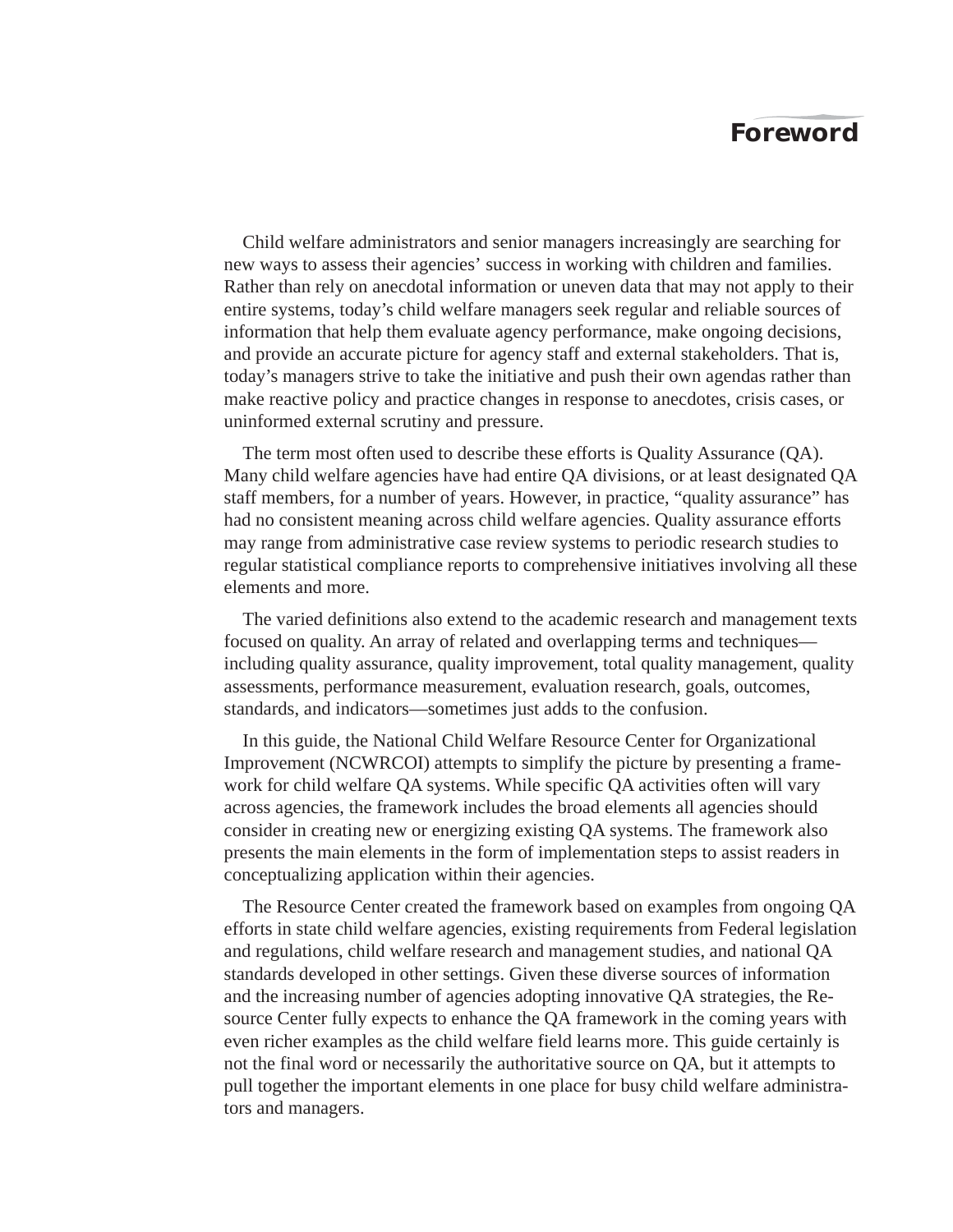# Introduction Why Quality Assurance is Important

Traditionally, quality assurance systems in child welfare agencies have focused on auditing case records to monitor and report on the extent of compliance with state and federal requirements. This focus paralleled federal approaches to monitoring state child welfare programs that often were directed towards assessing compliance with procedural requirements. Given the historic auditing focus in the child welfare field, small quality assurance staffs on the margins of agencies usually carried out the monitoring function, and their reports often had minimal impact on the services delivered by the agency.

Today, many child welfare agencies are developing systems that move beyond compliance monitoring. These systems attempt to gather and assess a range of information on quality, and they work to implement needed improvements on an ongoing basis. As a way of differentiating these efforts from traditional compliance monitoring, the new approaches often are called continuous quality improvement systems. Moreover, recent federal initiatives, such as the new Child and Family Service Reviews, also support and encourage the move towards continuous quality improvement processes.

The new approach improves upon traditional compliance monitoring in three ways. First, quality improvement programs are broader in scope, assessing practice and outcomes, as well as compliance. Second, they attempt to use data, information and results to affect positive changes in policy and case practice, along with compliance with federal, state and agency requirements. Third, these programs engage a broad range of internal and external partners in the quality improvement process, including top managers, staff at all levels, children and families served and other stakeholders.

These characteristics of continuous quality improvement systems parallel the approach of the new federal Child and Family Services Reviews. Thus, states with strong quality assurance systems that focus on outcomes, involve a broad range of stakeholders, and facilitate continuous improvement will be better prepared for the new review process. In addition, they will be accomplishing the ultimate goal of the federal reviews, which is to continually improve outcomes for children and families.

The National Child Welfare Resource Center for Organizational Improvement (NCWRCOI) has created the QA framework to reflect the current focus on developing more comprehensive and effective quality improvement systems. This framework and implementation guide strips away the rhetoric and confusing terminology and presents straightforward information that will help agencies develop continuous quality improvement systems.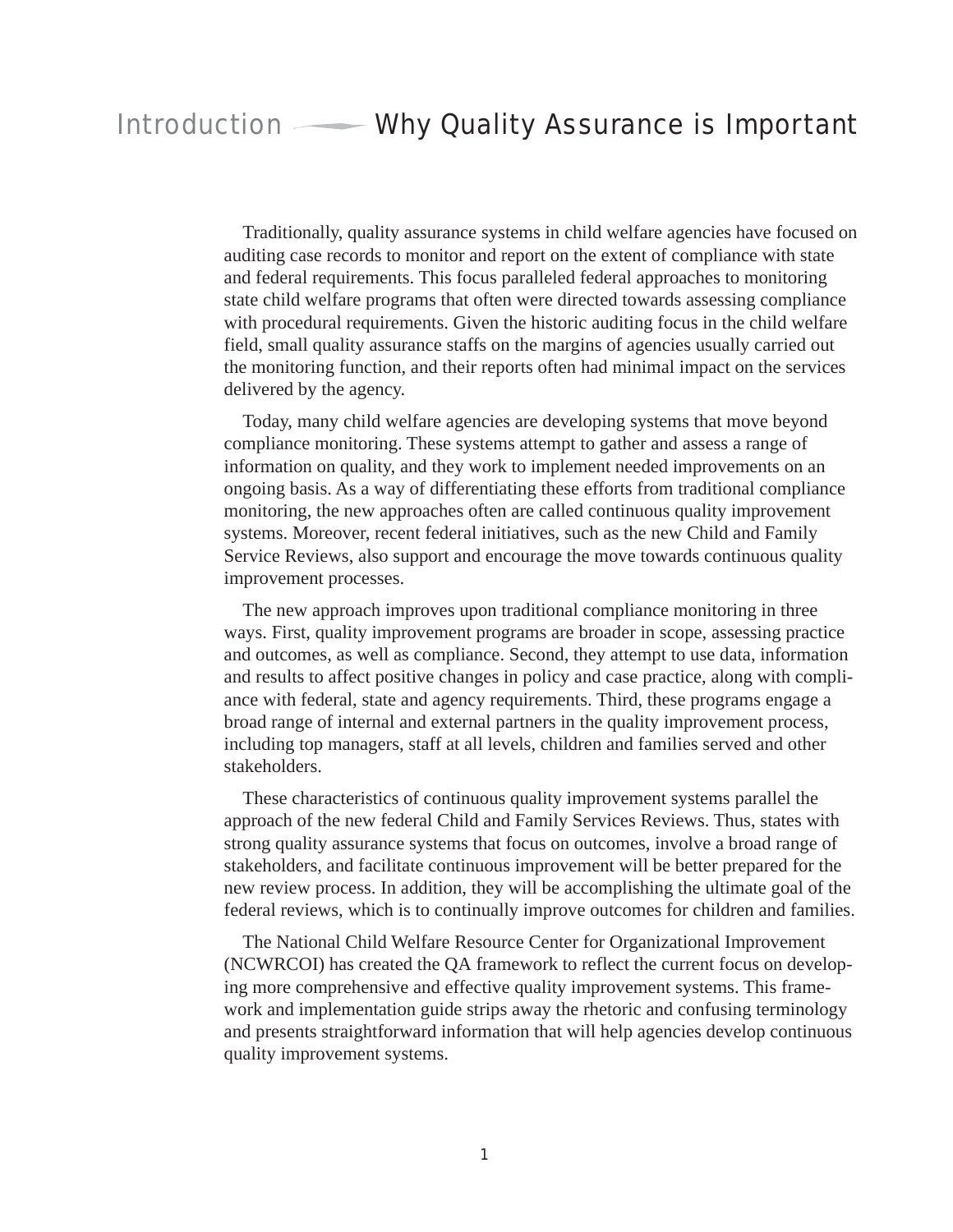The framework consists of five main steps. Each will be addressed in detail in this guide:

- Step 1: Adopt outcomes and standards
- Step 2: Incorporate QA throughout the agency
- Step 3: Gather data and information
- Step 4: Analyze data and information
- Step 5: Use analyses and information to make improvements

Each section includes a description of the framework element, the specific tasks involved, and illustrative state examples of ways to accomplish the work.

In addition to detailing the framework steps, the guide includes several attachments that provide excellent information and resources for states. The first attachment presents several comprehensive case studies of state quality assurance systems, as well as information on related components in other states. These case studies and examples illustrate a few of the varied QA approaches states have taken in recent years in an effort to improve their services and the outcomes for the children and families served. The second attachment summarizes the federal requirements for state quality assurance systems. The third attachment presents a variety of quality assurance standards that national child welfare organizations have developed in recent years. Finally, the fourth attachment presents an annotated bibliography of various quality assurance resources across a number of specific topics.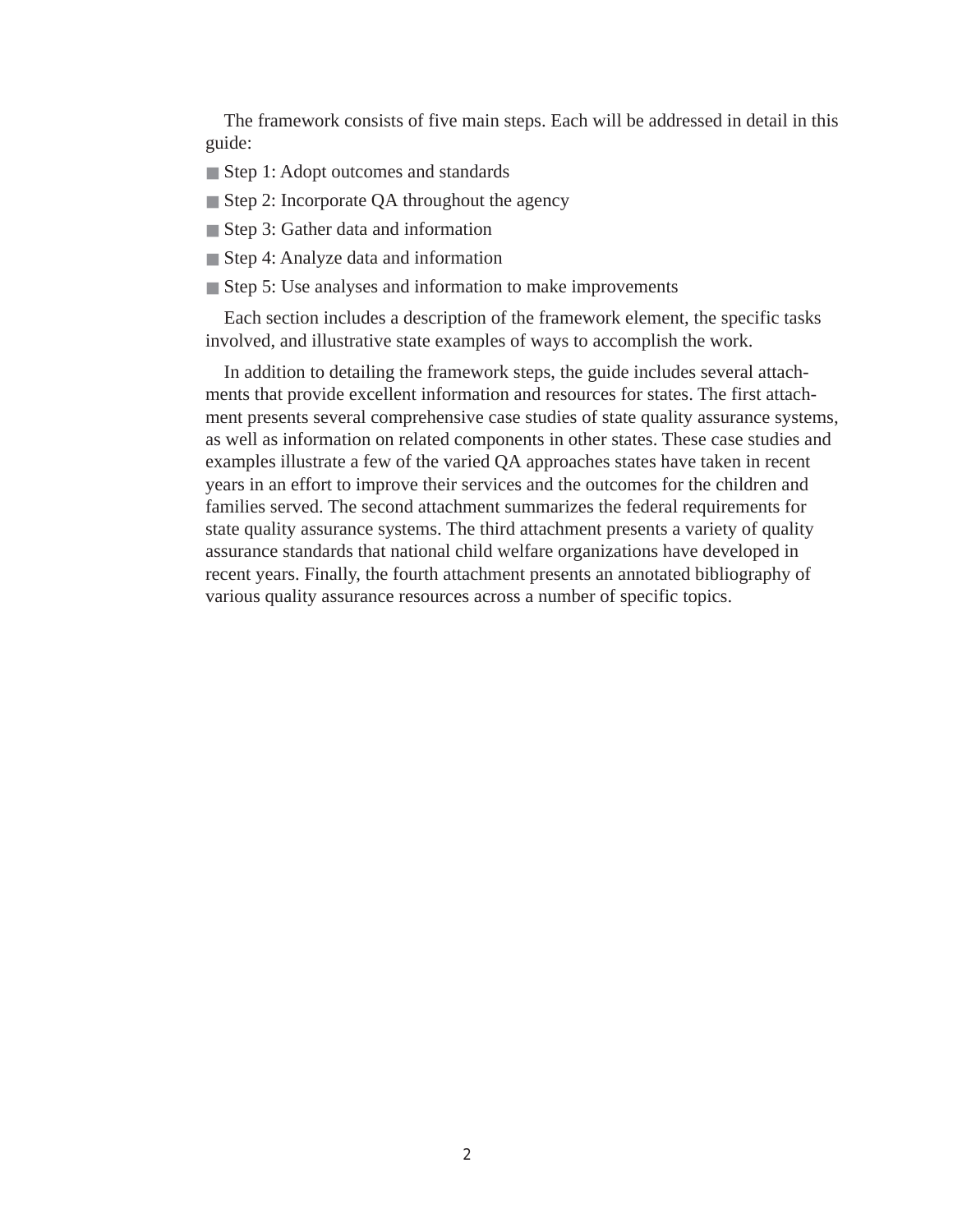# Step 1 — Adopt Outcomes and Standards

At the root of child welfare work are the goals agencies want to achieve with the children and families involved in their cases. The complexity of child welfare work, demands for public accountability, and new federal requirements increasingly have pushed agencies to make their goals an explicit part of their statewide strategic plans. From a quality assurance perspective, explicit goals are critical because they suggest the outcomes an agency intends to achieve with/for its clients. In turn, these client level outcomes suggest the key service level standards necessary to guarantee that children and families receive quality services to meet their needs. Therefore, these outcomes and standards provide the underpinning for the agency's decisions about the types of quality assurance data and information to collect and analyze in Steps 3 and 4. This section provides examples of the types of outcomes and standards child welfare agencies adopt and highlights their implications for quality assurance systems.

## Define Child Welfare Outcomes

In recent years, a number of laws, regulations and initiatives on the federal and state levels increasingly require state child welfare agencies to define the outcomes they intend to achieve and then track performance on these outcomes over time through their QA activities. Most commonly, child welfare agencies have begun to focus on three broad outcomes: safety, permanency and well-being for children and families. Some examples of recent initiatives pushing these outcomes are the following:

**Child and Family Services Plan (CFSP):** Federal regulations require that child welfare agencies, in order to be eligible for Title IV-B funds, develop and implement a five-year comprehensive child and family services plan. The plan must include goals expressed in terms of improved outcomes for the safety, permanency and wellbeing of children and families, and specific, measurable objectives that will be undertaken to achieve the goals. The plan also must describe methods used to measure annual progress towards meeting the goals and objectives, especially the outcomes for children, youth and families.

**Adoption and Safe Families Act (ASFA):** In 1997, ASFA elevated the importance of safety and expedited timeframes for the achievement of permanency for children served by the child welfare system. ASFA also required the U.S. Department of Health and Human Services (DHHS) to develop a set of outcome measures to assess state performance, and to report annually to Congress on state performance on these measures. The first annual report, released in August 2000, highlights data on state performance on seven outcomes related to safety and permanency, and thirteen associated performance indicators. Future reports also may include outcomes related to child and family well-being.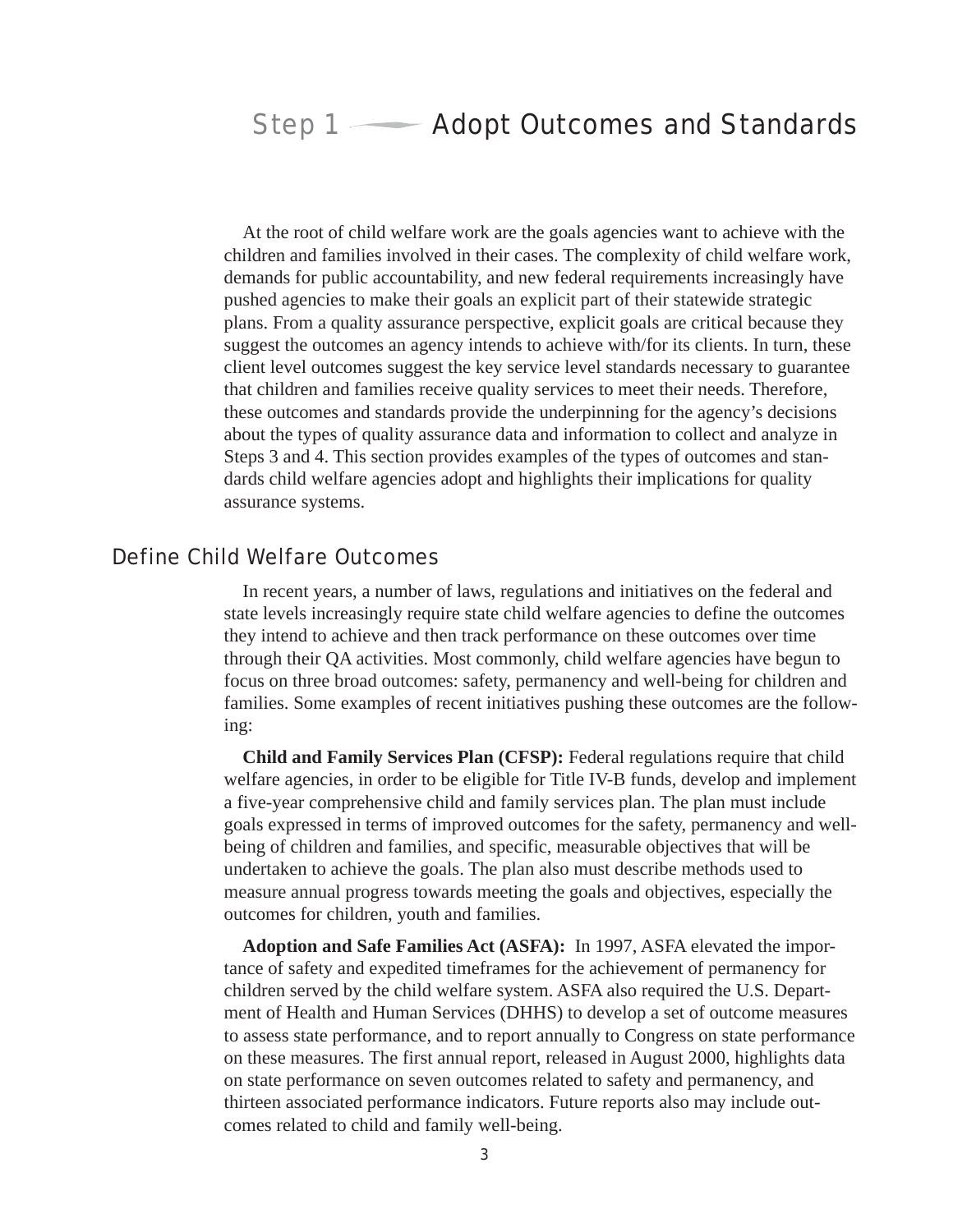**Child and Family Services Review (CFSR):** In the summer of 1999, the Children's Bureau began to implement a new federal review process for state child welfare agencies. Under the Child and Family Services Review process, state officials, federal officials and community partners work together to assess state performance on seven outcomes and seven systemic factors supporting the achievement of the outcomes. The seven outcomes are divided into the broad areas of safety, permanency and well-being:

#### **Safety**

- Children are, first and foremost, protected from abuse and neglect
- Children are safely maintained in their homes whenever possible and appropriate

## **Permanency**

- Children have permanency and stability in their living situations
- The continuity of family relationships and connections is preserved for children

#### **Child and Family Well-Being**

- Families have enhanced capacity to provide for their children's needs
- Children receive appropriate services to meet their educational needs
- Children receive adequate services to meet their physical and mental health needs.

State Example — Utah's Performance Milestone Plan

A strong feature of Utah's quality improvement system is the clear outcomes and indicators that have been established in the state's strategic plan. Based on these outcomes and indicators, Utah has created systems for regular tracking and reporting of related data and information.

In May, 1999, the Utah Division of Child and Family Services (DCFS) released the Performance Milestone Plan, which describes in detail how the Division will improve services to its clients. The Performance Milestone Plan evolved out of court involvement in the child welfare system, but the Department views it as their business plan, which they intend to implement with or without continuing court involvement or outside monitoring. Since 1994, the state has been working to comply with the monitoring requirements of the "David C. vs. Leavitt" Settlement Agreement. The Performance Milestones Plan was developed with the assistance of the Child Welfare Policy and Practice Group (CWPPG) after a 1998 court order directing the Department to design new, more valid and instructive measures of performance.

The Performance Milestone Plan consists of 9 milestones which describe the activities the state will engage in to measure progress towards performance goals and make program adjustments based on feedback on how well the system is functioning. It defines the Division's outcomes and the indicators that will be tracked to measure progress on those outcomes. In addition, the Performance Milestone Plan describes the development and implementation of a Practice Model to guide casework practice, defines the structures and processes that will be used to gather and analyze information from data and case reviews, and describes the development of Quality Improvement Committees which will use information from these sources to guide necessary changes in the system. Many of the components of the plan have been implemented and are being used to make program improvements.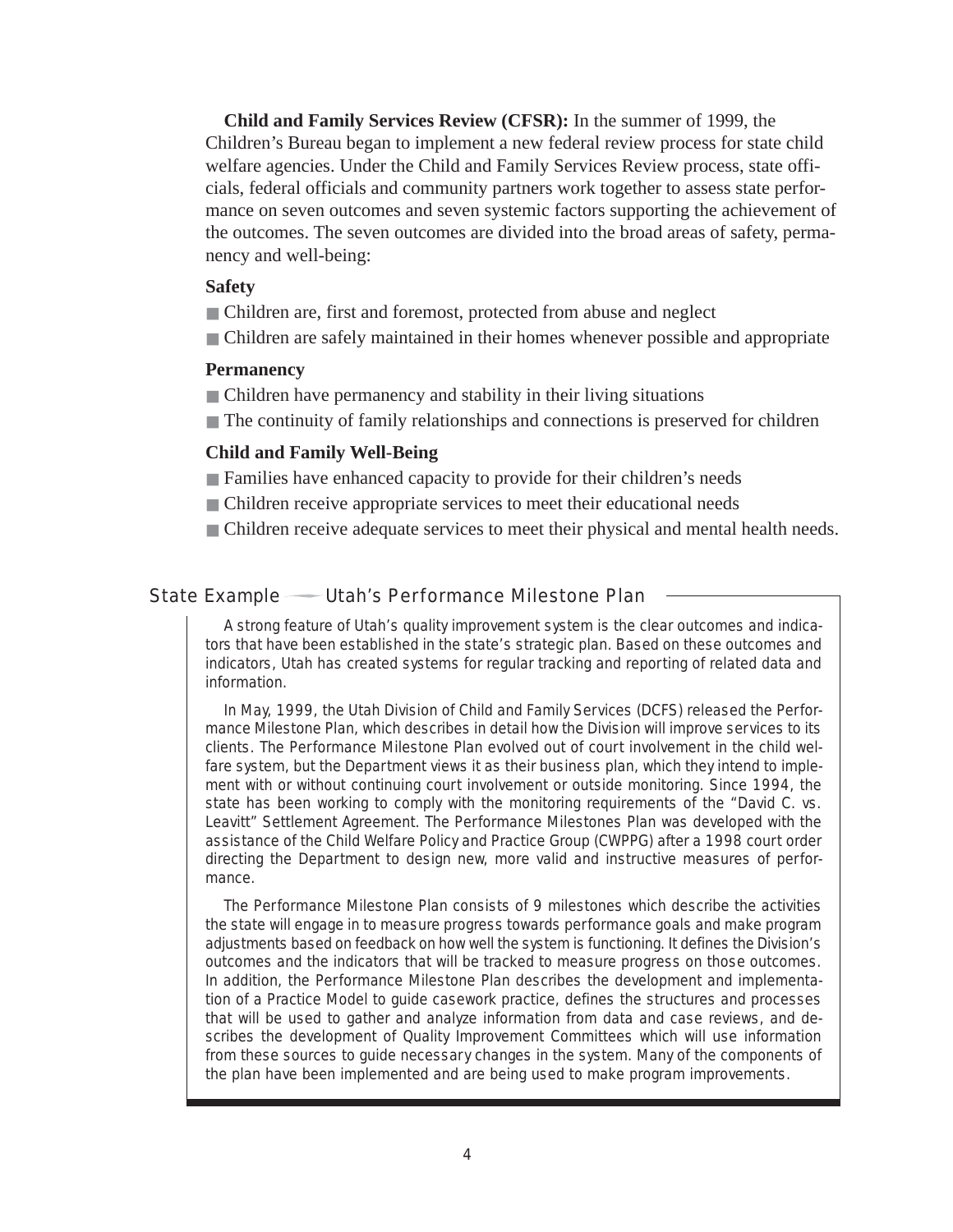The seven systemic factors relate to the state agency's capacity to deliver services leading to improved outcomes for children and families. Therefore, the CFSR process encourages states to examine these systems and make necessary improvements on a regular basis. The systemic factors are:

- Statewide information system
- Case review system
- Quality assurance system
- Staff training
- Service array
- Agency responsiveness to the community, and
- Foster and adoptive parent licensing, recruitment and retention.

The review process defines the specific indicators that will be assessed for each outcome and for each systemic factor. These outcomes and indicators, along with those used by the Children's Bureau in the Annual Outcomes Report, provide a good starting point for states in assessing their current focus and determining whether they need to modify the goals and outcomes underlying their child welfare systems.

## Define Practice Standards

Adapting outcomes and indicators to your state's system is one way of identifying key areas on which to focus through QA activities. In addition, many agencies take another step to ensure that these outcomes and indicators are communicated throughout their organizations: they develop practice standards that define the agencies' expectations for day-to-day case practice.

#### State Example — Utah's Practice Model

Utah also has a practice model that establishes a baseline for the Division of Child and Family Services' interactions with families, community partners and staff. The model includes seven practice principles and a set of key practice skills that are developed through training. For example, one of the principles is "partnership," and related skills are "engaging" children, families and other essential individuals. The Division is conducting training for all staff on the Practice Model, and as of May 2001 about 2/3 of the staff had received the training. The protocol for the qualitative case reviews Utah conducts reflects the practice principles. Therefore, the case reviews help communicate to staff the type of practice that is expected under the model and assess the extent to which it has been implemented.

Defining and communicating practice standards can lead to an increase in compliance with requirements, improvements in case practice, and ultimately the achievement of the agency's outcomes. For example, a state might define a practice standard as "engaging clients," and then focus on ensuring that clients are invited to participate in case planning conferences, workers make required visits to homes, and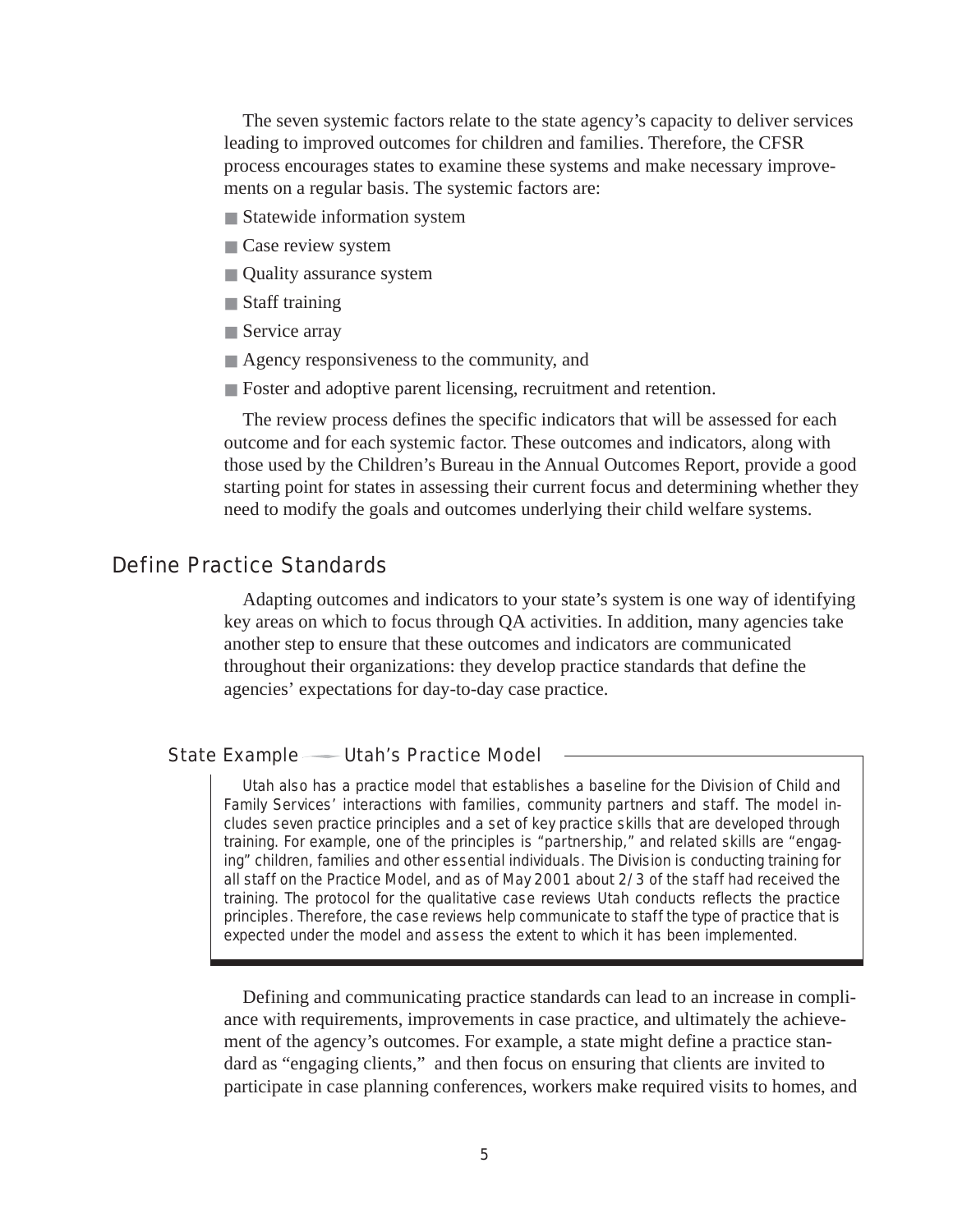clients feel they are included in the process and their needs are being addressed. The desired outcome of "engaging clients" in these ways might be reunifications happening more quickly, and/or safer and more stable home environments that make reunifications less likely to be disrupted.

Based on current knowledge in the field, as well as the various federal and state initiatives mentioned above, each state child welfare agency needs to decide what outcomes to emphasize and how to drive its practice accordingly to achieve them. One important method is covered in the next step of the framework: incorporating outcomes and the organizational QA structure into agency-wide plans.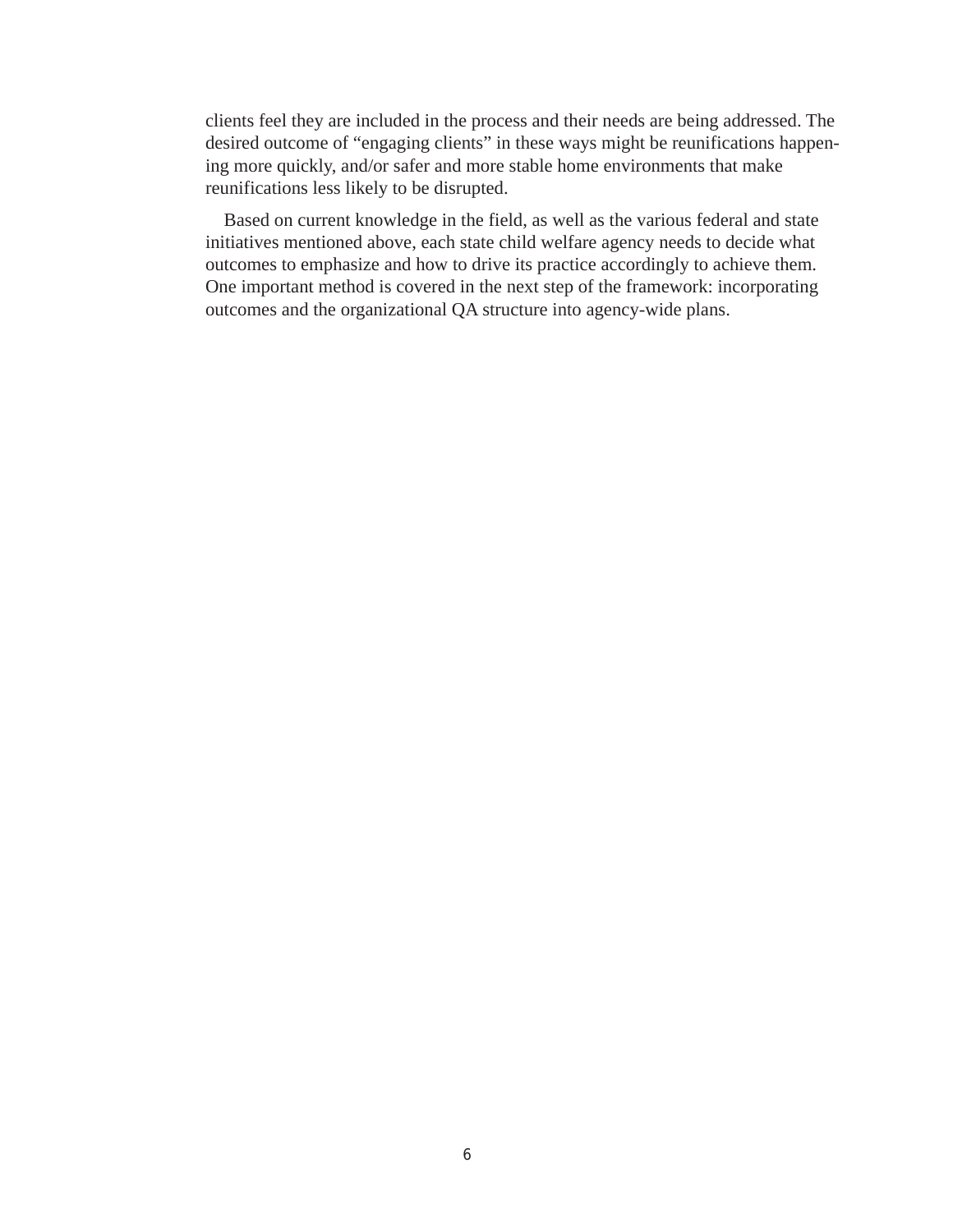# Step  $2 \longrightarrow$  Incorporate QA Throughout the Agency

The next step in building an ongoing quality improvement system is incorporating the main child welfare outcomes and indicators into the agency's strategic plan, and creating a QA structure within the organization to facilitate the achievement of these outcomes and indicators. Creating a culture throughout the agency that supports quality improvement requires frequent, clear and consistent communication about agency expectations for performance on outcomes and compliance with practice expectations. The creation of this culture begins with top management's commitment to quality assurance. In addition, agencies should have dedicated quality assurance staff to work with internal staff and external stakeholders and to send a strong signal that quality improvement is an agency priority.

## Include QA Elements in Strategic Plan

Federal requirements, national standards, and academic research all emphasize the importance of communicating quality improvement concepts through an agency's strategic planning process. To comply with federal regulations around the Child and Family Services Plan (CFSP), states should engage in a strategic planning process to define the outcomes and practice standards they plan to track over time. The CFSP process calls for states to set long-term timetables and interim benchmarks for achieving their objectives. In support of these elements, the CFSP must include a description of the state's quality assurance system and measures that will address any problems identified. Finally, federal regulations require states to submit annual progress and services reports (APSRs) in which they review and update their CFSPs where necessary.

These federal regulations complement national standards for quality assurance systems that stress the importance of having a strategic planning process, and of developing both a long term plan and an annual operating plan (see Attachment on National Standards). The National Child Welfare Resource Center for Organizational Improvement is in the process of developing a practice package on strategic planning that will provide a framework and numerous materials to help state child welfare agencies implement an ongoing planning process. Similarly, various academic and management studies also discuss the need to establish child welfare program outcomes and continually evaluate program effectiveness (U.S. Department of Health and Human Services, 1997, Casey Outcomes and Decision Making Project, 1998, Young et al, 1994).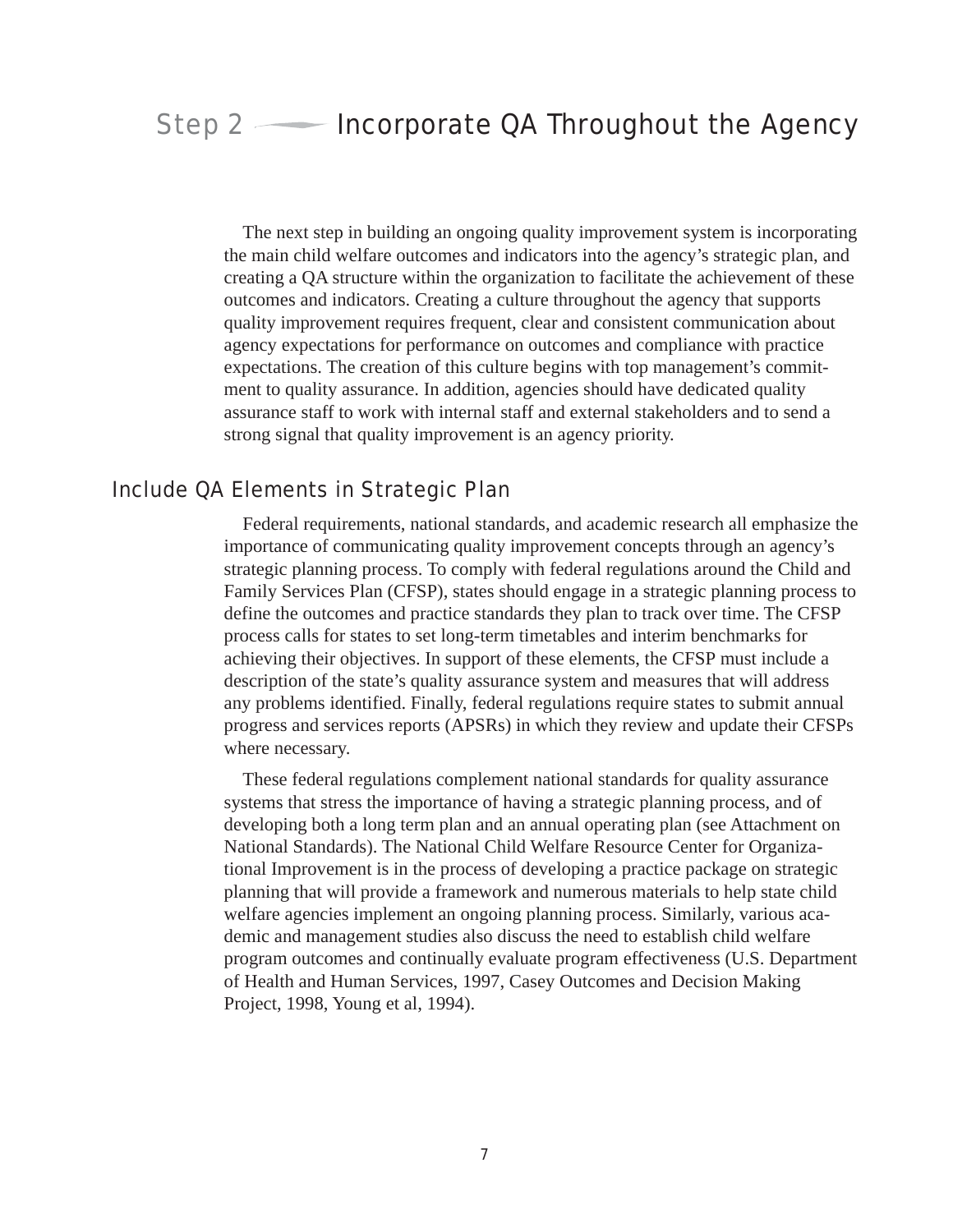## Create a QA Structure

In order to have an effective quality assurance process that monitors performance and supports quality, states need to involve a wide range of staff and organizations in quality assurance initiatives. Many states stress the responsibility of all managers and staff in the quality improvement process, and work to engage a broad range of personnel in the process. Many also work to engage external stakeholders, including other agencies and community members, in the work. The federal CFSP encourages such broad involvement in QA through its requirement that states conduct staff training to support the agency's ability to meet its goals, and to involve major actors in the child and family service system in meeting the agency's goals.

Commitment to QA begins with top managers who are committed to the agency's quality expectations. This commitment on the part of top managers, and their ongoing work to make quality a priority, is one of the major shifts necessary in moving an agency from a compliance monitoring focus to one of quality improvement. Lawrence Martin notes that all of the major American quality experts agree that the unqualified commitment of top management is absolutely essential to successfully promoting quality within human service agencies. He describes the need for managers to provide leadership in creating a culture of quality by both setting the tone for change and taking specific actions designed to facilitate the transformation. Setting the tone can involve the use of themes, slogans and symbols which are repeated so often that they essentially become part of the organizational psyche. For example, the Maricopa County Department of Social Services in Arizona developed a vision, mission and values statement that can be found prominently displayed in offices, meeting rooms and hallways of the organization's facilities. Specific actions can include requiring managers to report on quality improvements within the agency, and giving positive recognition to those that are implementing quality improvements (Martin, 1993). Simply put, if top managers are not committed to quality, the agency's efforts to change the culture almost certainly will fail.

Also, at a minimum, states should dedicate child welfare staff to QA initiatives in order to monitor performance. QA staff can work to ensure that people throughout the agency use information on quality, and to engage all staff in the process of examining data and acting to make improvements. Creating a separate, dedicated QA function in the organization sends a strong signal that quality is a major focus, and provides staff who can undertake and support the work throughout the agency on an ongoing basis. Generally, these staff will vary in their abilities and experience, depending on the QA activities the agency implements. Among the most critical characteristics necessary among various QA staff will be data analysis skills, an understanding of child welfare practice, work and processes, and an ability to translate and communicate the results of data analyses into formats that child welfare staff in the rest of the agency can understand and use to improve their work.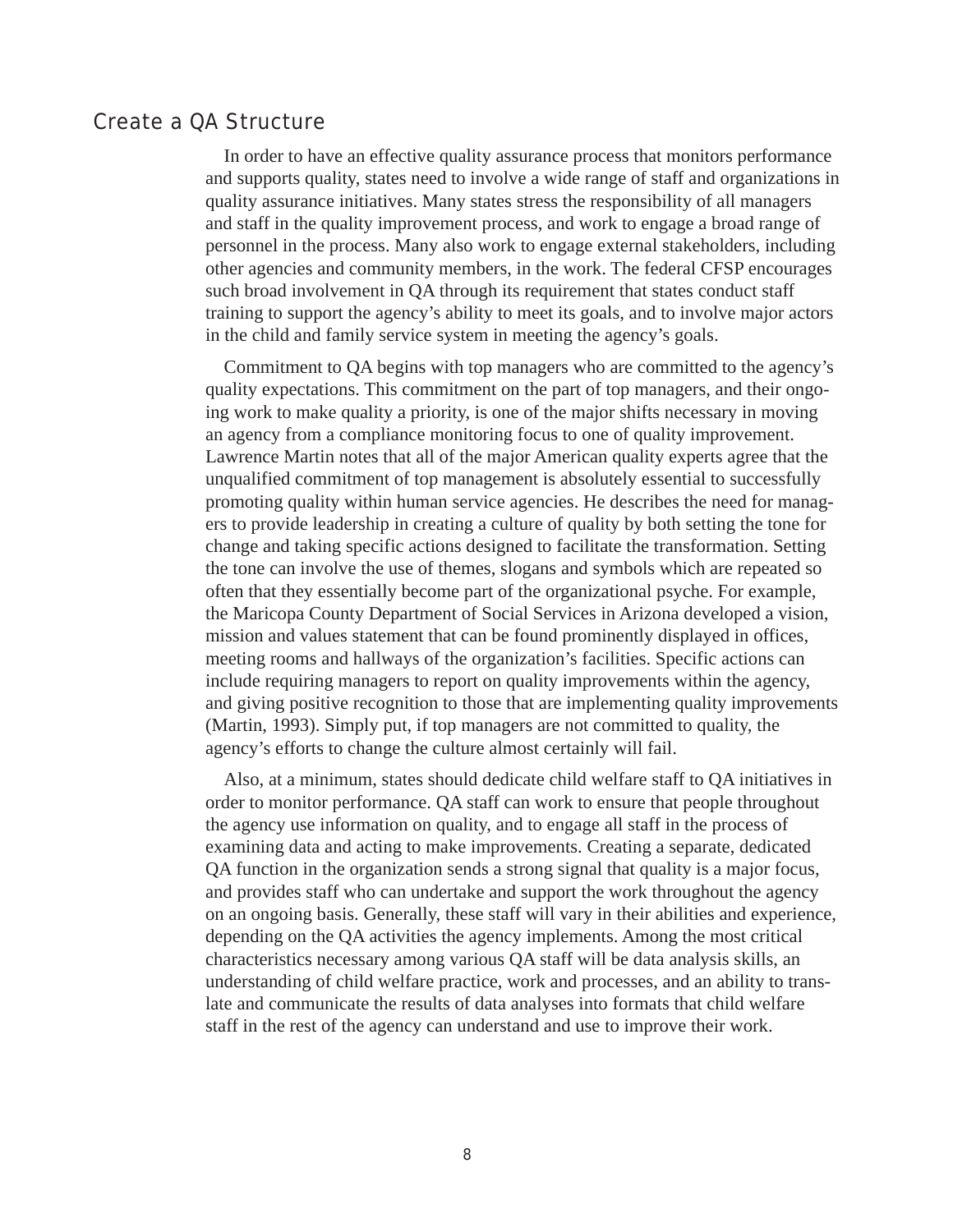#### State Example — Illinois' Quality Improvement Structure

The Illinois Department of Children and Family Services (DCFS) has staff and organizations dedicated to quality assurance and quality improvement, and they draw on outcome data, case review results and consumer input to evaluate the quality of services. The Division of Quality Assurance, headed by an Associate Director for QA and QI, oversees the quality improvement process. In this Office, there are 9 regional quality specialists and 10 data analysts who are assigned to the state's six regions to assist regional staff with the quality improvement process. There are also 9 staff in a field review unit, and four program analysts who compile data and produce reports at the state level. Staff who conduct special projects, and the Office's managers make up the rest of this office. The regional quality specialists and the field review unit both participate in reviews and provide support to other staff involved in the quality improvement process. The program analysts who produce data on the state level and the data analysts assigned to regions both work to assure that data are available and utilized on the local level.

Since purchase of service agencies provide over 75% of its services, the state has worked to improve its process of provider review and monitoring in recent years. On the state level, a Purchase of Service monitoring division was created that consists of the licensing unit, a field audit team, a provider technical assistance and training function, and agency performance teams (APTs). The APTs conduct monthly reviews of all agencies, reading cases and conducting satisfaction surveys. They also work to develop and analyze data profiles of contractors' services and outcomes. The Purchase of Service Division joins the Division of Quality Assurance in providing oversight of the quality of services statewide.

Illinois is taking the approach of involving all staff in the quality improvement process. Each team of employees takes on the role of a local quality improvement (QI) team, and meets at least quarterly to review items on a standardized quality improvement agenda. These teams are part of a multi-tiered structure of QI teams, where the local teams send representatives to the site QI team, that team feeds into a regional quality council, and the regional quality councils are linked to the State Performance Support Team. This allows issues to be raised to the appropriate level.

The items on the quality improvement agenda lead QI teams and councils through a review of all of the information on quality—the results of peer review, consumer satisfaction data, data on incidents, accidents and grievances, program evaluation data and information generated by special projects such as accreditation. As the state continues to work to engage all staff in QI, they are assisted by the commitment of the agency director to quality and accreditation. He has made it clear that the quality of agency services is a priority within the agency, and that he expects all offices and contractors to work towards a high standard of service. The Associate Director for Quality Assurance reports directly to the Director.

The state also has engaged other organizational systems in focusing the agency on outcomes. Through the budget process, regional management agreements (RMAs) are developed which include performance targets and actual regional performance data on specific indicators. The RMAs contain 25 specific measures for safety, permanency and well-being, and also have measures for other outcomes (including continuity of care) and system issues. For example, under child safety, one indicator in the agreement is the percent of child abuse and neglect investigations completed within 60 days. For one region, the target was 98%, the YTD actual performance was 96.3%, and the historical baseline for the last two fiscal years was 86.7% and 90.8%.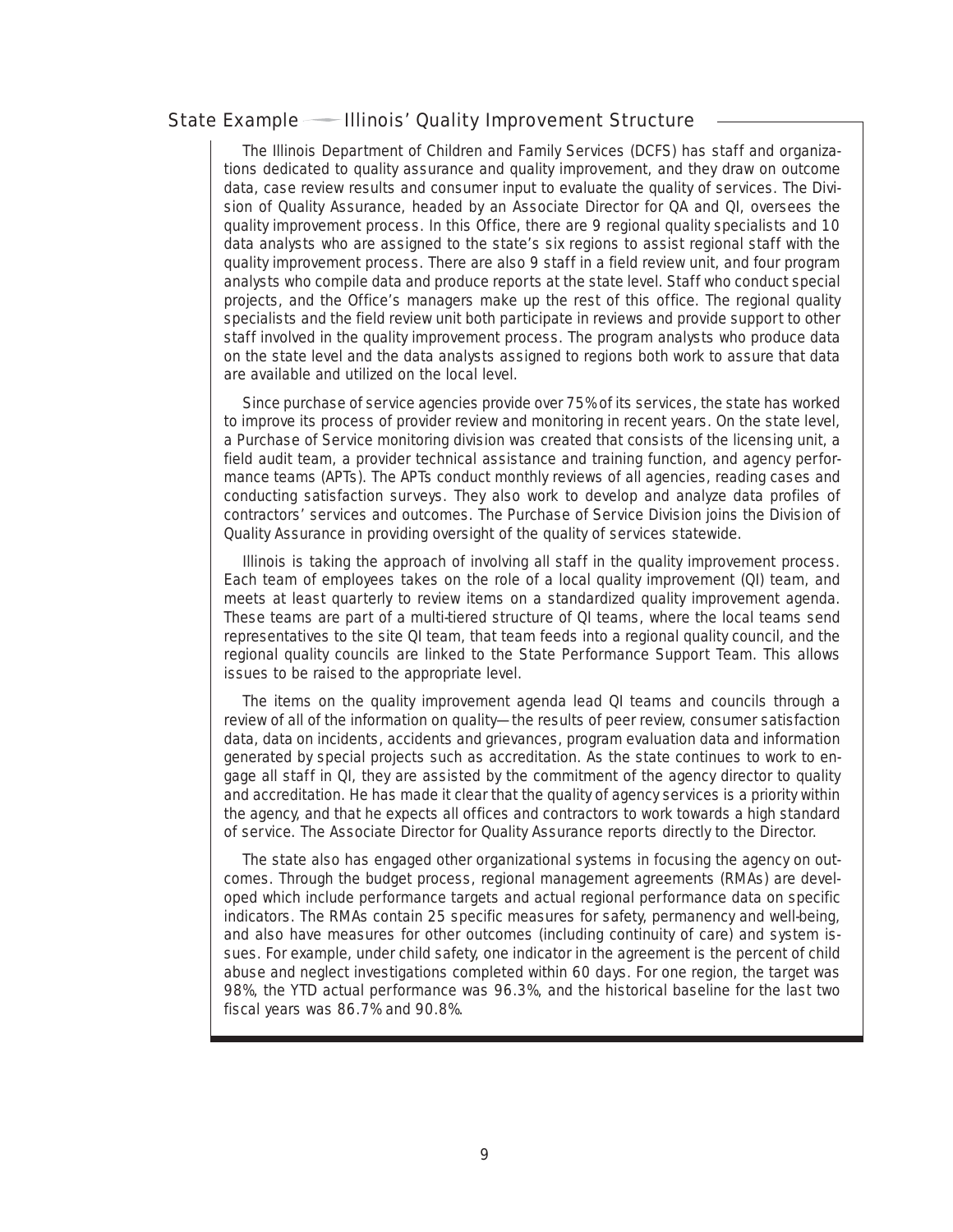Another factor to consider in creating a QA structure is the federal requirement that state quality assurance systems be in place across all jurisdictions providing the services detailed in the Child and Family Service Plan. In effect, states need to develop quality improvement processes that cover all regions of the state, and all groups of families served. Thus, states with quality assurance processes covering only limited groups of children or areas of the state need to expand their systems. Minimally, states should develop a plan to implement the quality assurance processes in a comprehensive manner over time, with a goal of eventually reaching all the jurisdictions in the state where services are delivered. For example, if a state uses a key quality review mechanism only for a targeted group of children (e.g., those in residential care), the state should expand the mechanism or develop new ones for other children served (e.g., those in foster care and/or at home). Similarly, if critical quality assurance data are being gathered or case reviews undertaken in a pilot area of the state or with a targeted group of providers, the state should expand the pilot to cover all areas and providers.

# Communicate Quality Expectations Throughout the Agency

In addition to including QA elements and the QA organizational structure in the state mission and related plans, child welfare agencies should undertake several ongoing strategies for communicating quality expectations throughout the agency and the broader child welfare community:

- Incorporate expectations into training for new workers, existing staff and foster parents
- Update policy and procedure manuals to reflect quality expectations
- Include quality expectations in personnel performance evaluations
- Include quality expectations in budgets
- Use existing case review processes to review for quality issues
- Include quality standards in licensing procedures
- Include quality expectations and standards in provider contracts

The next step in the framework describes the way QA staff gather data and information related to the state's outcomes and indicators.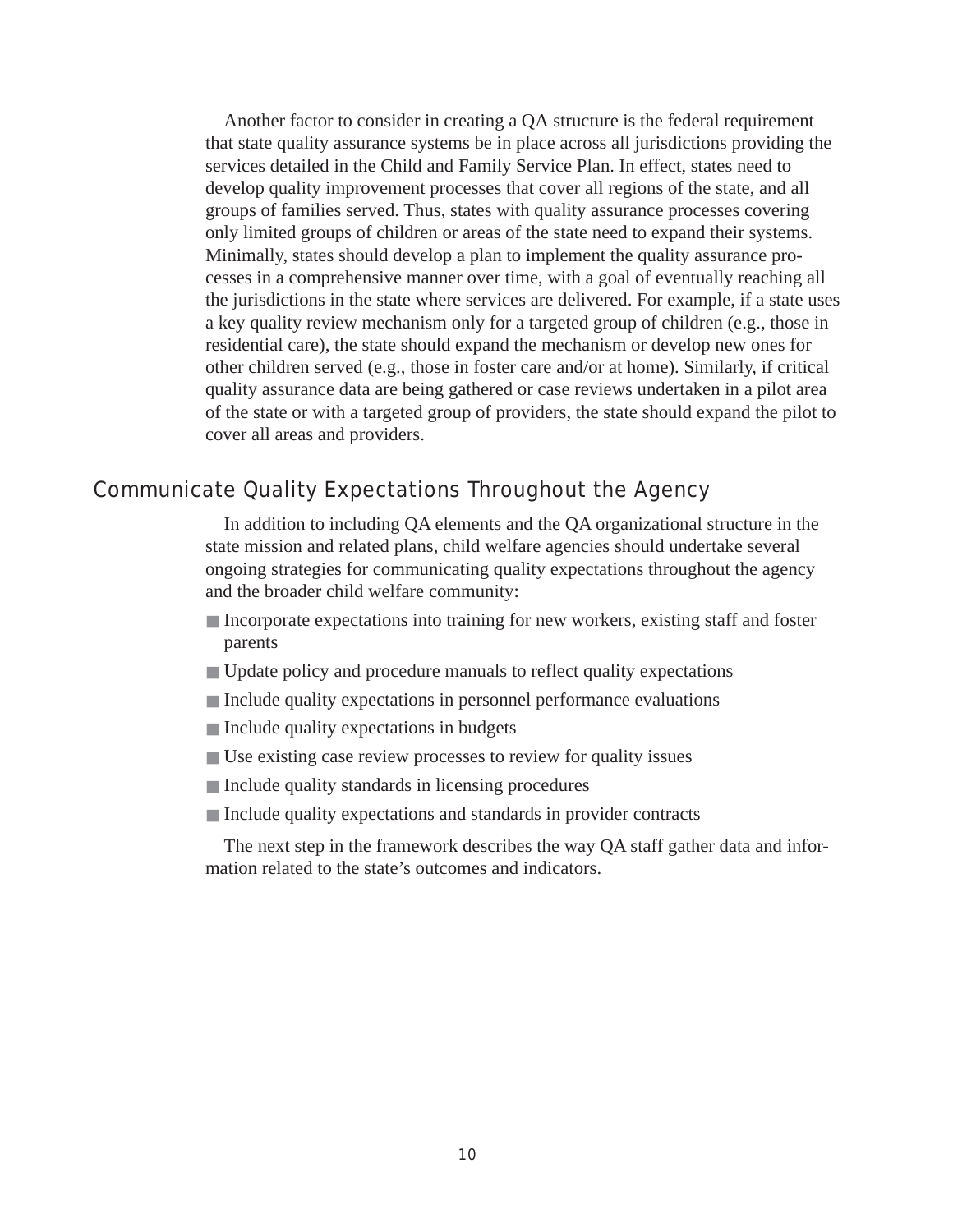# Step  $3 \longrightarrow$  Gather Data and Information

Once a child welfare agency has defined the key outcomes and indicators and created a QA culture, including a separate QA function within the organization, the QA system must gather a variety of relevant data and information. As in the previous steps of the framework, a number of federal regulations, state initiatives, and academic studies help inform the quality improvement process. First, all these sources agree that child welfare agencies must use quantitative data to track both the status of clients and services and the program outcomes achieved. Second, QA systems should include a case review process. Third, they should implement strategies to listen to and involve the agency's clients in assessing quality, as well as obtain input from external stakeholders in the community. Fourth, these systems will use a variety of other information at their disposal as a result of other review processes.

## Collect Quantitative Data

Data used to monitor quality can be gathered through automated information systems, or through other reporting mechanisms in place within the agency. Two federal initiatives, the Child and Family Services Plan (CFSP) and the Child and Family Services Review (CFSR) process, make it clear that state quality assurance systems should be continually tracking data on both outcomes and systemic factors.

Each state's CFSP must describe how the state will produce valid and reliable data to determine whether the timetable for accomplishing its goals and objectives is being met. In addition, updated information must be obtained throughout the fiveyear plan period to measure progress in accomplishing the goals and objectives cited in the CFSP.

Similarly, the CFSR process requires states to analyze data on their performance, and these data are used in determining the extent of the state's substantial conformity to federal expectations. Rather than waiting for their federal review to occur, states can benefit from incorporating these same data into their ongoing QA activities. For example, state QA systems should regularly examine statewide aggregate data elements obtained from the Adoption and Foster Care Analysis and Reporting Systems (AFCARS) and the National Child Abuse and Neglect Data System (NCANDS), especially those included in the data profiles provided to the state at the beginning of the federal review process. These data elements include:

- Children entering care based on child abuse/neglect reports
- Child fatalities
- Recurrence of maltreatment
- Incidence of child abuse and/or neglect in foster care
- Permanency goals for children in care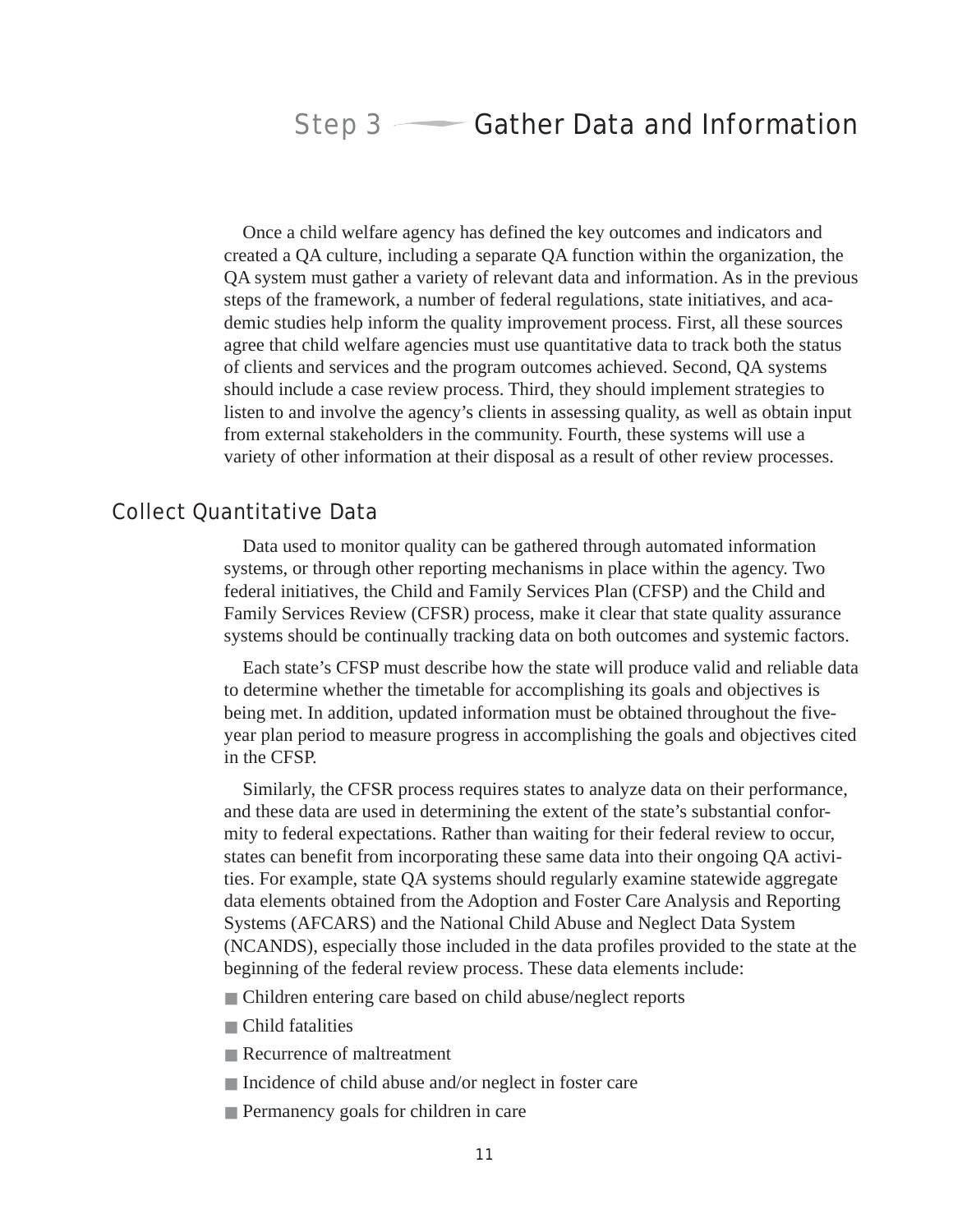- Number of placement settings
- Number of removal episodes
- Number of children in care 15 of most recent 22 months
- Median length of stay for foster care
- Length of time to achieve permanency goal

Under two of the seven outcomes to be assessed in the CFSR process (safety outcome #1 and permanency outcome #1), there are six statewide data indicators on which state performance will be compared to a national standard in determining substantial conformity. States should pay particular attention to monitoring these statewide data indicators on an ongoing basis. These six statewide data indicators are:

- Recurrence of maltreatment
- Incidence of child abuse and/or neglect in foster care
- Foster care re-entries
- Length of time to achieve reunification
- Length of time to achieve adoption
- Stability of foster care placements

#### State Example — Utah's Use of Outcome Data  $-$

One of the milestones in Utah's Performance Milestones plan describes the 16 trend indicators that will be used to track the outcomes of protection, permanence and well-being for those served by the DCFS. Data on the trend indicators are drawn from the state's SACWIS system, and are published in an Annual Outcomes Report. In this report, data on the indicators are used to measure progress towards specific performance goals under nine outcomes in the general categories of protection, permanency and well-being. The report provides multi-year trend data on each of the indicators, which allows the Division to track performance over time. The Annual Outcomes report also includes an appendix which reports on the state's performance on the 13 indicators used in the national Annual Report to Congress, and recent trend data on those indicators. Recently, the state has also begun to produce parallel annual reports on the regional level, with data on the indicators and outcomes.

The CFSR process also requires states to obtain supplemental data, other than the NCANDS and AFCARS profiles, to review the well-being outcomes and the systemic factors. Since data to assess well-being and the functioning of systems will be required during the regular review process, states also could benefit from establishing quality assurance processes to regularly obtain and evaluate information on these areas.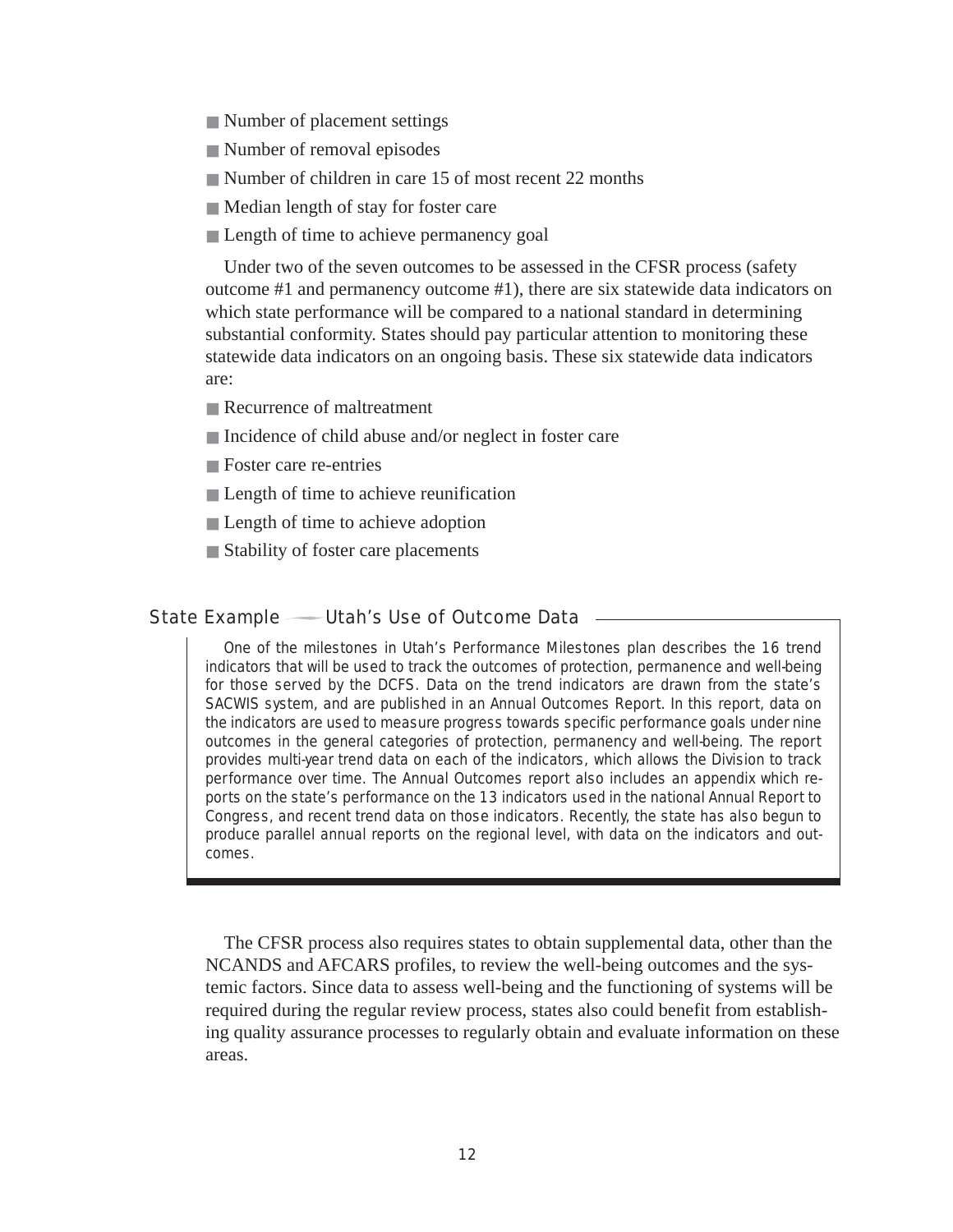In addition to these data elements included in the federal review process, state QA systems should collect and analyze data on a number of other areas. Although quality improvement systems move beyond mere compliance monitoring, state QA systems still must undertake such monitoring in practice. Thus, many QA systems collect and monitor data reflecting the timeliness of work in various areas, including investigations, service plan development, home visits with parents and children, permanency hearings, and other information that helps managers and supervisors identify trends and adjust their staff's work.

#### State Example — Alabama's Use of Data -

Alabama has geared its QA system to examine, report on and improve department performance under three outcomes—safety, permanency and well-being—and seven systemic factors—community collaboration, service array and resource development, individualized service plans, quality assurance and supervision, staffing and caseloads, staff and provider training, and information system capacity. The Department has developed 51 indicators for these outcomes and systemic factors, which are regularly assessed by the QA system.

Alabama uses several types of information to assess these indicators, including:

- Quantitative and factual information to describe activities, service capacity and other measurable factors
- Qualitative and outcome information
- Information obtained from community stakeholder interviews
- Information related to compliance with federal, state and department program requirements.

As these diverse sources of information indicate, the QA system relies on data gathered centrally from the state's automated systems and locally from records kept on the county level to assess the outcomes and systemic factors. As part of the QA process, the state QA staff supplies counties with data on safety and permanency from the state's information systems. Counties then supplement the data on some aspects of permanency and wellbeing, and also provide extensive data on systemic factors. For example:

- On permanency, the state supplies data on length of stay and permanency goals for children in out of home care, while the county supplies the number of children placed in and out of county and the number committed to care by different agencies.
- Counties complete an education data chart on the educational status of children in the system.
- The counties provide data on staff and provider training, including the number of staff and providers who have completed specific trainings and the number who need training.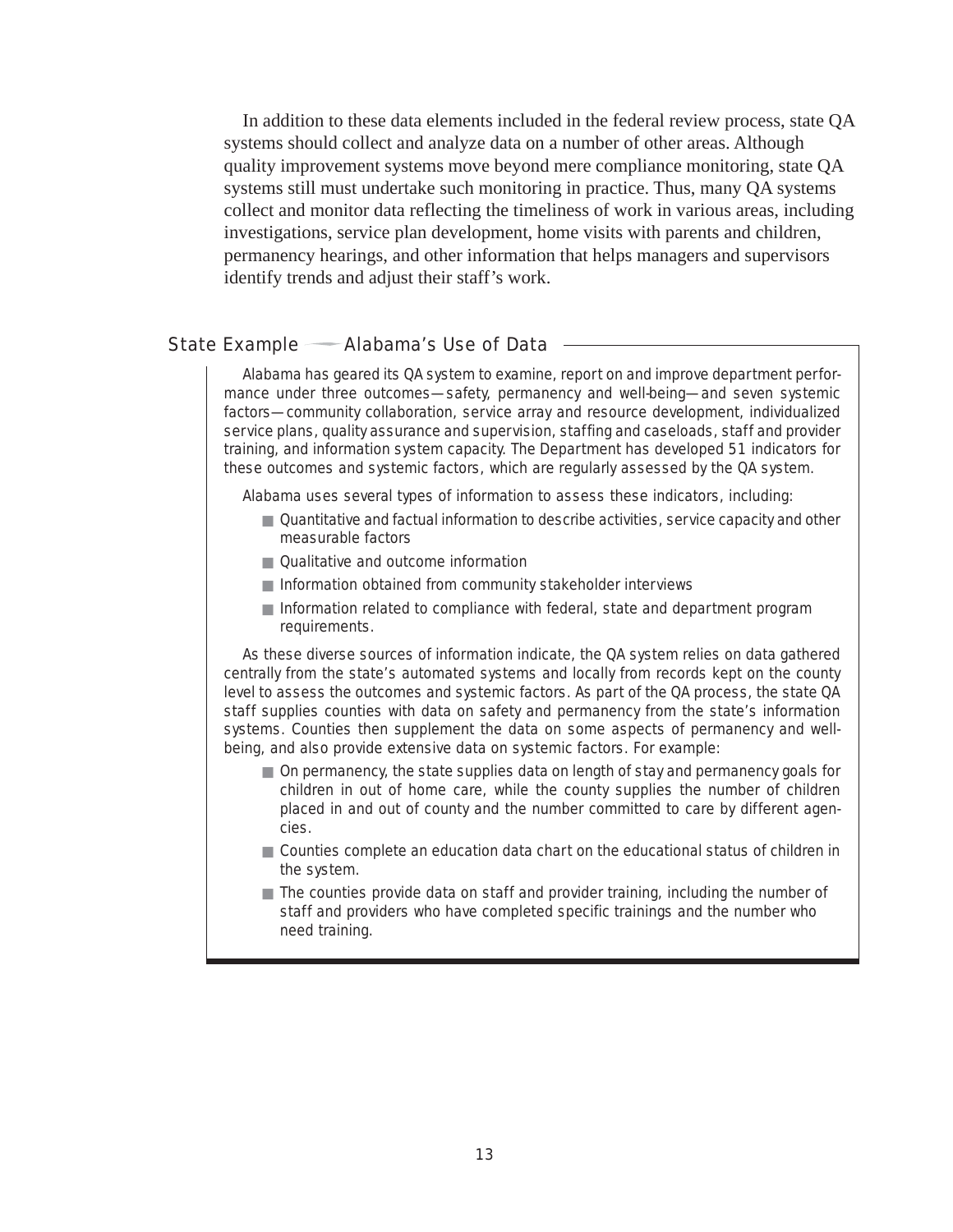## Conduct Case Reviews

Child welfare agencies conduct two primary types of QA case reviews: case record reviews and qualitative case reviews. Many states have found that involving child welfare staff, including caseworkers, supervisors and managers, makes their case review process more effective. In addition, child welfare agencies often benefit from involving external stakeholders in conducting qualitative case reviews.

- **Case record reviews:** Many states review case records to monitor the extent of compliance with requirements. The review process usually entails reading case records and applying a standardized case review instrument that specifies the items to be reviewed. In one approach, state review staff dedicated to this function conduct these reviews. Another approach that many states have found beneficial is to conduct peer reviews, where child welfare staff are involved in reviewing the work of their colleagues.
- **Qualitative case review:** In qualitative case reviews, review teams read the case record but also interview all those involved in the case to assess the quality of services provided—the child and family, foster parents or other care providers and others who are involved. These intensive, in-depth reviews usually are conducted on a small sample of cases within a local office or county. Review teams made up of state staff and a range of external individuals often conduct these reviews. Consultants or university staff sometimes provide professional reviewers. States also may include external stakeholders such as representatives from other service systems, the legislature and advocacy groups on the review teams. Finally, in some cases, community members serving on quality improvement committees conduct these qualitative case reviews.

The new federal CFSR process also relies on in-depth, qualitative case reviews to assess performance on some outcomes. For example, the CFSR assesses Safety Outcome # 1 ("children are, first and foremost, protected from abuse and neglect") through two statewide aggregate data indicators (the recurrence of maltreatment statewide and the incidence of child abuse/neglect in foster care statewide) and through two qualitative indicators reviewers evaluate on site for each case included in the sample.

In developing case review systems to assess the quality of services, states also should consider systems that may already be in place. Under CAPTA requirements, states receiving grants for child abuse and neglect prevention and treatment programs are required to develop citizen review panels to examine the state's policies and procedures by reviewing specific cases if appropriate. States receiving community based family resource and support grants also have a requirement for a peer review process. Finally, states should look at their ongoing case review processes already used to conduct the required periodic reviews for children in out of home care. All of these systems may offer important lessons and or adaptable structures for states that decide to examine the quality of services through case reviews.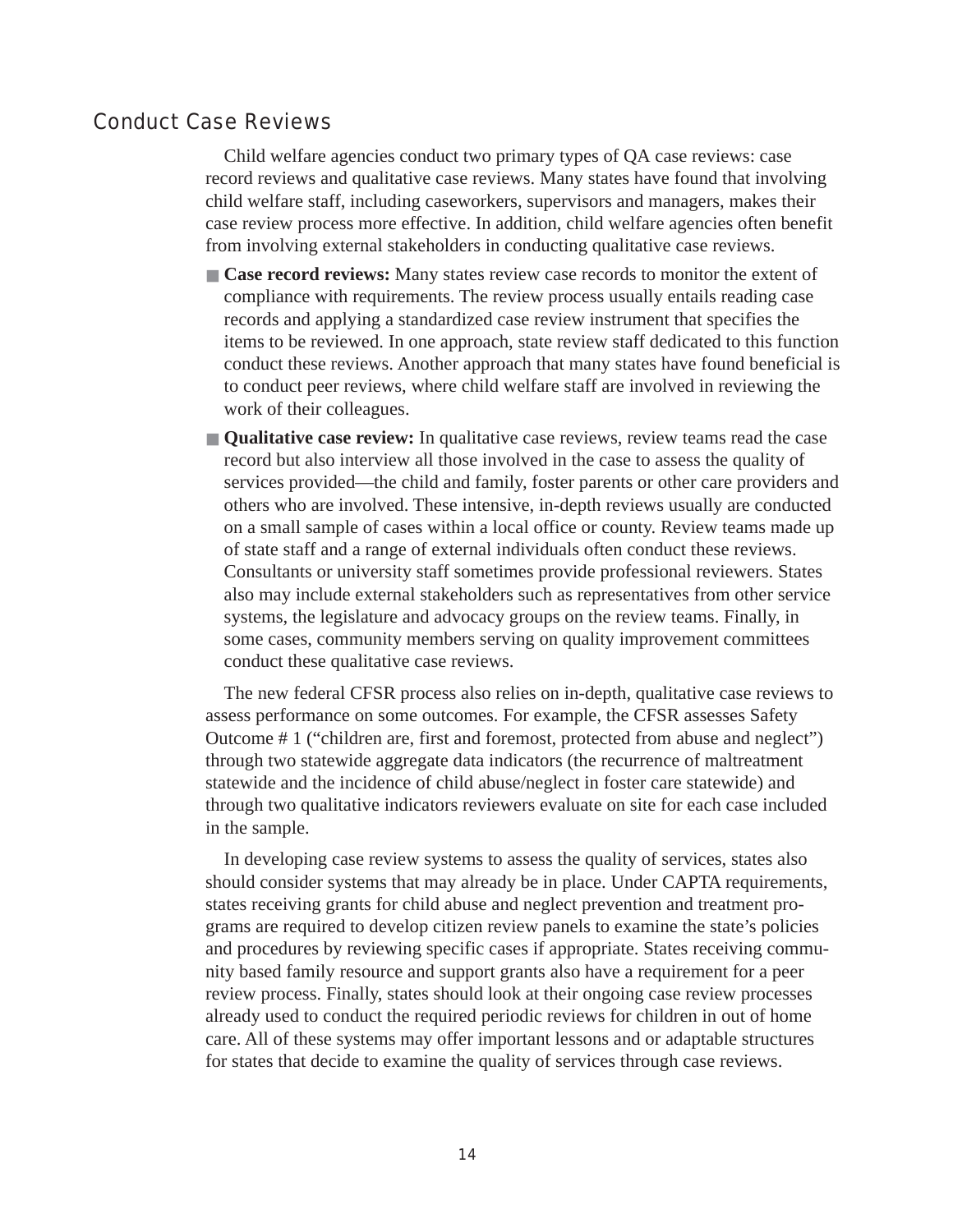#### State Example — Case Reviews in Illinois

A field review unit in Illinois conducts case reviews, and an extensive peer review process examines compliance with key department policies and case practices. Field review staff from the Division of Quality Assurance conduct reviews of DCFS operations through on-site audits. Reviewers read and assess a random sample of cases for compliance with department policies and procedures, accreditation standards, as well as good casework practice. They share their findings with operations staff and discuss them in detail during regional reviews.

Through the peer review process, caseworkers and supervisors conduct reviews of cases in which they are not involved. In each of the state's 74 field offices, peer reviews occur every quarter of each year. The state aims to review 10% of the total cases served each year, and occasionally adds extra cases to the sample to ensure that there are at least two cases from each team reviewed each time. The peer review instrument focuses on assessing whether key policies and practices were followed. The results of the peer review are tabulated and shared at the field office level and at the regional level. In addition, the caseworkers and supervisors for the cases receive the results of the review. If there are areas where a case did not score well, an improvement plan must be developed for that case.

The state also has begun conducting preparatory child and family services reviews that mirror the federal Child and Family Service Review process. These are qualitative reviews that involve reading the case record and interviewing all parties involved in the case. DCFS staff, along with staff from other agencies (such as university educational partners) are reviewing 120–150 cases in each region. The Department has contracted with a group at a university to assist with the reviews of contracted private providers. The reviews focus on assessing outcomes and the service delivery process, and result in written reports. The Division of Quality Assurance then works with the regions to develop action plans to make needed changes.

# Gather Input from Children and Families

Qualitative case reviews usually involve interviews with the children and families being served, and their input helps determine the effectiveness of child welfare services. This emphasis on listening to children and families as part of the review process reflects a growing tendency to involve families in the process of planning and delivering services. Reforms like family-centered practice, family group conferences, strengths-based assessments and wraparound services reflect a shift in focus. Rather than merely seeing families served as clients to whom things are provided, child welfare agencies have begun to consider them as active consumers whose strengths and needs should help drive the agency.

Thus, in addition to qualitative case reviews, many states use a variety of mechanisms to obtain input from the children and families served by the child welfare system. These include:

- Discharge interviews with children and families
- Grievance/complaint mechanisms
- Staff dedicated to assuring agency responsiveness to consumers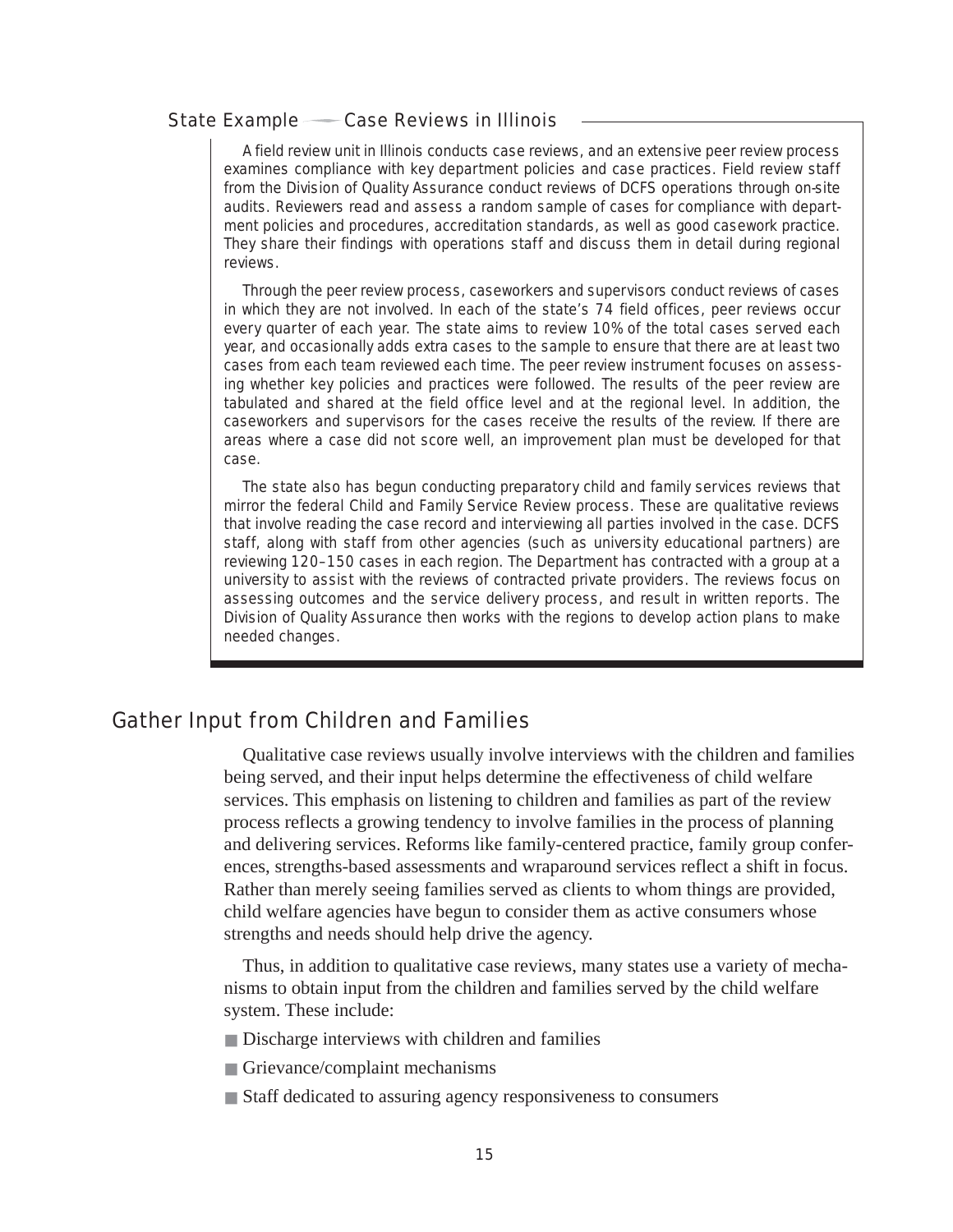- Periodic focus groups
- Surveys.

This emphasis on involving and listening to children and families also corresponds to the way many other public organizations and businesses are assessing quality. For example, one of the primary shifts in recent years in the business world has been towards total quality management (TQM). TQM is defined as a new way of thinking about the management of agencies, and one of its primary characteristics is a total commitment to customers. Organizations gather regular feedback and data on customer satisfaction, and consumers are active participants in the agency's quality programs (Martin, 1993 and Gunther and Hawkins, 1996).

#### State Example - Missouri's Children and Family Surveys

In Missouri, the Division of Family Services realized that to build a total quality organizational culture, it needed feedback from the children and families whom it served. A team of participants representing all sections and levels of the organization worked together to develop a survey mechanism. As a result, five survey instruments were designed to target: 1) adults recently receiving Child Protective Services, 2) adults served through Family-Centered Services, 3) adults served through Intensive Family Preservation Services, 4) Foster/ Kinship Care providers, and 5) youth in Out-of-Home Care. Each survey addresses broad consumer issues such as participation in the service delivery process, how they feel they were treated, if they feel their needs were met, and the availability of agency staff. In addition, each survey contains items that address the specific needs of each targeted respondent.

An automated system generates the surveys and they are sent via mail at specific points in time during and after service delivery. Each survey includes a self-addressed, stamped envelope to facilitate a higher response rate and ensure confidentiality. Information from all returned surveys is entered into a database, aggregated, and provided in report form for review in the Continuous Quality Improvement Meeting process. The agency expects the survey information to assist staff in responding to consumer needs and in providing the best quality services possible.

## Gather Input from External Stakeholders

Many states have built the involvement of external stakeholders into their ongoing quality assurance processes. In addition to interviewing some external stakeholders during qualitative case reviews, many states involve stakeholders through other QA mechanisms:

- Stakeholders serve on quality improvement committees
- QA staff conduct stakeholder interviews, focus groups, and/or surveys
- External review organizations participate in agency activities
- Dedicated staff respond to external reviews.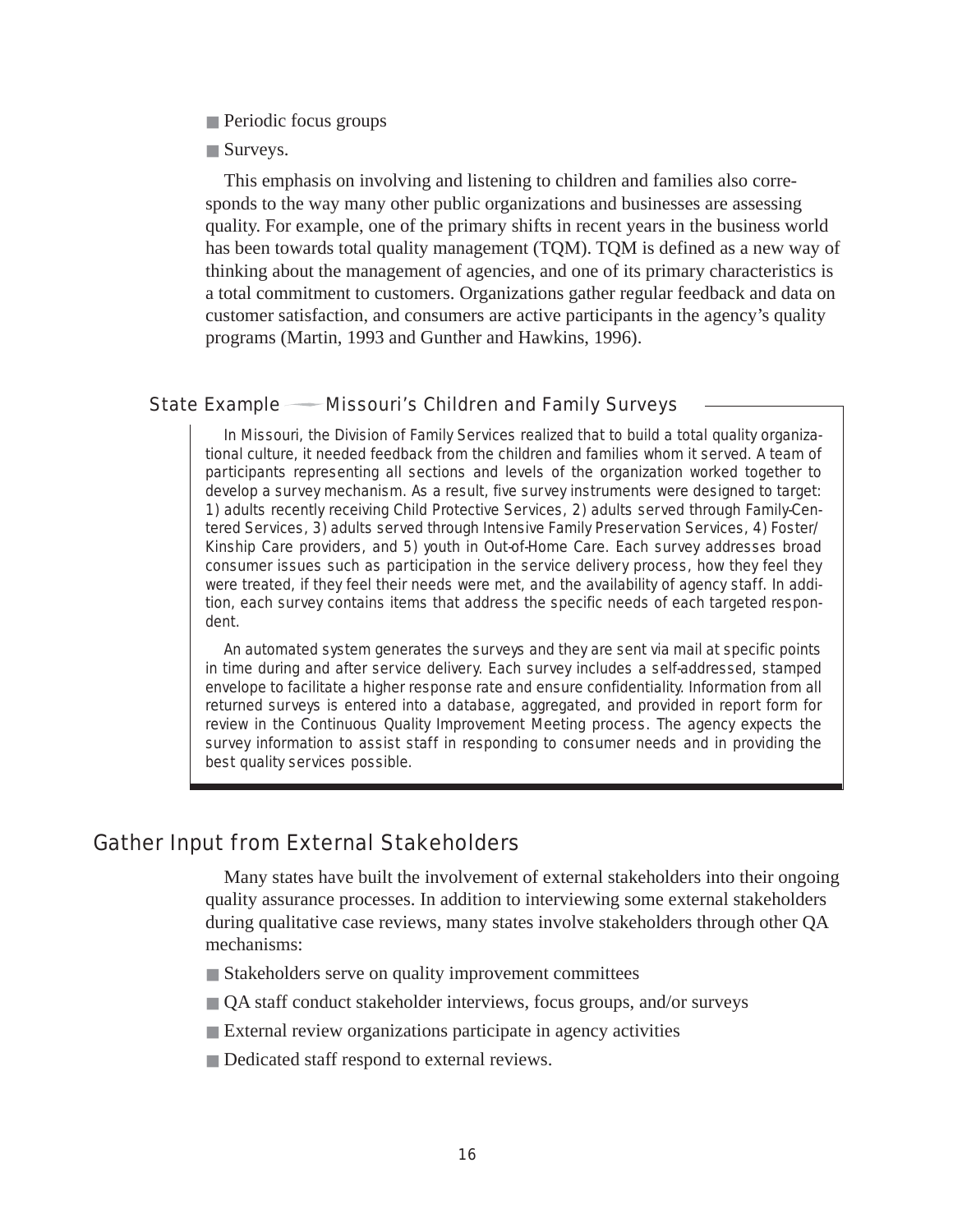These activities also help states meet the CFSP and CFSR requirements for external stakeholder consultation. For example, each state's CFSP must describe the ongoing consultation process that will ensure the continued involvement of a wide range of major actors in meeting the agency's goals and objectives over the five-year period of the plan. In addition, the CFSR encourages states to continue consultations with these stakeholders on an ongoing basis. The CFSR measures the extent of consultation directly under the systemic factor of "agency responsiveness to the community."

The literature also offers persuasive arguments about the benefits of involving external stakeholders in the QA process. The child welfare field increasingly recognizes that child welfare agencies cannot, on their own, protect children at risk of abuse or neglect. By joining in collaborations with other service providers and community based organizations, child welfare agencies can leverage more of the necessary resources to address the needs of children and families. Similarly, since lack of resources often stymies the successful implementation of service plans, collaborative efforts to enhance service networks are critical to effective services (Farrow, 1997).

#### State Example Stakeholder Involvement in Utah

Under its Performance Milestone Plan, Utah has established Regional and State Quality Improvement Committees. Along with management at the state and county level, these committees work to review information on quality and identify needed improvements.

The Regional Committees have up to ten members, including two Division staff—the Associate Regional Director and the regional data person—and up to eight community members. Community members have a leading role on these committees, charged with studying the data and outcomes children, families and communities experience, and suggesting changes in resource deployment, policy, procedures and practice that will improve or maintain favorable outcomes. Some of the Regional Quality Improvement teams have been very active in reviewing information on quality and working for needed improvements.

Utah obtains input from the children and families served through the qualitative services reviews. These are intensive reviews of a small sample of cases that involve a review of case records and interviews with all parties involved in each case. The state involves other stakeholders in conducting these reviews and as members of the quality improvement committees. The state has also created a staff position titled "Constituent Services Specialist" who is charged with streamlining the process for complaints from consumers and working to integrate the recommendations of external review bodies into the ongoing work of the Division. This person has worked extensively with regional administrators to assure that issues or problems experienced by those served are addressed, and that a response is made at the lowest possible level.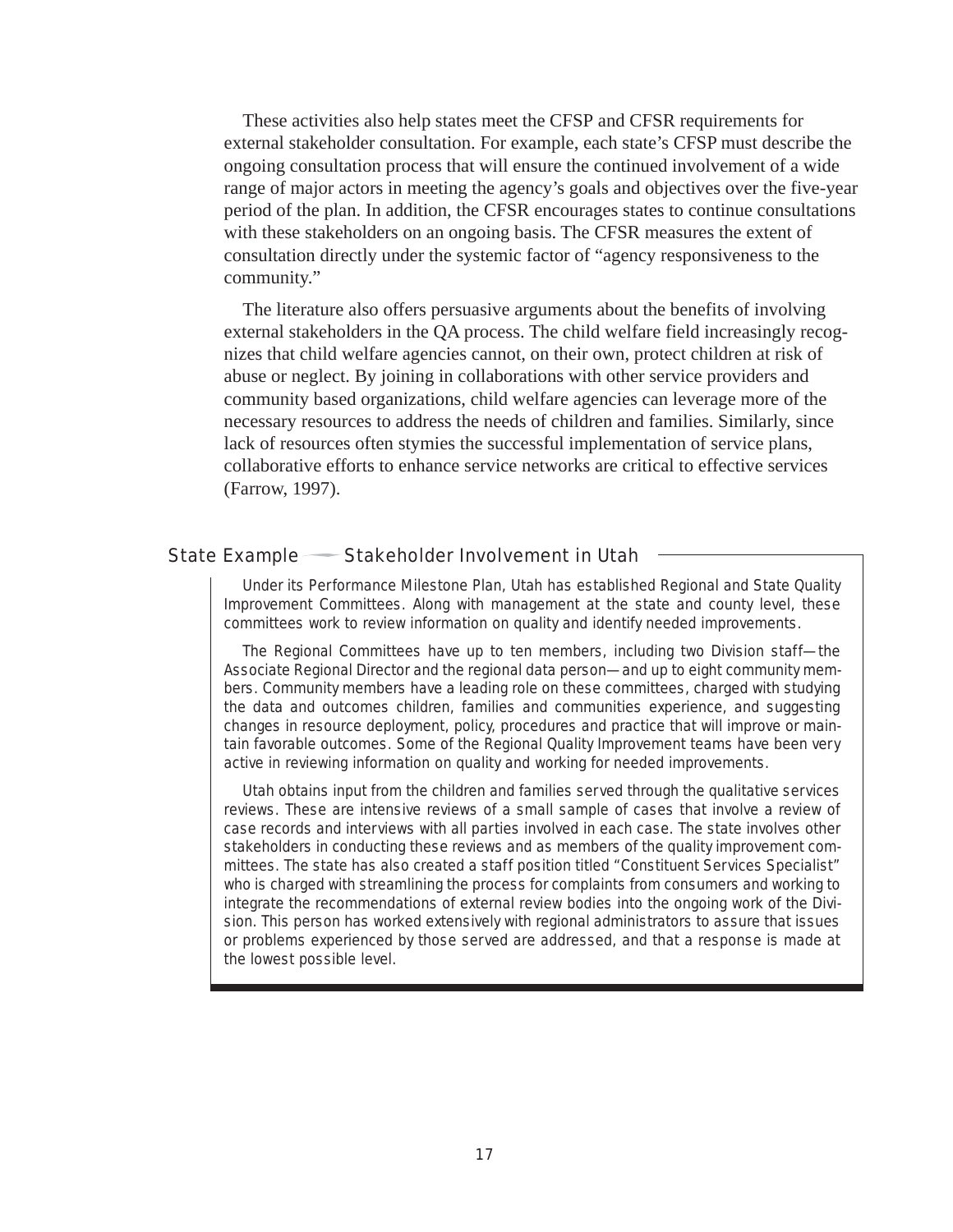# Use Other Available Information

Finally, the quality assurance process should draw on information generated through a variety of other sources that might reflect on the quality of services and outcomes. For example:

- Internal and external evaluations of agency programs
- Evaluations of staff/provider training sessions
- Legislative audits
- Reports from citizen review boards
- Child fatality review team results

The next step in the framework focuses on analyzing the types of data and information covered in this section.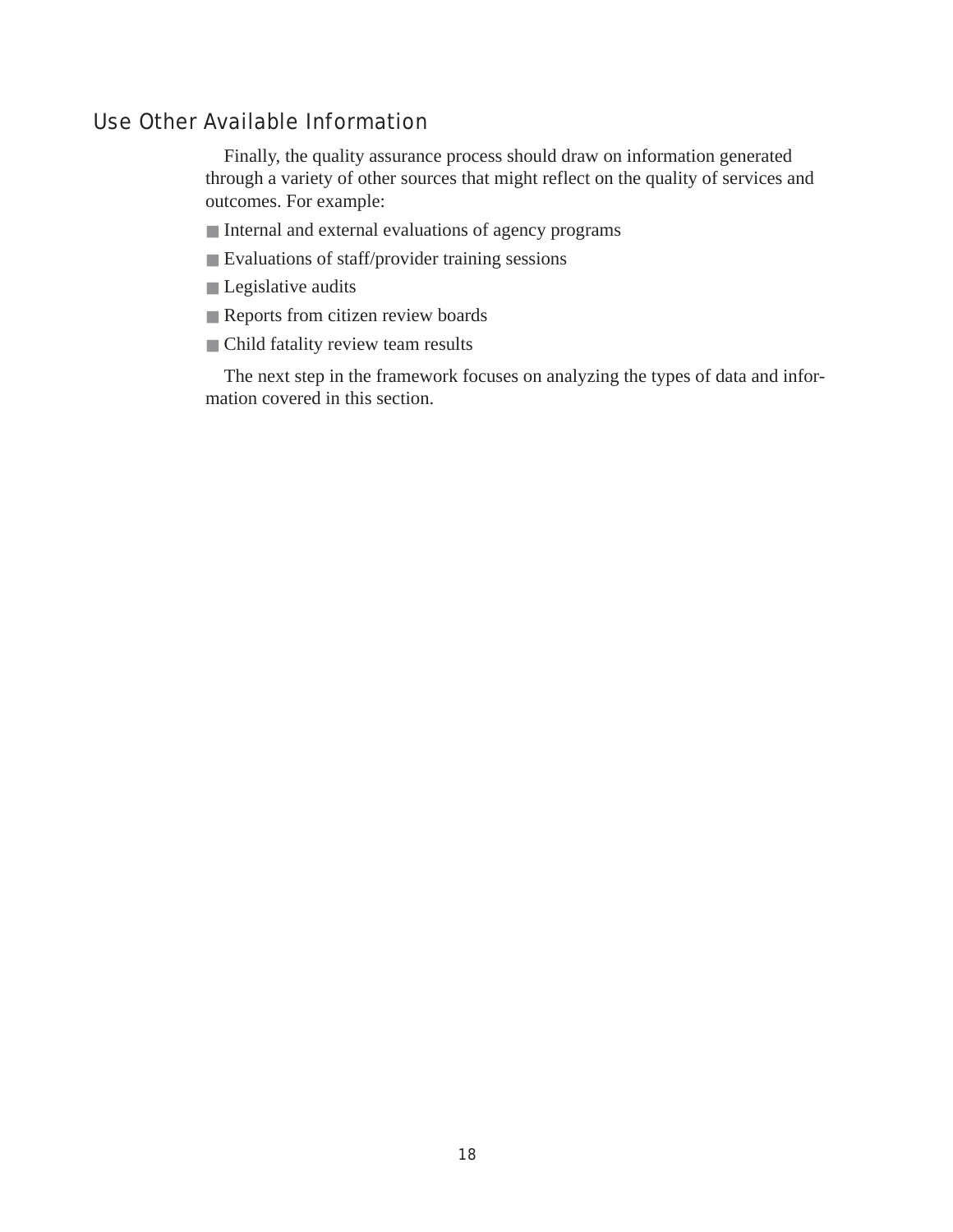# Step 4 **Analyze Data and Information**

As the previous section illustrates, states rely on a vast array of data and information to assess the quality of their services and the outcomes achieved for children and families. Given these diverse data and sometimes complex sources, state QA staff often need to take the lead in developing analyses and reports that help translate the results into understandable and relevant information. However, as with the other steps in the QA framework, state child welfare agencies should include a variety of staff and other stakeholders in the data analysis process itself. This ensures an inclusive process and improves the data interpretation and adjustment of agency activities in response to the findings.

# Involve Varied Staff in Analyzing Information

States with a quality assurance structure usually have both dedicated quality assurance staff and a wide range of other staff and organizations involved in analyzing information on the quality of child welfare services. Models for dedicated quality assurance staff include the following:

- **Office of Quality Assurance, with Regional Quality Specialists:** Many states have state level staff dedicated to quality improvement activities. In addition, these states often have staff assigned to regions, counties or local offices. These local staff—called, for example, quality specialists or quality assurance coordinators—often play a key role in working to encourage staff to examine and act on data; organizing staff and others to conduct case reviews; overseeing stakeholder input; and staffing local quality teams, councils or committees. Often the state level office provides support to the regional staff, and takes an active role in organizing the quality improvement process. In some states, the state office organizes reviews, or works closely with the unit that manages the case review process. These offices often are headed by Deputy or Associate Directors of the agency who report directly to and work extensively with top agency management.
- **Data Analysts:** Staff who work with information and reporting systems and produce and distribute data reports are a key part of quality improvement systems. These staff sometimes are part of a state QA division, or they may be organizationally separate but work closely with QA staff and organizations. These data analysts, or their managers who direct and review their work, must have a thorough understanding of the agency's case practice in order to translate QA data into clear and relevant reports and analyses.
- **State, Regional and Local Quality Improvement Teams/Councils:** These exist in states that require all staff members to be on a site or unit quality improvement team. Usually, the site team sends members to a local or regional quality improvement team or council, which in turn sends members to a statewide quality im-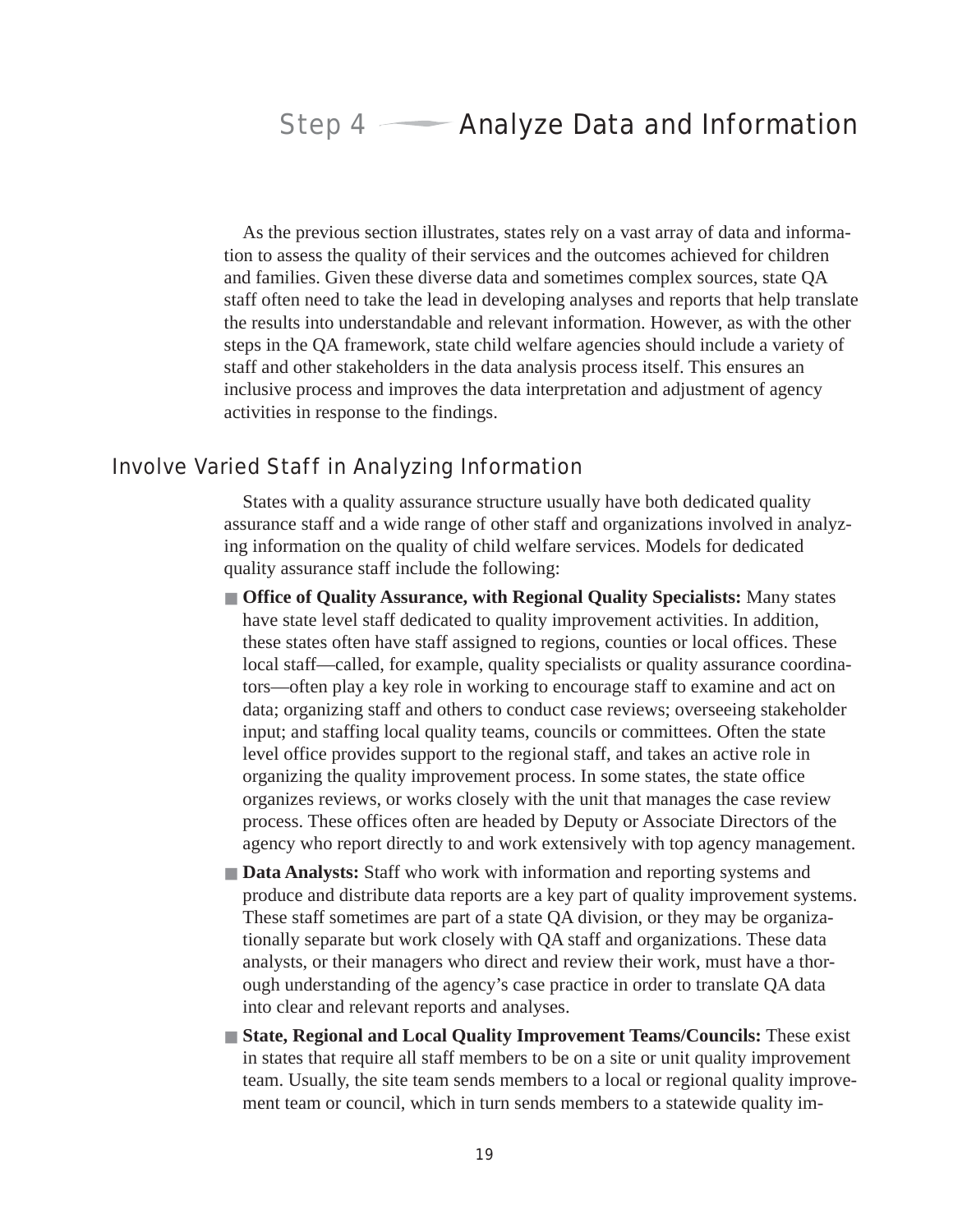provement council. Issues identified at any level can be addressed at that level, or raised to a higher-level team for their consideration. The teams at each level must meet regularly and cover points on a standard quality improvement agenda. The teams review available quality data, and plan and work towards implementing needed improvements. The regional and state level teams often include representatives from the community in addition to child welfare staff.

■ **State and Local Quality Improvement Committees: Quality improvement** committees often are composed primarily of stakeholders from other service providers and from the community. Sometimes, data analysts or quality assurance coordinators will be members of these groups, and other times they will assist these groups as staff who help organize the meetings, provide materials, and work to ensure follow up. These committees are often charged with examining information on quality and working for improvements in the child welfare system. Sometimes the committee members are involved in gathering quality data by conducting qualitative case reviews or stakeholder interviews.

The quality assurance structure often involves other staff and organizations in analyzing and using information on quality, including:

- **Administrators and managers:** The Director of the Department can play a major role in the quality improvement process by establishing quality as a goal and reinforcing it through his or her expectations of managers. Managers at the state, regional, local and unit level—from Regional Administrators to unit supervisors—play a critical role by examining information on quality and working in conjunction with the QA staff, committees or teams to identify and address areas for improvements.
- **Case Review Units:** Some child welfare agencies locate staff involved in conducting case reviews in distinct units apart from the quality assurance staff. Nevertheless, the quality assurance staff and organizations can use these case reviews as a critical source of information. These case review units may focus on department level case reviews and/or the required periodic reviews for children in out-of-home care.
- **External stakeholders and community members: Representatives from exter**nal stakeholder groups, such as other service systems, the courts, the legislature or advocacy groups, may participate in review teams for qualitative case reviews, or serve on quality improvement committees
- **All staff:** Some agencies see the continuous quality improvement process as an agency-wide effort. Thus, every employee serves on a quality team which meets regularly to review quality data and plan and implement needed improvements. In this approach, quality is not something to be pursued merely by the QA staff and top management, but instead is an expectation of every staff member.
- **Consultants:** Some states use consultants to help organize a qualitative review process or other evaluations. These consultants provide professional reviewers who work with state staff and stakeholders and train them to conduct qualitative case reviews and utilize data on an ongoing basis.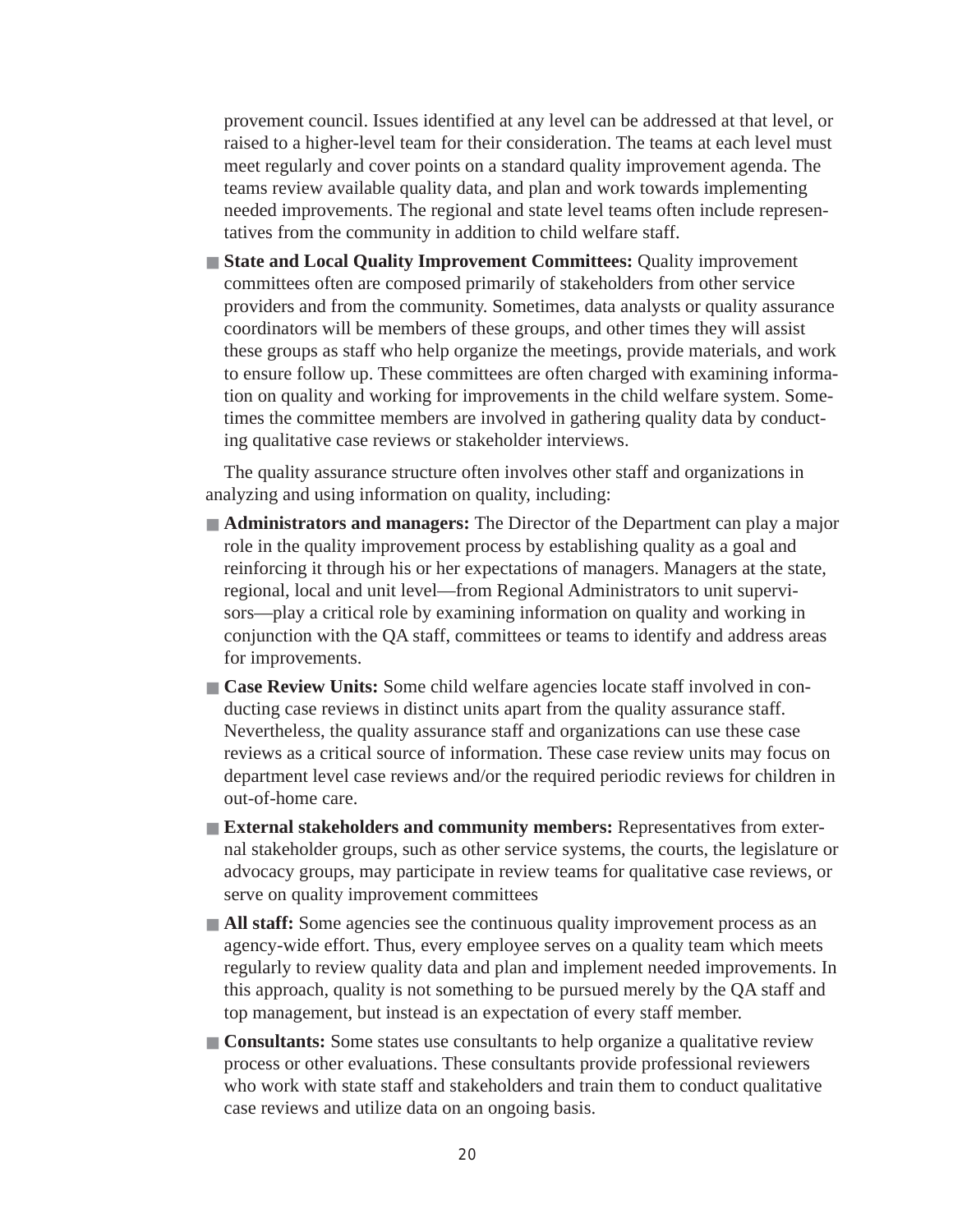■ **University staff:** University researchers or other staff may help organize a case review process, conduct surveys or focus groups of children, families or other stakeholders, and/or develop data analysis techniques in concert with state QA staff.

#### State Example — Alabama's QA Staff/Structure

Many staff and organizational units in Alabama participate in gathering and analyzing information on quality. The system in Alabama has three components: (1) county quality assurance systems, (2) the Office of Quality Assurance in the State Department of Human Resources, and (3) the State QA Committee.

County QA systems consist of a QA coordinator and a county QA Committee. There are 67 counties in Alabama, and each has an allocated position for a QA coordinator. Counties with populations larger than 80,000 have a full time QA coordinator, and smaller counties have a half-time position. Coordinators' responsibilities include organizing and supporting the county QA committees, collecting and evaluating information, and issuing the required quarterly and annual quality assurance reports.

Each county has a county QA Committee appointed by the County Director of Human Resources. These county QA committees primarily include representatives of past service consumers, service providers, other public and private agencies, allied professionals, the courts and community stakeholders. The County QA coordinator serves on the Committee as a liaison to the agency, and occasionally other staff may also join to help integrate QA functions into the Department's on-going service delivery process.

In Alabama, these community-based QA Committees are responsible for conducting intensive, qualitative case reviews on a minimum number of cases annually and making recommendations back to the Department. The county QA committees also are responsible for holding regular meetings, routinely reviewing data related to the outcomes and systems, and conducting special studies of issues raised by the case reviews and data. The Committee also participates by providing input to and approving the county QA reports made to the state, and advocates on behalf of the agency, consumers or providers for issues related to improving services, agency capacity or outcomes.

The Office of Quality Assurance (OQA) includes a Program Manager, Program Supervisor and five Quality Assurance Specialists. This state level office supports the State QA Committee, and assists counties in developing and maintaining quality assurance functions. OQA works closely with the one staff person in the Office of Data Analysis who produces data from state systems for the counties. The OQA analyzes data, and conducts on-site reviews.

Stakeholders are involved in assessing the quality of child welfare services both through the county quality assurance committees and through the State QA committee. The State QA committee includes representatives from twenty specific organizations and entities that make up the child and family service delivery system. The Committee has responsibility for monitoring outcomes and agency performance from a statewide perspective and for facilitating the development of and networking between county QA committees. The State QA committee also serves as a link between the community and the State Department of Human Resources, and works to promote an effective child welfare system that supports positive outcomes. Specifically, the Committee receives information from county QA reports, state QA review reports and statewide QA reports, initiates special studies to investigate issues raised by the reports or information received from other sources, and makes recommendations for improvements.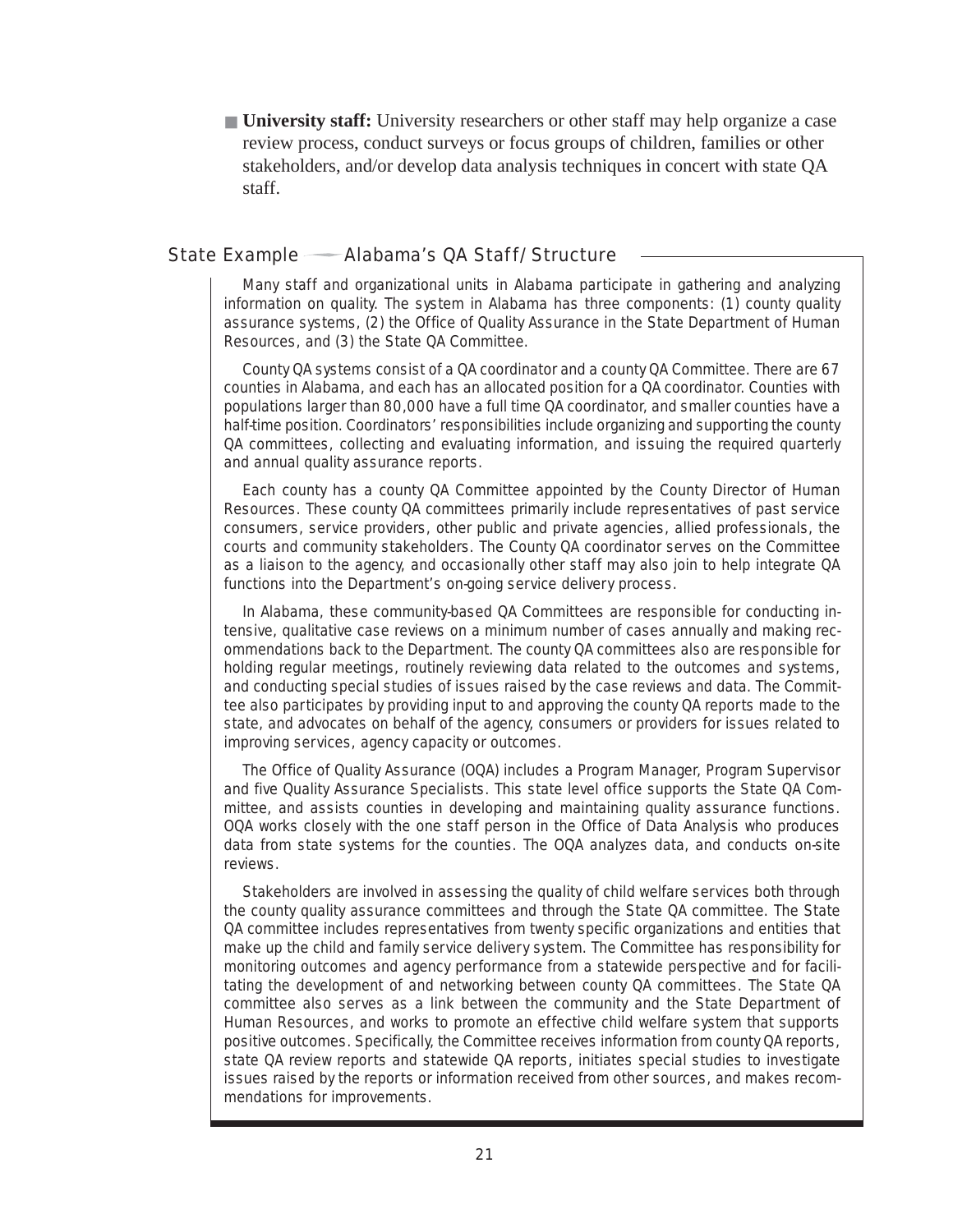# Translate Data and Information into Quality Assurance Reports

Quality assurance staff and others involved in promoting quality services need to analyze information gathered on quality and produce understandable reports. These QA reports should illustrate the agency's performance and help other staff in the agency plan and make necessary improvements. The basis for these reports will be the types of data and information detailed in Step 3: data gathered through automated information or other reporting mechanisms; results of case reviews; input from children, families and external stakeholders; and information from a variety of other sources that QA staff may include in the analysis.

The capability of state automated information systems to track and report relevant information on quality is expanding. While some automated systems produce reports mainly at the state level, a growing number produce regional, local, unit and even worker level reports. In addition, some states have systems that allow staff at the state, regional or local levels to customize their own reports, and have taken other steps to encourage staff at all levels to use data as part of their ongoing work. The staff involved in designing and promoting the use of reports from automated systems—sometimes called data analysts—are key partners in quality assurance systems. Quality assurance staff and data analysts must work together to ensure that staff within the agency can understand QA reports and their implications for the quality of services and/or the outcomes among children and families.

The main types of QA reports from automated systems that states have found to be useful are the following:

- **Outcome reports:** These focus on agency outcomes. Examples include lengths of stay for children in out of home care or foster care reentry rates.
- **Practice reports:** These focus on key practice issues that can be gleaned from automated or other reporting mechanisms. An example is the number or percentage of cases where family team meetings were held.
- **Compliance reports:** These reports provide information on the extent of compliance with agency requirements. For example, reports might indicate the percentage or number of cases with permanency goals established within required time frames, or the percent of investigations completed within required time frames.

Some examples of formats that have been helpful include:

- Reports that allow easy comparison across regions, local offices, and units.
- Reports on exceptions, such as reports flagging cases where investigations are past due.
- Early warning reports identifying cases that do not meet requirements prior to a review. For example, a report may list all cases that do not have permanency goals developed within required time frames.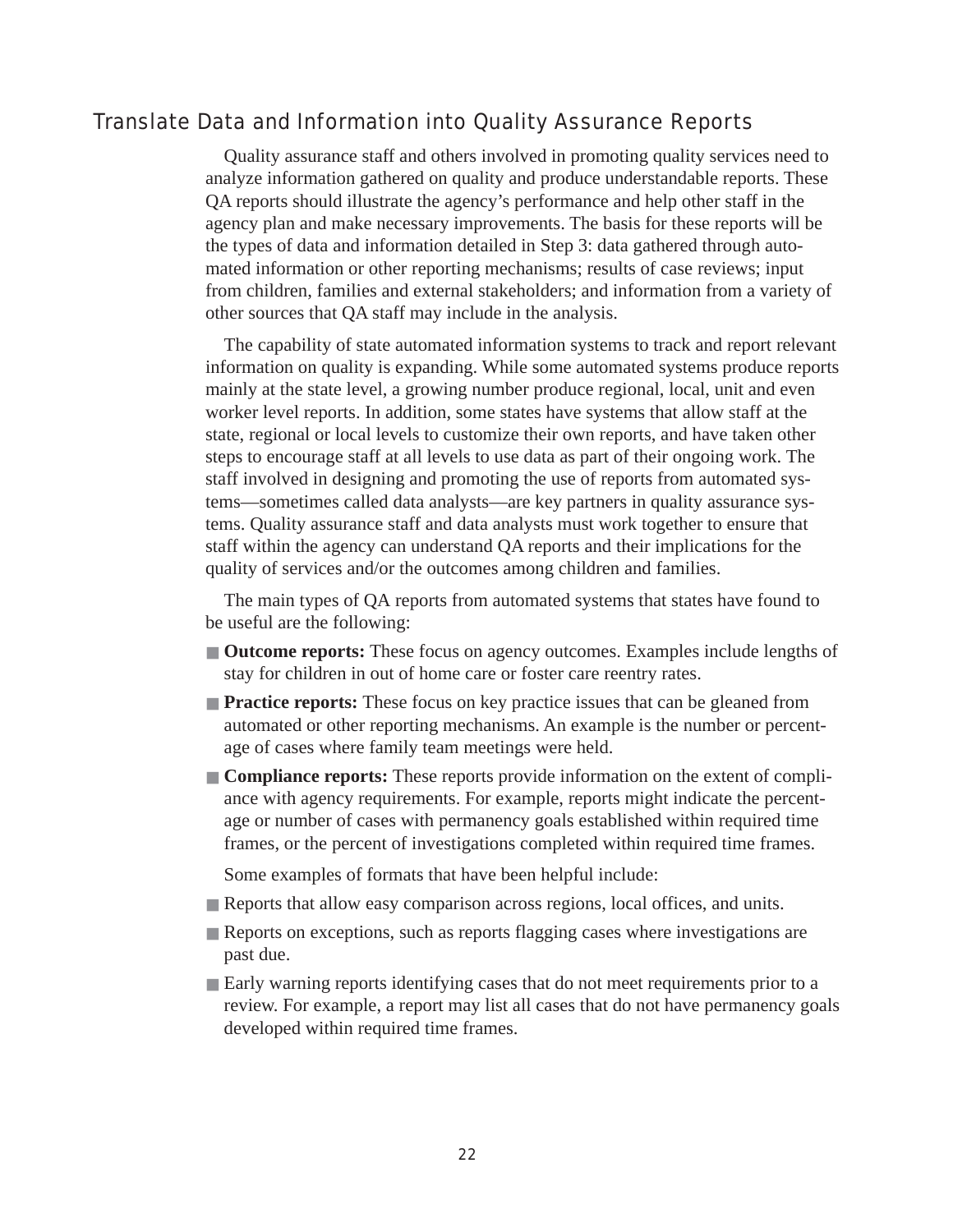#### State Example — Alabama's QA Reports -

Each county QA coordinator in Alabama, with input from the County QA Committee, puts together written Quality Assurance reports on a quarterly basis, and produces an annual report at the end of each year. Among the people and units who review, or have the opportunity to review, these reports are the state Office of Quality Assurance, other state office staff, the Federal Court Monitor, the Plaintiff's attorney and the State QA Committee.

The Quality Assurance reports provide a structure for pulling together state and county data, and they ensure the regular evaluation of data under each of the outcomes and systemic factors. Each of the areas in the reports includes a "Discussion/Analysis of the Data" narrative section, through which the county must answer specific questions that involve analyzing the state and county data in the report. For example:

- For children with a length of stay of 13 consecutive months, summarize the barriers to achieving permanency and describe efforts underway to ensure that children achieve their permanency goals in a timely manner.
- Describe the reasons children identified as needing special education services did not receive such services during the reporting period.
- Describe any training needs that were identified during the reporting period and how these needs are being addressed.

The state Office of Quality Assurance conducts on-site reviews of the County Departments of Human Resources. During these reviews, state staff uses the qualitative case review protocol to review a small sample of cases and also validates the county QA committee's previous reviews by re-reviewing a small sample of the same cases. They also interview community stakeholders to assist in evaluating the status of outcome and systemic issues, with a particular focus on evidence of a functioning County QA Committee. The OQA reviewers use the findings from this review, in conjunction with information from the county's QA report and the outcomes of county QA committee work (e.g. case reviews, special studies, etc.), to complete the "Summary of Findings and Recommendations Form," which reports on the 51 key indicators of outcomes and systemic factors, highlighting strengths, areas needing improvement and necessary recommendations.

The development of QA reports often will be an iterative process and usually will include a variety of staff members. Quality assurance staff and data analysts should work together to produce draft reports and validate the applicability of the data elements involved. They should test each report's clarity and usefulness through consultation with agency administrators, managers and other staff and make changes based on their reactions and input. Once the data elements and format of the reports have been finalized, the QA staff can take the lead in producing the reports on a regular basis and ensuring their distribution to the relevant staff within the agency.

In addition to reports developed using data from automated systems, QA staff also will utilize data and information from other sources that reflect on the agency's quality of services. For example, if a case review system routinely reports on compliance with key policies or practice issues, these analyses should be used as part of the ongoing quality assurance system.

On a system wide level, staff often examine data from a variety of sources to assess agency progress towards the outcomes and practice standards adopted and incorporated into the state plan. Quality assurance staff, or quality improvement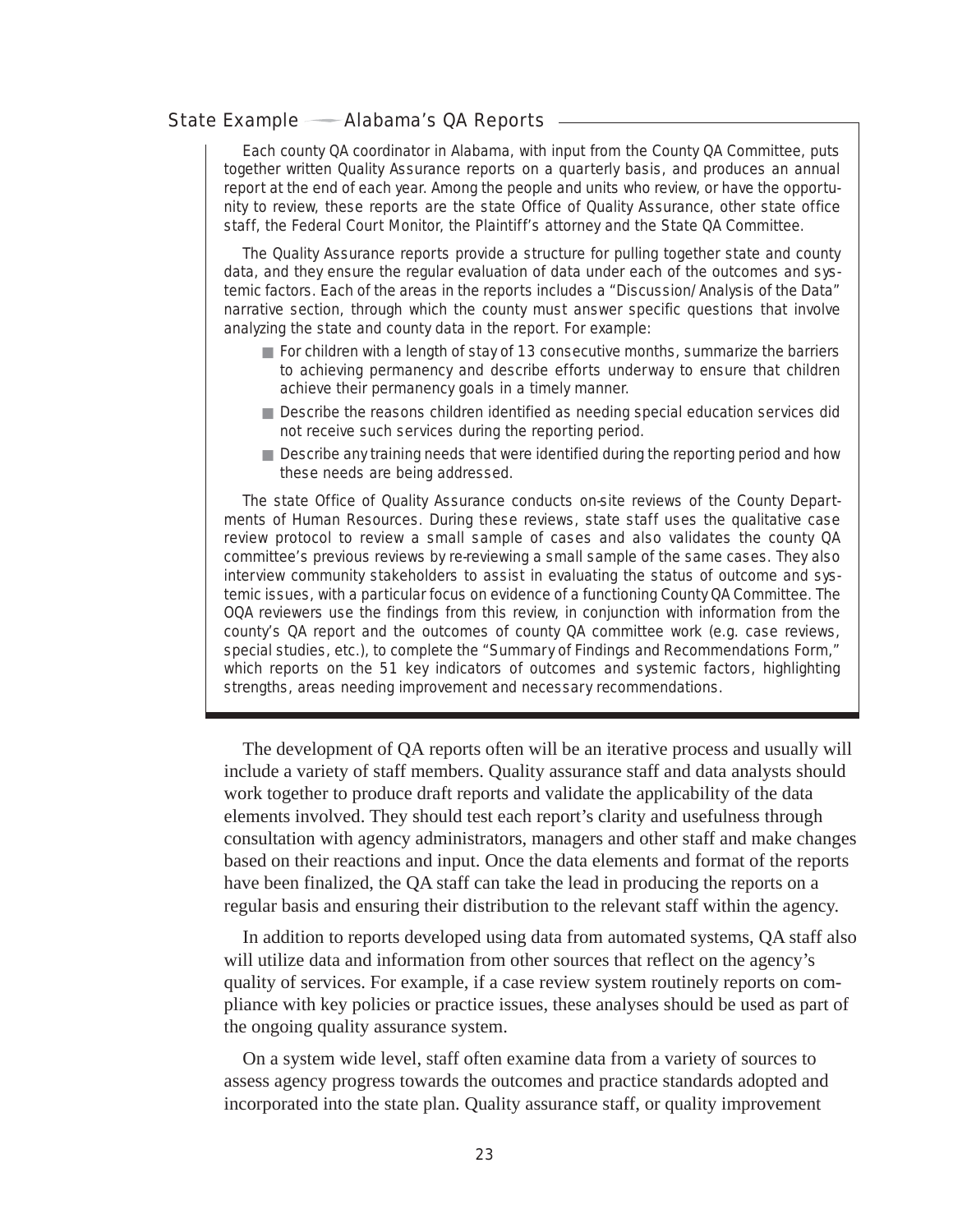teams, usually have a regular process for analyzing information on quality from data systems, case reviews, stakeholder input and other sources. These include:

- Quality improvement team meetings that follow a predefined agenda and involve reviewing quality information from a number of sources.
- Quality assurance reports that pull together information from data, case reviews and stakeholder input to analyze the system's strengths and weaknesses.

### State Example  $\longrightarrow$  Analyzing Data in Utah  $\equiv$

DCFS staff in Utah review and use outcome data in two organized ways. The Division has established trend analysis teams on the state level who are charged with reviewing and assessing the meaning behind the data. The state also has information analysts on the state level who produce the reports, and work with data contacts in each region of the state. These regional data contacts have been producing reports on the outcomes and indicators in the statewide report on the local level, and working to facilitate the use of data. They serve on the Regional Quality Improvement Committees to assist them in their work of reviewing and analyzing trend data.

Broadly, quality assurance efforts throughout the agency should ensure that all employees receive regular information about the quality of services. Regular and open communication to all levels about performance helps engage staff in efforts to improve the quality of services. The next section details ways to use the data analyses and information that result from the QA process to make improvements throughout the child welfare agency.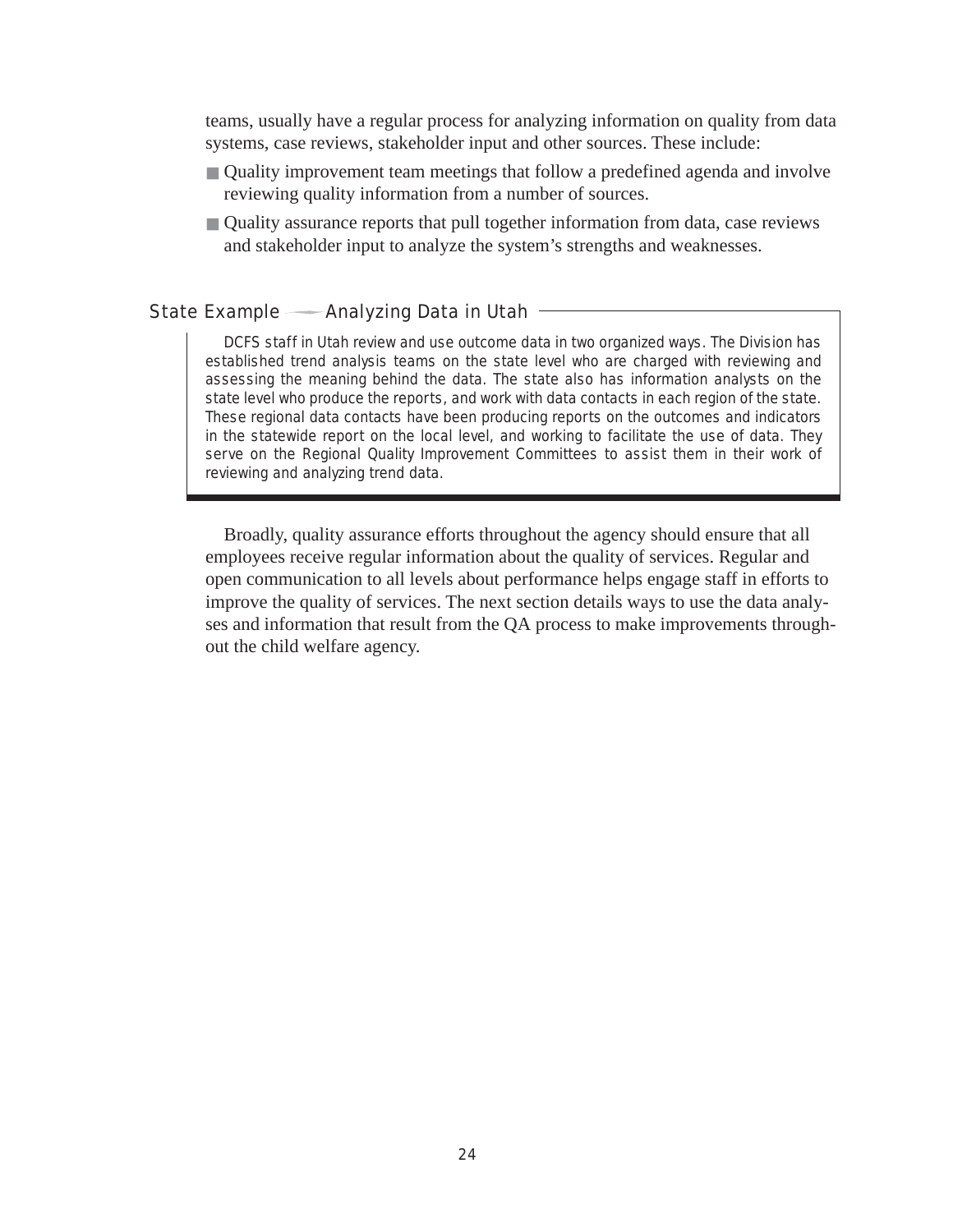# Step  $5 \longrightarrow$  Use Analyses and Information to Make Improvements

Quality assurance information from data, case reviews, stakeholder input and other sources must be fed back into the organization to make staff and managers aware of their performance. To make the enormous effort involved in creating and maintaining the QA system worthwhile, however, the agency must take a final step beyond merely distributing reports: it must use the information to plan and implement improvements that will enhance the quality of services and ultimately the outcomes for children and families.

# Create Feedback Loops

QA systems feed the results of QA processes and data analyses back to staff throughout the agency in a variety of ways. Some examples of information feedback loops that should help promote improvements in case practice, agency services, and systemic factors include:

- Staff at all levels, including caseworkers, supervisors, regional or area managers and state level managers, receive regular data reports and use the information to plan and implement changes in practice.
- During the case review process, reviewers meet with caseworkers and supervisors whose cases are being reviewed to debrief their findings and discuss practice issues.
- QA staff report the results of interviews or surveys to quality improvement teams or committees.
- Quality improvement teams/councils report system strengths and needs to a higher level team that takes action to make improvements.
- Regional management, community stakeholders, and state level management receive written reports on quality assurance reviews.
- Review teams meet with regional management, community stakeholders, and state level management to present and discuss the results of their reviews.
- States require specific, written improvement plans to be developed and QA staff monitor progress towards implementing the plans through regular follow up reports and/or site meetings.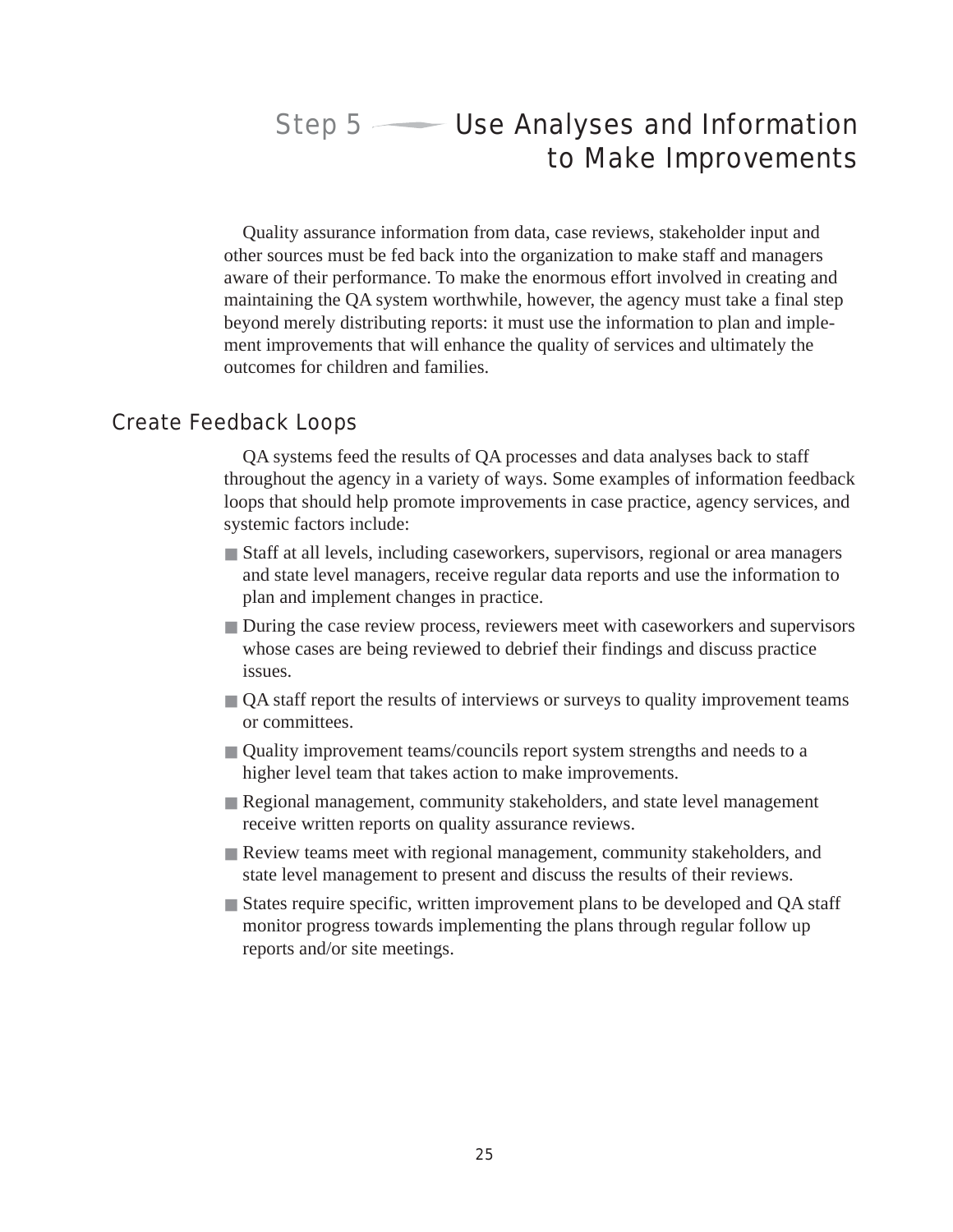#### State Example Changes in Utah Based on QA Feedback

Several examples from Utah illustrate the impact of QA feedback on practice and policy issues. First, Utah's qualitative review process has revealed that many staff are comfortable inviting providers to be involved in service planning, but are having difficulty involving family members in the child and family services team. During each on-site review, reviewers discuss this with caseworkers and supervisors, and find that they sometimes "get the concept." The regular focus on these issues during the reviews not only emphasizes the agency's commitment to family involvement, but also provides ideas and techniques for caseworkers and supervisors on how to make improvements in the future.

Second, one of the priority focus areas in Utah's Performance Milestone Plan was proximity issues, or ensuring that children in out of home care are placed as close as possible to their familiar surroundings. Some Regional QI committees have conducted proximity studies, to examine what could be done to improve performance in this area. As a result of its study, one region conducted a special recruitment of foster homes for adolescents. Another region determined a need for better representation of ethnic minorities among its foster homes, and worked with a private foundation to recruit such homes in response.

## Make Improvements

Some examples of the types of improvements based on quality information, and the way they may occur, are the following:

#### *Improvements in compliance with policy and case practice requirements*

During case review processes, reviewers will point out discrepancies between requirements and what is in case records, and work to educate workers on the requirement and provide assistance to help them improve compliance. For example:

- During a case record review, if a case record does not include a required permanency goal, a reviewer would discuss with the caseworker why this had not happened and why it is important. In addition, if peers are conducting the reviews, the reviewer might share his or her own experience on how these goals are completed in his or her own unit. This type of feedback often leads to improvements in compliance on the particular case, and in the worker's other cases in the future.
- During a qualitative review, if significant parties have not been included in the service planning process, the review team would raise this issue with the caseworker and supervisor to remind them of the desired practice, discuss obstacles to this practice and provide ideas about how to engage parties, or how to develop the skills needed to do so.

Data reports also may point to practice issues that need to be addressed to improve outcomes. For example, if automated reports from information systems show that a particular unit has a much lower rate of family group conferences than other units, managers might arrange for enhanced training for caseworkers in the unit, and/or expect supervisors to work more closely with caseworkers to improve their practice.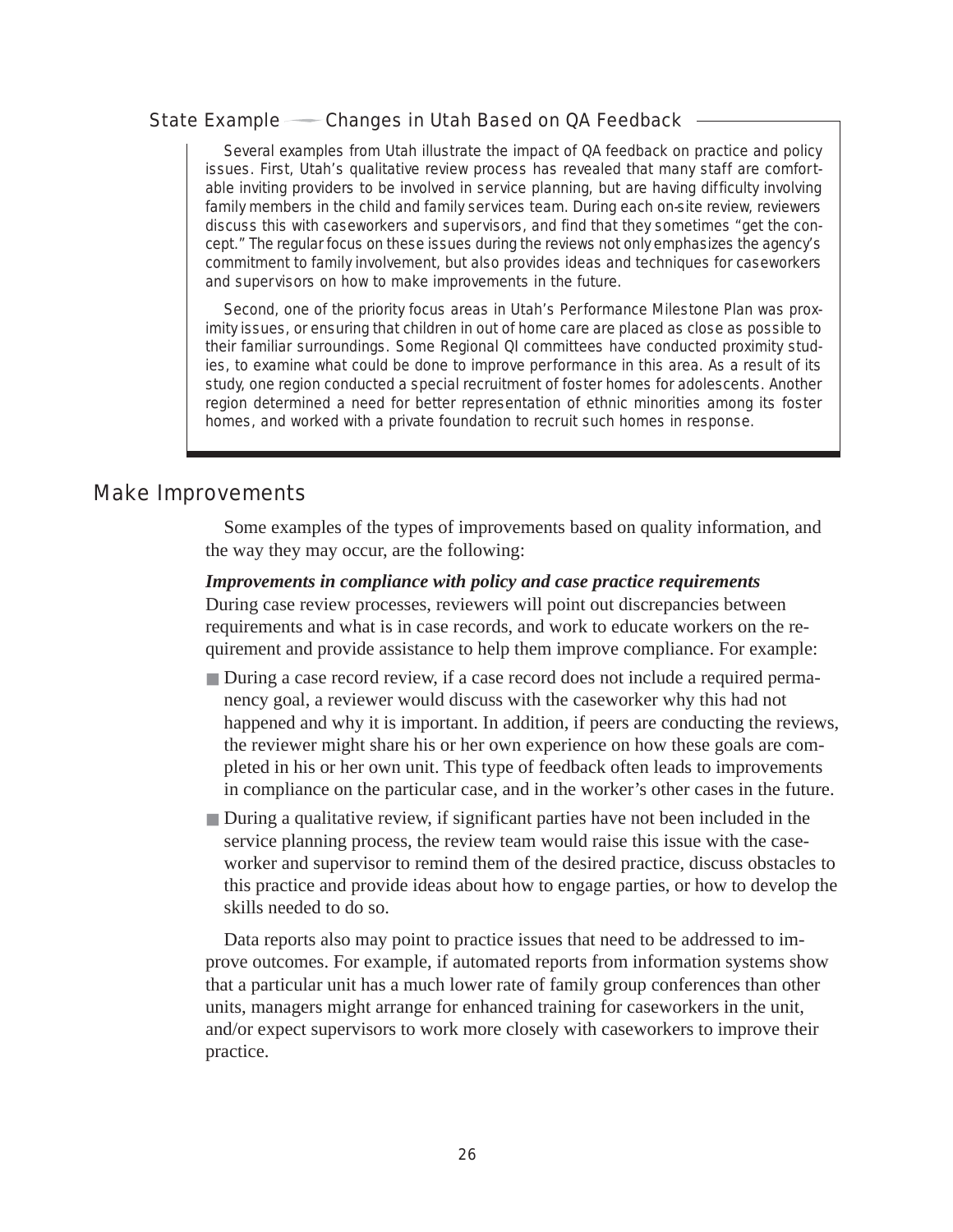#### State Example Oklahoma's Reports and Improvements

The Oklahoma DHS quality improvement process includes the capacity to assess service outcomes through its SACWIS system as well as through a variety of field based initiatives. Oklahoma's SACWIS system, KIDS, was the first in the nation when it became operable in 1995, and it produces extensive data. The system produces and distributes over 150 reports that track basic case data, compliance with policy, the utilization of resources, and outcomes. The KIDS office produces data reports, and Program Field Representatives in local areas review data and work with staff to encourage them to make use of this information. In some areas, the field representatives convene meetings of supervisors to review their performance on key outcomes and compare their performance to other units and offices. Some supervisors use the data to increase awareness among staff of outcomes, and to improve practice. For example, areas and units receive a report on total length of time to achieve permanency plans, and the report breaks down cases for each worker. Supervisors have used this to discuss their unit's performance relative to other units and to highlight individual cases with workers that indicate success or require attention.

#### *Improvements in documentation*

Review of data reports and case reviews may alert staff to problems in documenting their actions through automated systems or case records, or to problems in entering data correctly when they do document their action. This often leads to improvements in documentation, and subsequently in performance. In the examples above, the permanency goal may not have been entered into the record, or the documentation of participants in service planning may not have been completed accurately.

#### *Improvements in policy*

Some issues identified as staff and organizations examine information on quality are raised to managers, and have to be addressed by making changes in policy.

#### *Resource development*

As quality improvement systems examine the performance of child welfare systems, it often becomes clear that resources available for children and families are inadequate. The QI process has resulted in initiatives that have increased the numbers and types of different kinds of placements, and contracts that have expanded the availability of services.

## Evaluate Actions Taken

After the agency has taken action to make improvements in the child welfare system, the quality assurance system needs to evaluate the effectiveness of the action. Federal regulations require quality assurance systems to evaluate measures taken to address identified problems, and the literature on quality improvement confirms the importance of this step in the iterative quality process. For example, in the "Plan, Do, Check, Act" cycle, an organization plans an improvement, implements it on a small scale, reviews the results and then decides to either implement on a larger scale or begin the process over again with more planning (Cassafer, 1996). This implies that once a problem has been studied and actions to address the prob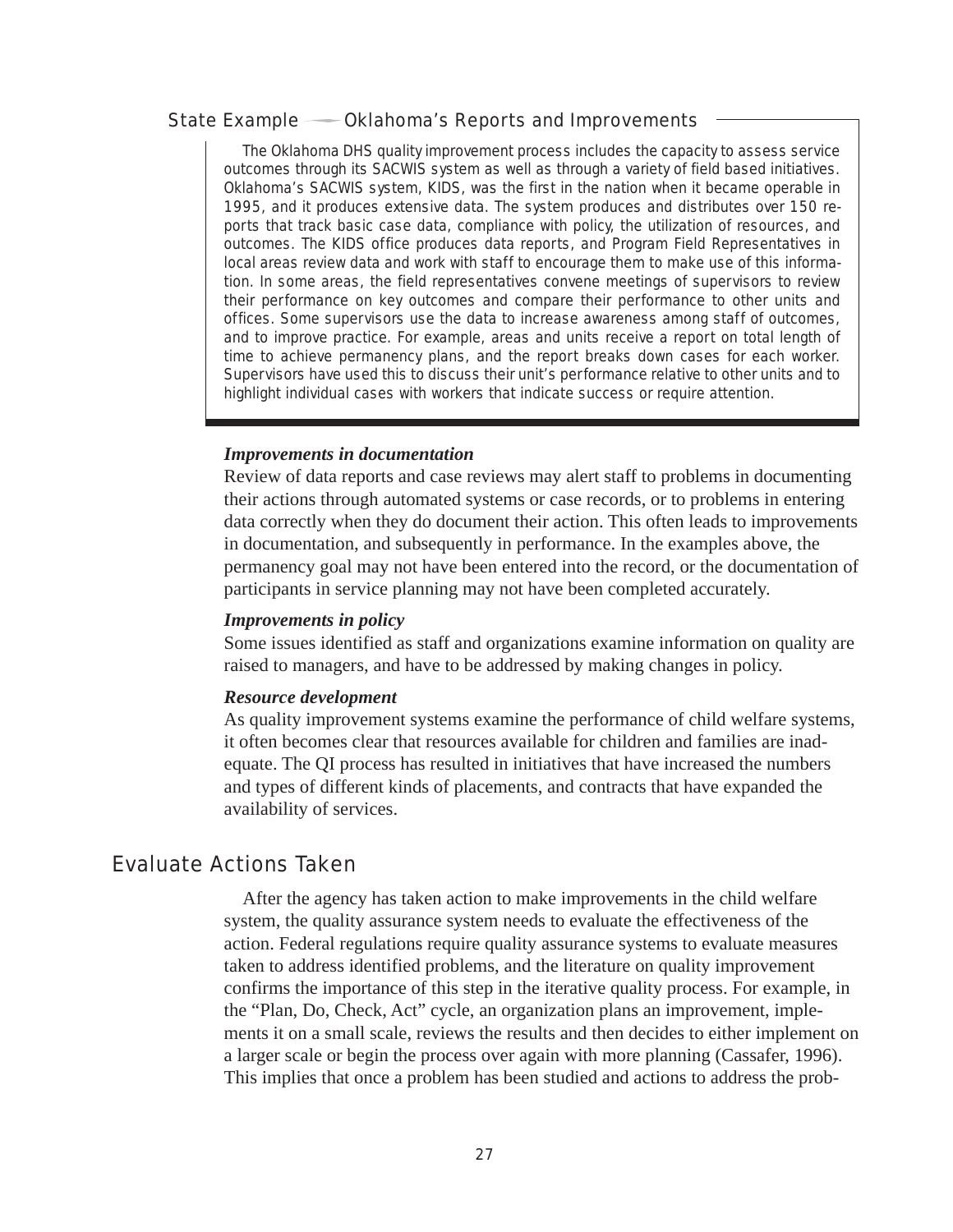lem have been taken, the process needs to continue. The quality improvement process should examine the results of actions taken, and plan further action if necessary based on the initial impact. For example, if the agency provides additional training to staff to improve their practice after an area of weakness has been identified, the quality improvement process should reexamine those practice issues sometime after the training to see if the action had the intended effect. This continual process of checking and revising the actions taken to address identified weaknesses is critical to the success of quality assurance systems.

#### State Example — Alabama's Focus on Improvements

The multi-faceted QA structure in Alabama and the rich array of information from data, case reviews and stakeholder involvement has resulted in positive changes in the system and in improvements for the children and families served. For example, County QA Committees have made recommendations that have led to improvements in specific cases. Both county and state efforts have identified needs for resource development that have been addressed. Also, areas where practice needed to be strengthened system wide have been identified and steps taken to address them.

The state also continues to strengthen the follow-up process to ensure that the Department's managers act on recommendations generated by the QA system. For example, the state recently added a follow-up process for its on-site county reviews. Four to six weeks after an on-site review, the Office of Quality Assurance leads county and state staff and any others deemed appropriate ( e.g. community stakeholders, county QA committee members, etc.) in a review of the findings. Then the State Conversion Team, comprised of System of Care consultants and other state office staff, works with the county to develop or expand upon the county's individualized service plan (ISP). In a process designed to parallel the process workers go through with families, the county department must set goals and determine the steps they will take within specified timeframes to meet those goals. This ISP will be reviewed and updated following subsequent reviews. Additionally, staff from other counties provide coaching/mentoring to staff in counties that are moving toward full implementation of the QA system.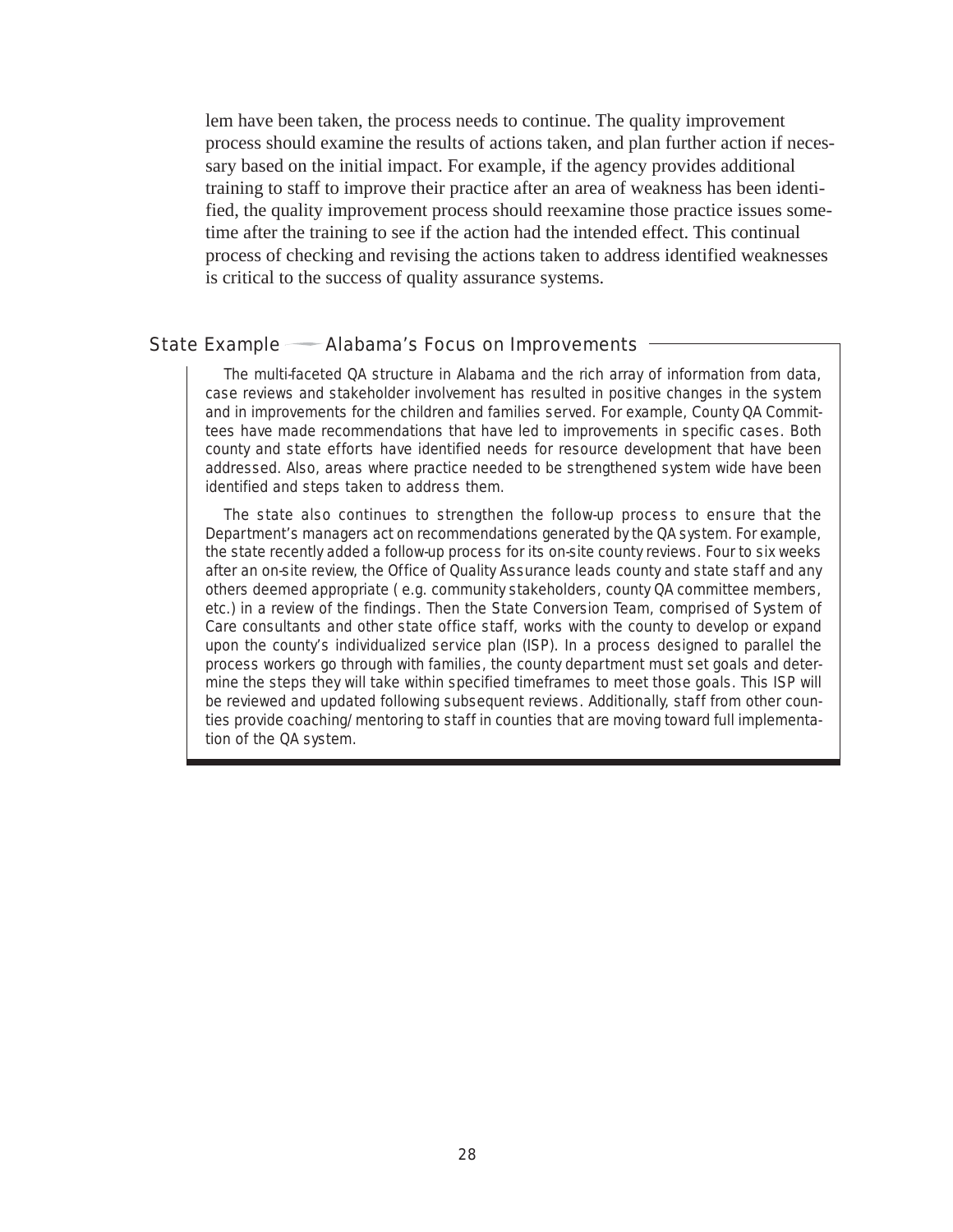# Attachment 1 Comprehensive Case Studies of State Quality Assurance Systems

This section presents case studies of three comprehensive quality assurance systems, and provides information about components of quality assurance systems in other states. The National Child Welfare Resource Center for Organizational Improvement identified the states included in this package through recent work and consultation with national experts and state officials. To develop these descriptions, we identified the contact in each state who was best able to provide an overview of all components of the quality assurance system. Over the fall and winter of 2000-2001, we conducted telephone interviews with these contacts, and reviewed written information about their quality assurance systems. In some cases we conducted follow up calls to clarify information or obtain additional information. We asked each contact to review the written descriptions, and revised them based on their comments.

The three comprehensive systems, in Utah, Illinois and Alabama, have the essential elements of quality assurance systems in place. Each agency:

- has established outcomes and indicators as part of a planning process and is tracking performance on them
- has a comprehensive quality improvement processes with staff and others involved in examining information on quality in ways that lead to program improvements
- collects and analyzes information from various data sources, case reviews and stakeholders in its quality improvement process, and
- has a quality assurance system operating in all of the state jurisdictions where services detailed in the child and family service plan are provided.

These three states provide examples of the multi-faceted quality improvement processes called for by the new federal Child and Family Services Reviews. These systems illustrate that states and counties can set priorities, examine performance and make improvements in the service systems that provide care for children and families in need.

The case studies highlight three key strategies employed in quality assurance systems:

- developing and using data on outcomes
- using peer review or another effective case review system
- implementing effective strategies for stakeholder involvement in assuring quality.

Specifically, the descriptions highlight Utah's outcome data, the peer review system in Illinois, and Alabama's strategies for obtaining stakeholder input. After each of these case studies, we list other states using that key strategy, including New York, Missouri, Iowa, Oregon, Oklahoma, and Texas. These examples provide a broader picture of approaches to using outcome data, conducting case reviews, and obtaining stakeholder input.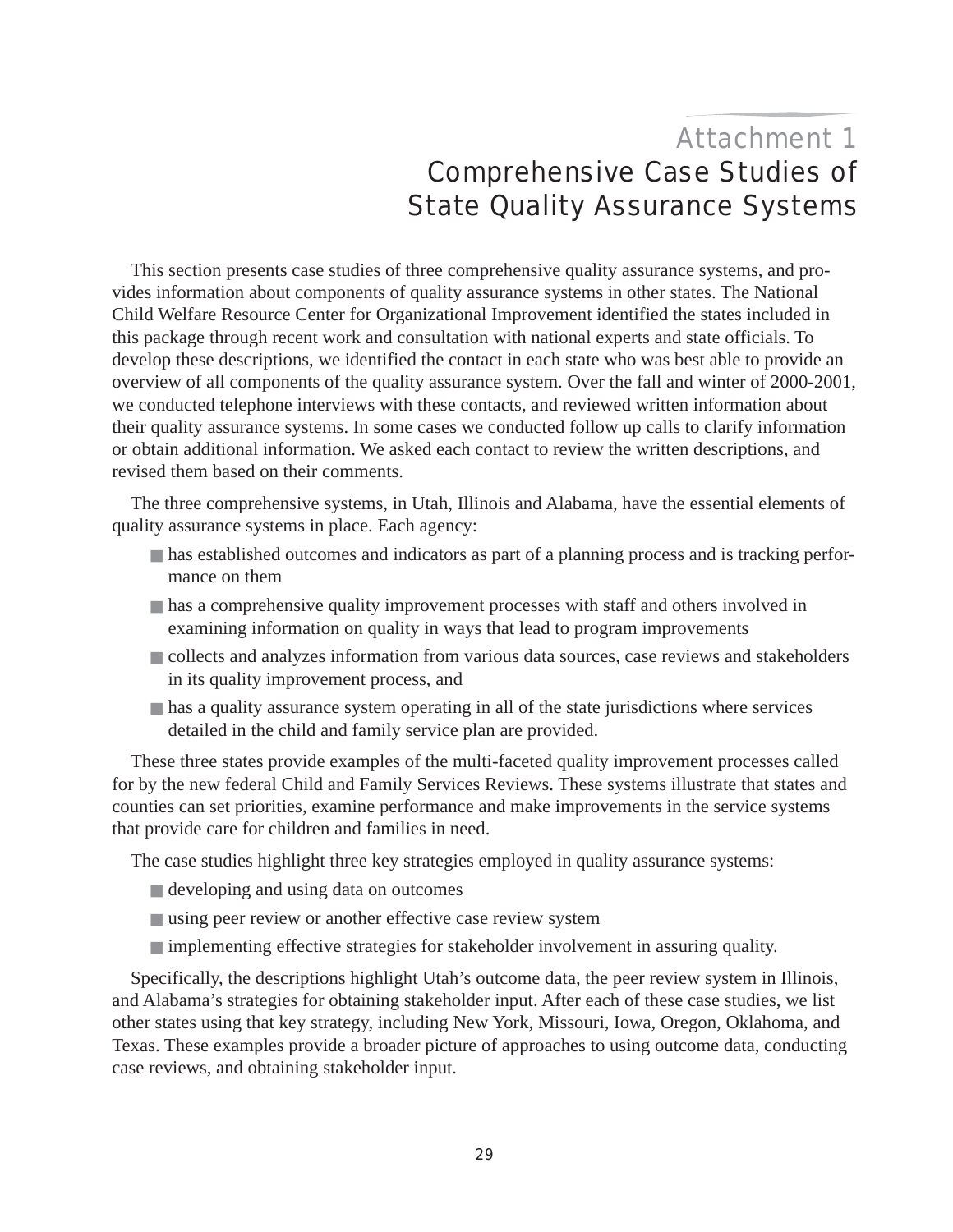By highlighting elements of these states' quality assurance systems, we aim to facilitate an exchange of practice information among agencies. Towards this end, the state descriptions include contact information for key staff in each state. We will add examples from other states in the future, and welcome input about efforts to improve the quality of services in other states, counties and localities.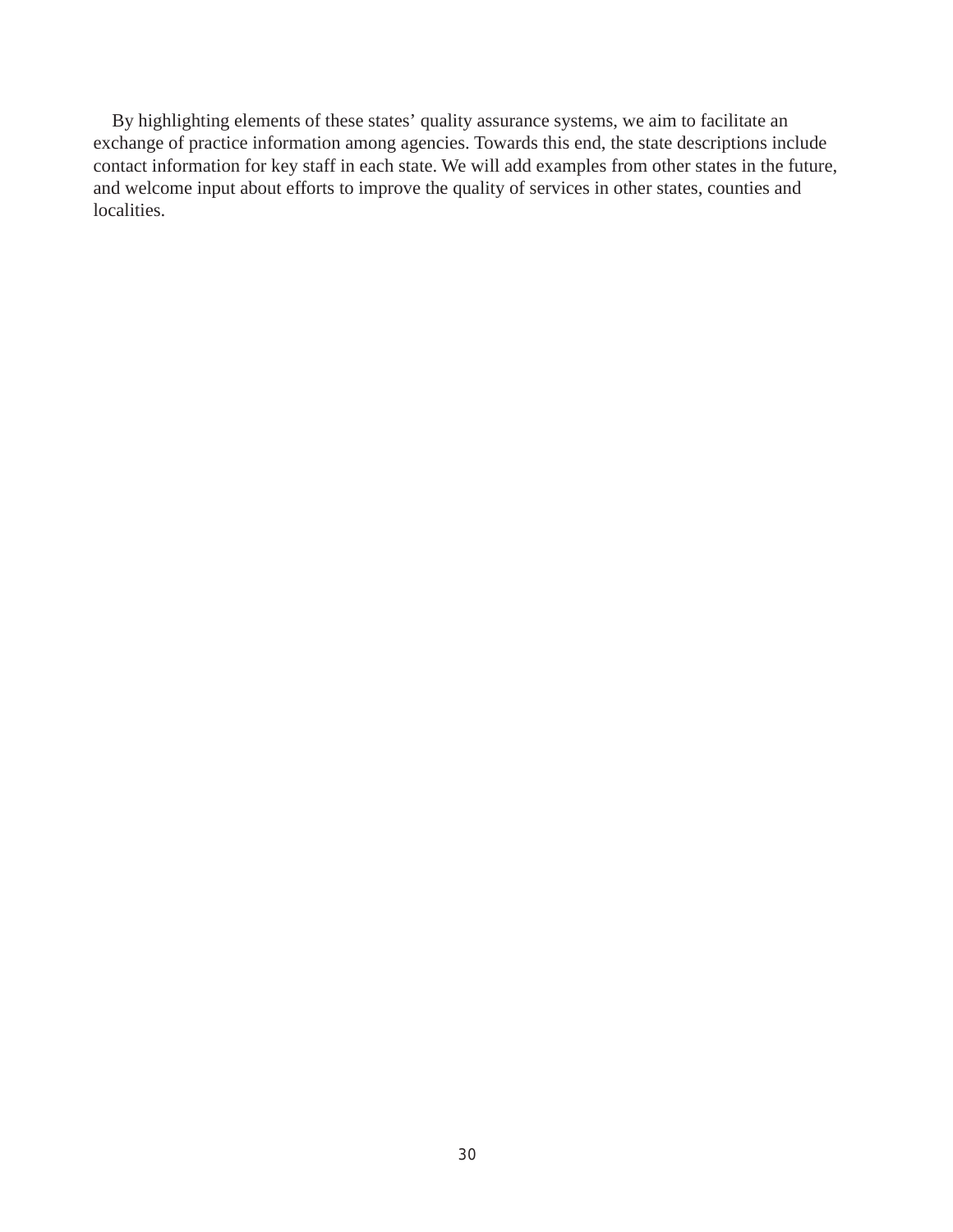# Strategy  $#1$  — Developing and Using Data on Outcomes

## Utah

Utah's quality improvement system includes clear outcomes and indicators that have been established in the state's strategic plan, and regular tracking and reporting of data on the indicators. Utah also gathers information on quality through case reviews and stakeholder input, has developed and implemented practice principles, and uses information on quality to make improvements. Key features of the system include:

- Utah tracks and reports performance data on indicators of outcomes established in the state's Performance Milestone Plan.
- A Department level Office of Services Review (OSR) provides evaluation for the Division of Child and Family Services (DCFS). OSR conducts both compliance oriented case reviews and outcome oriented qualitative case reviews.
- Stakeholders participate in qualitative case reviews and serve on statewide and regional quality improvement committees.
- State and regional managers oversee the quality assurance system, and state and local data staff produce data and promote its use. A state level trend analysis team also reviews data.
- Practice principles have been defined and staff trained on related practice skills.
- The quality improvement process in Utah has led to changes in practice, improvements in documentation, policy changes and the development of new resources.

#### *Background*

In May, 1999, the Utah Division of Child and Family Services (DCFS) released the Performance Milestone Plan, which describes in detail how the Division will improve services to its clients. The Performance Milestone Plan evolved out of court involvement in the child welfare system, but the Department views it as the business plan, and intends to implement the plan with or without continuing court involvement or outside monitoring. Since 1994, the state has been working to comply with the monitoring requirements of the "David C. vs. Leavitt" Settlement Agreement. After a 1998 court order directed the Department to design new, more valid and instructive measures of performance, the Child Welfare Policy and Practice Group (CWPPG) assisted in the development of the Performance Milestones Plan.

The Performance Milestone Plan consists of 9 milestones describing the activities the state will engage in to measure progress towards performance goals and make program adjustments based on feedback on how well the system is functioning. It defines the Division's outcomes and the indicators that will be tracked to measure progress on those outcomes. In addition, the Performance Milestone Plan describes the development and implementation of a Practice Model to guide casework practice, defines the structures and processes that will be used to gather and analyze information from data and case reviews, and describes the development of Quality Improvement Committees which will use information from these sources to guide necessary changes in the system. Many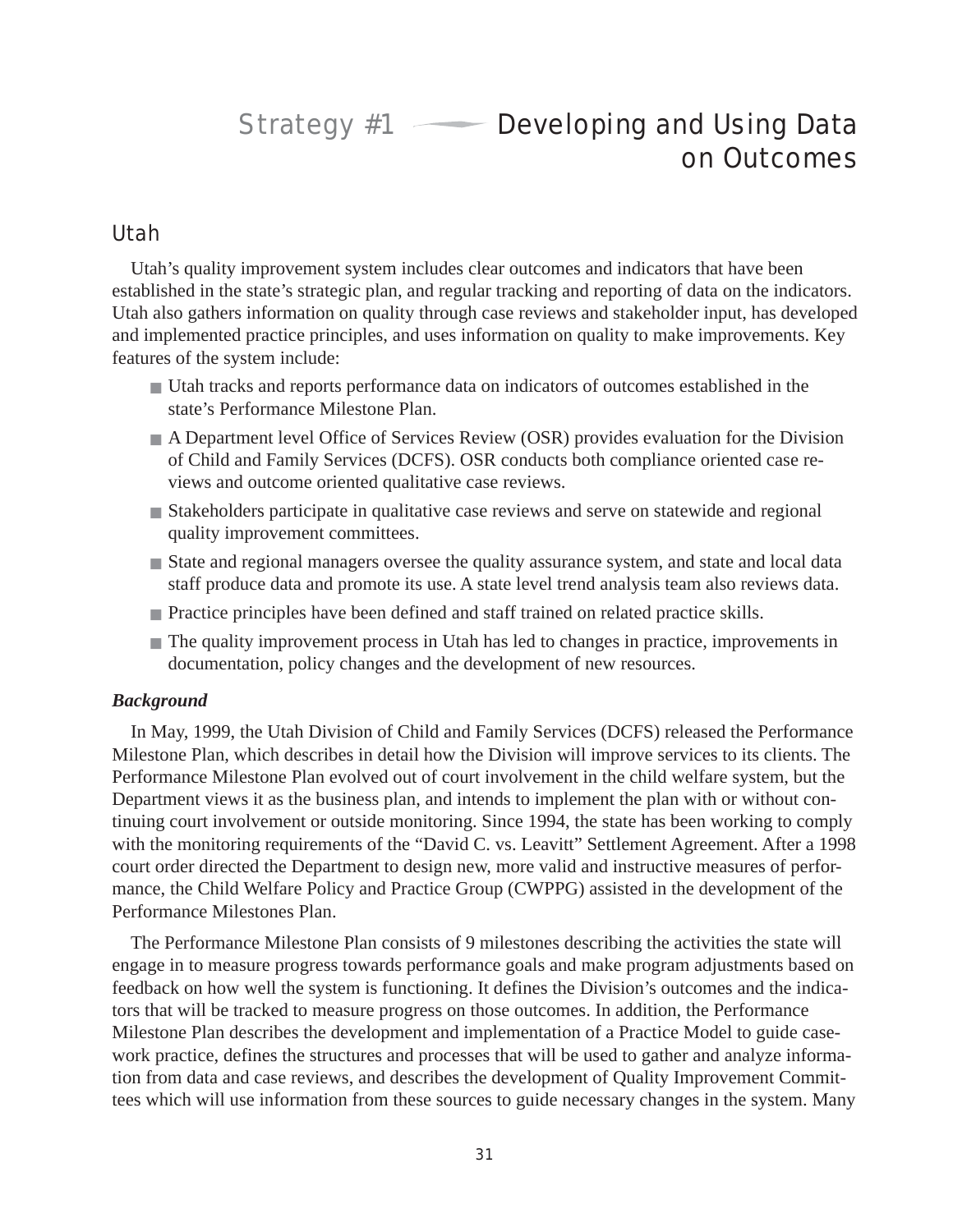of the components of the plan have been implemented, and program improvements have resulted in the system.

#### *Data on Outcomes*

One of the milestones in the plan describes the 16 trend indicators that will track the outcomes of protection, permanence and well being for those DCFS serves. Data on the trend indicators come from the state's SACWIS system, and an Annual Outcomes Report presents the analysis that results. This report uses data on the indicators to measure progress towards specific performance goals under nine outcomes in the general categories of protection, permanency and well being. The report provides multi-year trend data on each of the indicators, allowing the Division to track performance over time. The Annual Outcomes report also includes an appendix that reports on the states' performance on the 13 indicators used in the national Annual Report to Congress, and recent trend data on those indicators. Recently, the state also has begun to produce parallel annual reports on the regional level, with data on the indicators and outcomes.

DCFS staff review and use outcome data in two organized ways. The Division has established trend analysis teams on the state level who are charged with reviewing and assessing the meaning behind the data. The state also has information analysts on the state level who produce the reports, and work with data contacts in each region of the state. These regional data contacts have been producing reports on the outcomes and indicators in the statewide report on the local level, and working to facilitate the use of data. They serve on the Regional Quality Improvement Committees to assist in the work of reviewing and analyzing trend data.

### *Case Reviews*

Two case review processes measure compliance with requirements and assess the quality of services delivered. The Office of Services Review (OSR) manages the reviews. OSR has six staff who conduct and manage case process reviews and qualitative case reviews.

Case process reviews consider the extent to which key case practices are in conformity with policy, statute and the milestone plan. These are strictly case file reviews. The Division has streamlined these reviews to focus on 46 case processes, ten of which are judged "critical," and the other 36 considered "essential." The reviews occur annually and examine these case processes in CPS, Foster Care and Home-Based cases. Reports go to the regional administrative teams, who discuss, among themselves and with supervisors, areas that need to be addressed and strategies for improvement.

Qualitative case reviews are intensive reviews of a small sample of cases that involve a review of the case record and interviews with all parties involved in the case. In each full year, reviews occur on 24 cases in each of the state's seven regions. Working with a contractor, Human Services and Outcomes, Inc., the state has developed a qualitative case review protocol, and staff from both the OSR and DCFS have become certified reviewers. In conducting the reviews, OSR involves other Department staff, managers and community partners on review teams. The reviews examine specific indicators of the status of the child and family, and of the performance of the service system. Every qualitative case review generates a narrative that scores these status and system indicators, identifies strengths and areas needing improvement, and includes a brief 2-3 paragraph description of the issues that need to be addressed. The caseworker, the supervisor and the regional administrator receive copies of these narratives.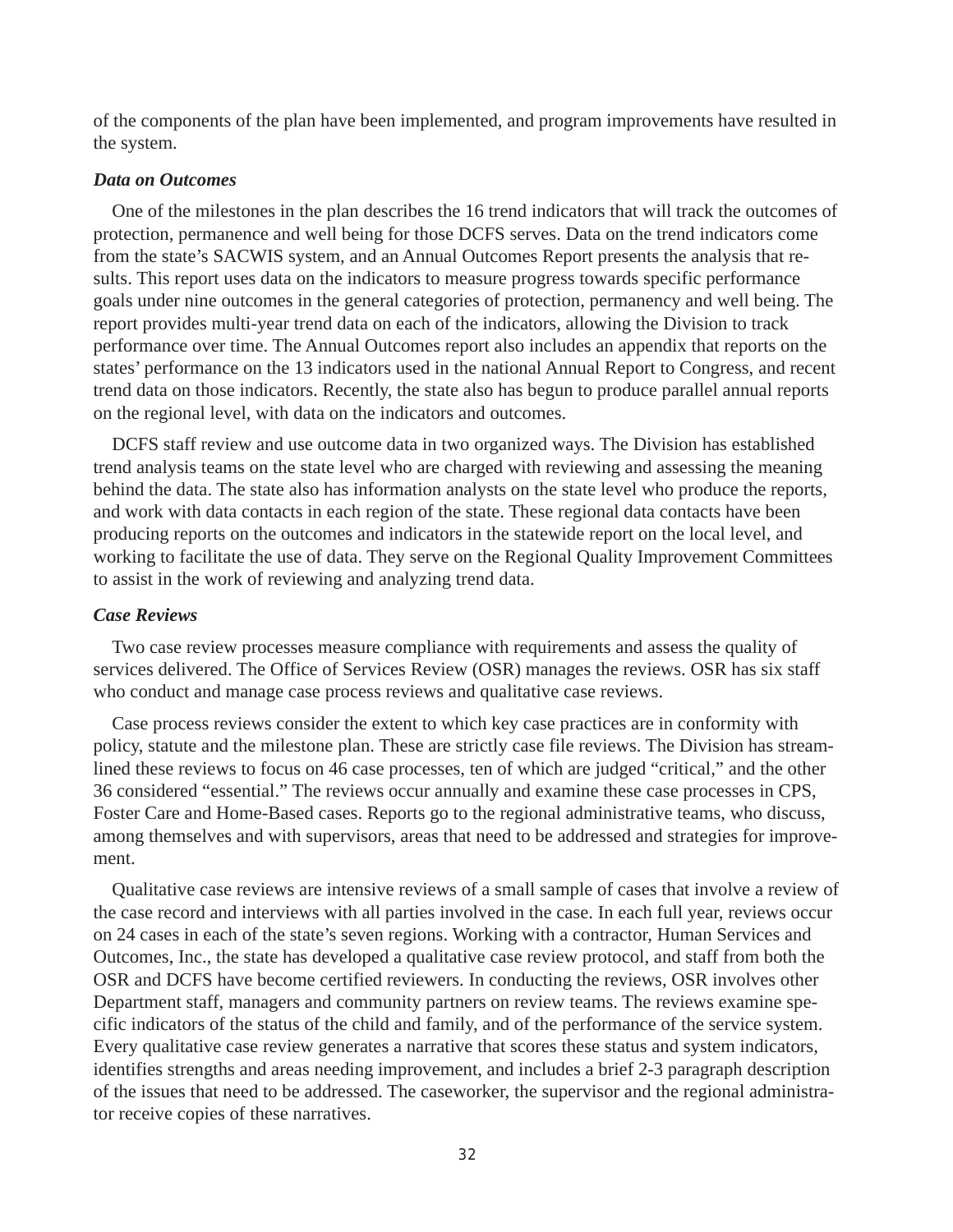The OSR also conducts vexing problem studies, in which they study a problem for which finding a solution or answer is difficult. Once the study has been conducted, the Executive Director, DCFS management and the DCFS Regional Directors review the results. In addition, OSR staff often will review the results of the study with quality improvement committees in the regions.

#### *Stakeholder Involvement*

Under the milestones plan, the state has established Regional and State Quality Improvement Committees. Along with management at the state and county levels, these committees work to review information on quality and identify needed improvements. The Regional Committees have up to ten members, including two Division staff—the Associate Regional Director and the regional data person—and up to eight community members. Community members have a leading role on these committees, charged with studying the data and outcomes children, families and communities experience, and suggesting changes in resource deployment, policy, procedures and practice that will improve or maintain favorable outcomes. Some of the Regional Quality Improvement teams have been very active in reviewing information on quality and working for needed improvements.

Utah obtains input from the children and families served through the qualitative services reviews, and involves other stakeholders in conducting these reviews and as members of the quality improvement committees. The state also has created a staff position titled "Constituent Services Specialist" who is charged with streamlining the process for complaints from consumers and working to integrate the recommendations of external review bodies into the ongoing work of the Division. This staff member works extensively with regional administrators to assure that issues or problems experienced by those served are addressed, and that responses occur at the lowest possible level.

#### *Quality Improvement Staff*

In addition to the state and regional data staff, the trend analysis team, the Office of Services Review, and the Constituent Services Specialist, the Division's managers have a role in quality improvement. The milestones plan specifies six priority areas where management will focus their attention. Regional Directors have developed regional performance plans that detail how these priorities will be addressed. These plans have been shared with QA Committees that work with managers to implement the plans. Within the DCFS, the administrative teams of top managers at both the state and the regional levels have the responsibility for implementing these plans and supporting quality improvement activities. On the state level, the Director for Operations was heavily involved in the development of the Practice Model, and a Milestone Plan Coordinator also oversees the production of data and implementation of the milestones plan. The state also plans to fill positions for Regional Milestone Coordinators (to work with the state level coordinator).

#### *Practice Standards*

The practice model establishes a baseline defining how the Division interacts with families, community partners and staff. The model includes seven practice principles, and a set of key practice skills that will be developed through training. For example, one of the principles is "partnership," and related skills are "engaging" children, families and other essential individuals. The Division conducted training for all staff on the Practice Model. The qualitative case review protocol reflects the practice principles, so the case reviews help communicate to staff the type of practice expected under the model.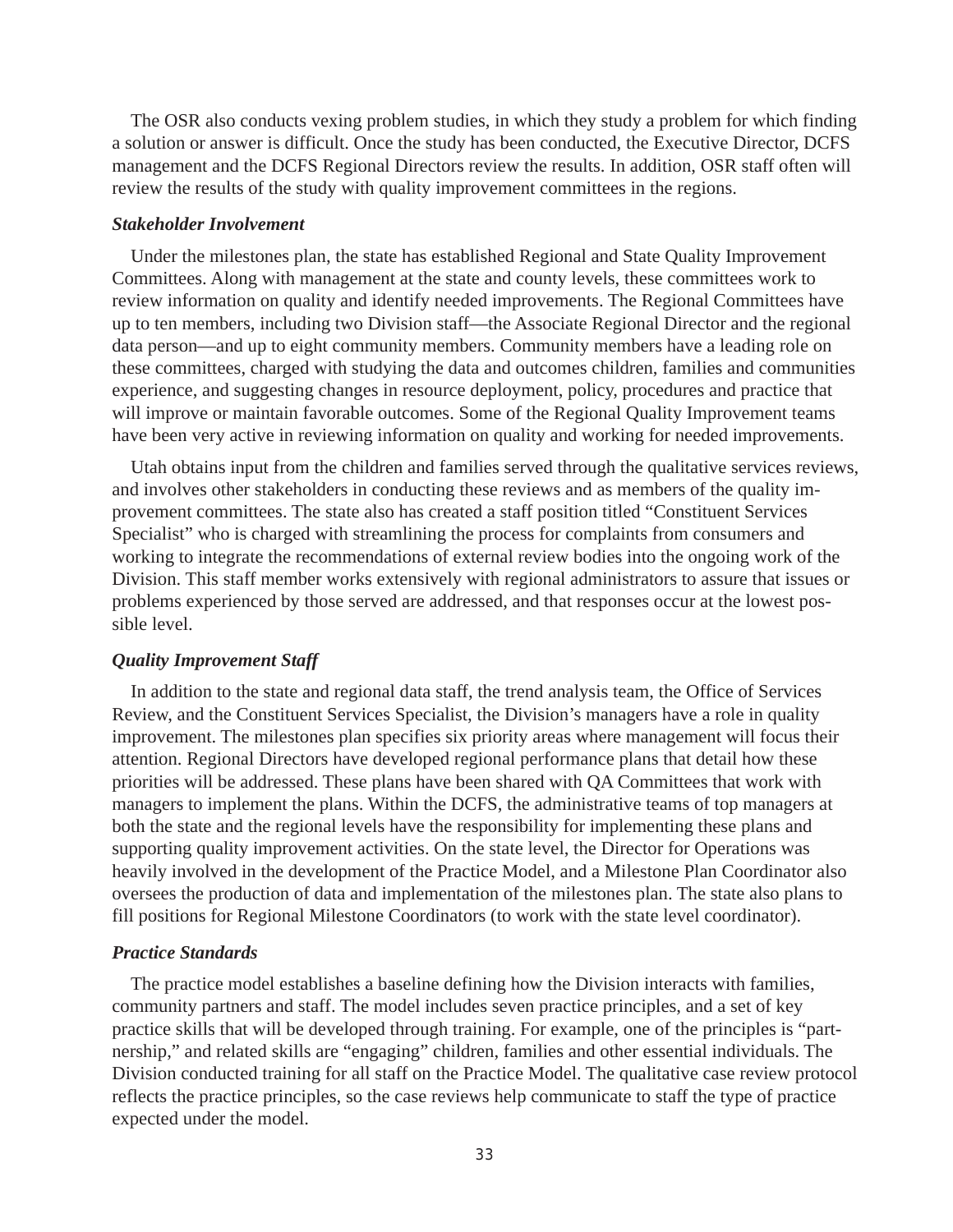### *Improvements Made*

The process of conducting case process reviews and qualitative services reviews has led to changes in practice and improvements in documentation, while the vexing problem studies and the work of the quality improvement committees have led to policy changes and resource development. Some examples include:

- The review processes often highlight that case records do not accurately reflect what caseworkers are doing. For example, OSR reviewers have found that some data have not been entered accurately because of a coding problem. Utah addressed this issue through training workers on the correct way to enter data into the system.
- The qualitative review process reveals that while many staff are comfortable inviting providers to be involved in service planning, they have difficulty involving family members in the child and family services team. During the on-site review, reviewers discuss this with caseworkers and supervisors, and find that they sometimes "get the concept." The regular focus on these issues during the reviews not only emphasizes the agency's commitment to family involvement, but also provides ideas and techniques for caseworkers and supervisors on how to make improvements in the future.
- One milestones plan priority area reflected in some regional plans was proximity issues, or ensuring that children in out of home care are placed as close as possible to their familiar surroundings. Some Regional QI committees have conducted proximity studies to examine what could be done to improve performance in this area. As a result of the studies, one region conducted a special recruitment of foster homes for adolescents. Another region uncovered a need for better representation of ethnic minorities among foster homes, and worked with a private foundation to recruit additional homes.

Utah has many of the key elements of quality improvement systems in place. The system tracks specific outcomes, conducts case reviews examining both compliance issues and the quality of care, and includes quality improvement committees that involve stakeholders in examining and improving the quality of care. In addition, the state has defined practice principles, and trained all staff in related practice skills. Finally, many of these sources of information and processes result in improvements in the quality of services delivered to children and families.

### *Contact:*

Richard Anderson, Director Division of Child and Family Services, Utah Department of Human Services Salt Lake City, UT (801) 538-4100, rjanders@hs.state.ut.us

Linda Wininger, Constituent Services Specialist Division of Child and Family Services, Utah Department of Human Services Salt Lake City, UT (801) 538-4100, lwininge@hs.state.ut.us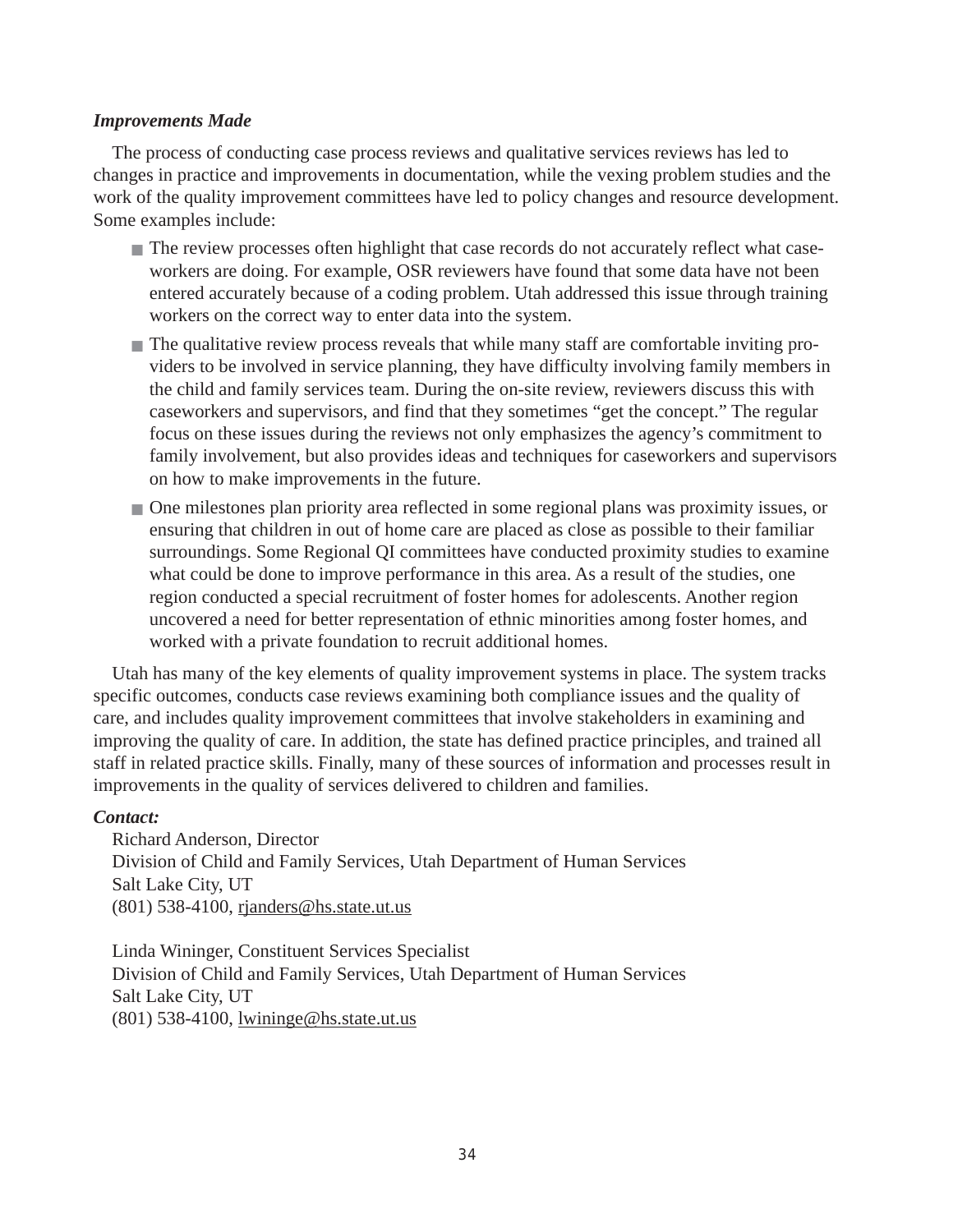## Other States

**Oklahoma:** Oklahoma has a strong culture of quality improvement, and a history of top managers committed to the quality improvement process. In the early 1990s, Oklahoma's governor worked with private business representatives to establish a quality effort known as "Quality Oklahoma" throughout state government. The governor issued an executive order stating that "quality is Oklahoma's basic operating principle," and that "quality means the continuous improvement of services to our internal and external customers." A strategic plan emphasized the need to gather data on quality, train all staff on quality, make quality criteria a part of performance evaluations, and recognize quality performance. The agency developed a state Quality Council composed of top government managers and representatives from the community, and the agency stressed customer input and collaborative, problem-solving teamwork (Gunther and Hawkins, 1996).

This commitment to quality has continued over the years, and the Department of Human Services has been accredited by the Council on Accreditation of Services to Children and Families (COA) since the mid 1980s. Today, all staff participate in training on continuous quality improvement, and managers and staff support assessment, planning and enhancement activities.

The DHS quality improvement process includes the capacity to assess service outcomes through its SACWIS system as well as through a variety of field based initiatives. Oklahoma's SACWIS system (known as KIDS), the first in the nation when it became operable in 1995, produces extensive data. The system allows the production and distribution of over 150 reports that track basic case data, compliance with policy, the utilization of resources, and outcomes. The KIDS office produces data reports, and Program Field Representatives in local areas review data and work with staff to encourage them to make use of this information. In some areas, the field representatives convene meetings of supervisors to review their performance on key outcomes and help them compare themselves to other areas. Some supervisors use the data to increase staff awareness of outcomes, and to improve practice. For example, the state distributes the report on total length of time to achieve the permanency plan to areas and to units, and breaks down results to the worker level. Supervisors have used this to discuss their unit's performance relative to other units and to highlight individual cases with workers (See Attachment #4 — Resources — Teleconferences).

The Department also has initiated a variety of assessments of service quality that engage children, families, providers, field and state office staff. The Continuous Quality Improvement Unit, which has been significantly expanded in the past year to include a manager and seven professional staff, facilitates these efforts. Each county of the state assesses outcomes and systemic factors on an annual basis using teams consisting of external stakeholders as well as local and state office staff. For a random sample of children, interviews with the child, their family, providers, advocates and case worker gather information regarding outcome achievement. Interviews with local community stakeholders collect information regarding systemic performance. After reviews occur, County and Area Directors should receive completed written reports within a one week interval. Designated CQI staff serve as a resource to local offices in efforts to plan for and achieve targeted improvements in service outcomes. Follow up reviews occur within six months to affirm these initiatives.

The Department supplements this performance information through the distribution of surveys to children, families, providers, staff and stakeholders soliciting feedback regarding their experiences with child welfare services. Questions address the realization of key outcomes as well as the respect afforded service participants. Staff aggregate findings at the state level on a quarterly basis and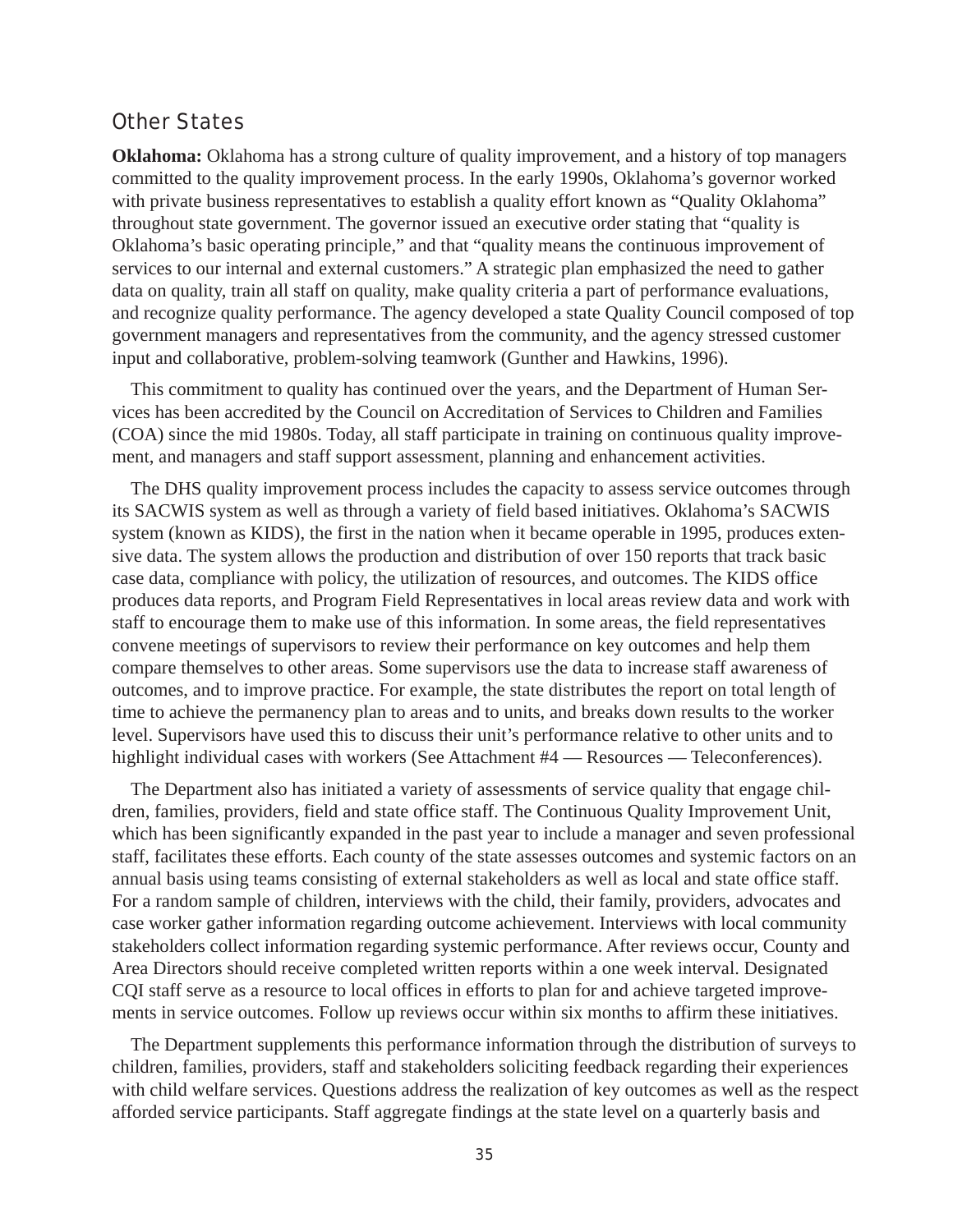immediately forward individual concerns to local offices for action when authorized by the respondent. Quarterly consultation with an advisory committee consisting of state staff and stakeholders helped develop and continues to influence all these efforts.

### *Contact:*

Dennis Bean, Programs Administrator Continuous Quality Improvement Unit Oklahoma Department of Human Services (405) 521-4388, Dennis.bean@okdhs.org

Bill Hindman, Program Administrator DCFS Technology & Information Systems Oklahoma Department of Human Services (405) 767-2527, Bill.Hindman@okdhs.org

**Texas:** Texas has a strong data system, and has been using its SACWIS system — the second oldest in the nation — to produce extensive reports for several years. The system produces reports on demographics, administrative data and outcomes. Examples include lists of service authorizations for clients, the timeliness of initial investigations, and the length of time in placement by permanency goal. Some of these reports are available at the unit and worker level to help caseworkers, supervisors and other managers focus on performance. In some regions, regional managers, program directors and supervisors use the reports extensively to monitor compliance with performance standards and to monitor administrative issues such as workload and equity of assignments and resources. Each region has an Automation Coordinator who received training from the state and provides training to regional staff on accessing and using data from the automated system.

#### *Contact:*

Grady Rhodes, Project Manager Internet Reporting System (512) 821-4736, rhodesgw@tdprs.state.tx.us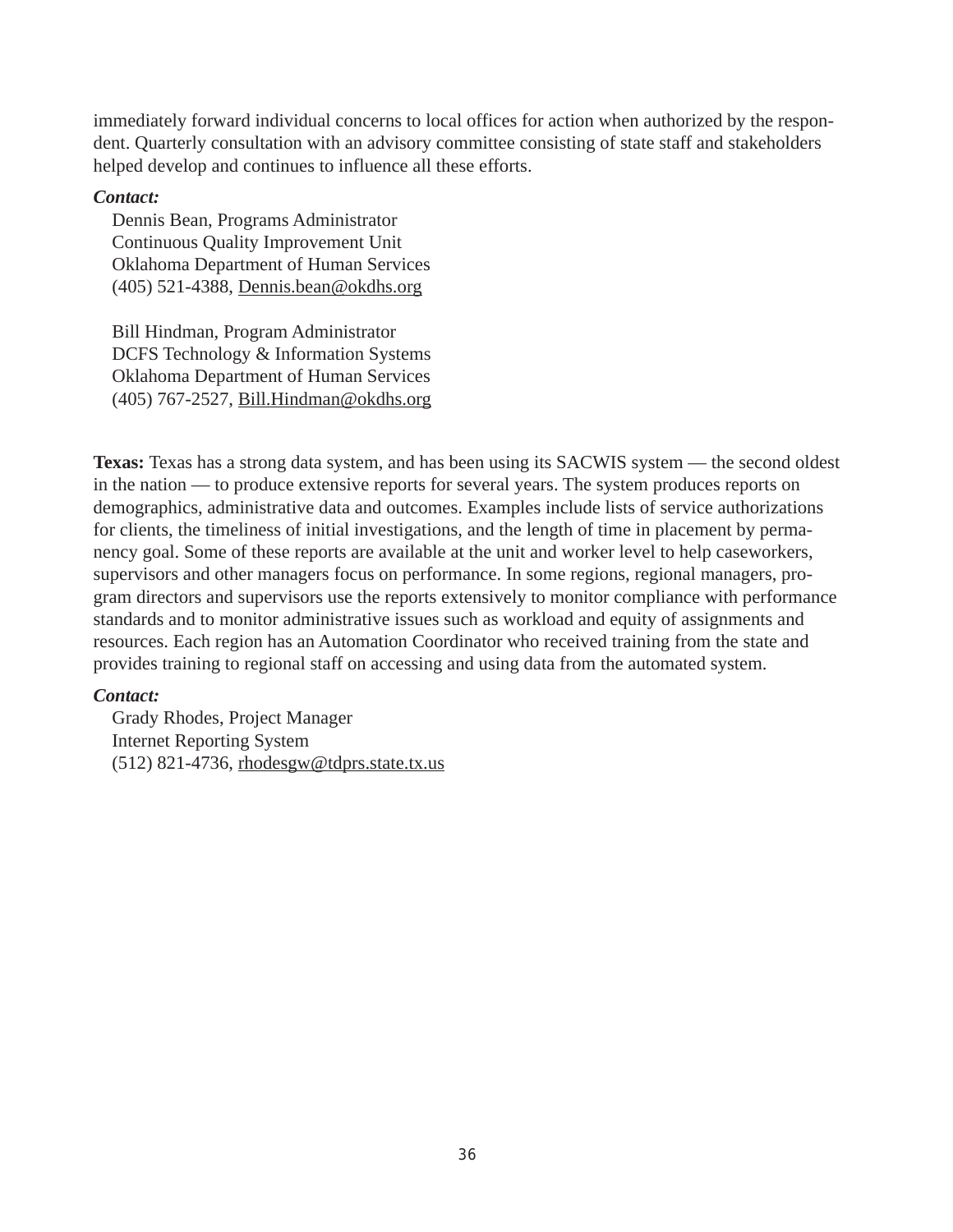## Illinois

A prominent feature of the quality improvement system in Illinois is the peer review process, through which staff of the Department of Children and Family Services (DCFS) conduct reviews of cases to assess compliance with policies. Peer review is part of the Department's strategy to involve all staff in continuous quality improvement. The Department also tracks and reports outcome data, and obtains stakeholder input. The state has dedicated staff working on quality improvement, data analysis and overseeing contracted services. Highlights of the system include:

- All staff in Illinois participate in a continuous quality improvement process and serve on quality improvement teams. Local, site and regional quality improvement teams, and a state level performance support team, meet regularly to review a whole range of information on quality.
- Through the peer review process, staff not directly involved in the cases conduct regular case reviews in every field office. The reviews assess compliance with required policies and practices, and aim to promote improvements.
- Illinois has established outcomes for children and family services and reports data on those outcomes.
- DCFS gathers stakeholder input through surveys at the state and local levels, and through child and family services preparatory reviews.
- The state Division of Quality Assurance includes state level and regional level quality specialists and data analysts, and field review staff. In addition, a Purchase of Service Division oversees the work of contracted agencies.
- Illinois has developed organizational support for quality improvement through management commitment to the process, the involvement of all staff, and a budget process that includes target and actual performance data on key indicators of quality.
- The quality improvement process has improved practice in individual cases, and improved compliance with requirements system wide.

## *Background*

Since 1981, Illinois has had a Quality Assurance division which has gathered information and produced reports. In the mid 1990s, the Department began to develop a continuous quality improvement (CQI) process stressing the use of information on quality to make improvements. In 1997, it adopted a quality improvement model with the help of a consultant, Fortena Zerps. Simultaneously, the Department committed to seeking accreditation from COA, which required developing a number of aspects of its quality improvement process (see Attachment #3–National Standards) The current CQI process involves collecting data, analyzing it, planning improvements, acting to make improvements, and evaluating whether they were effective.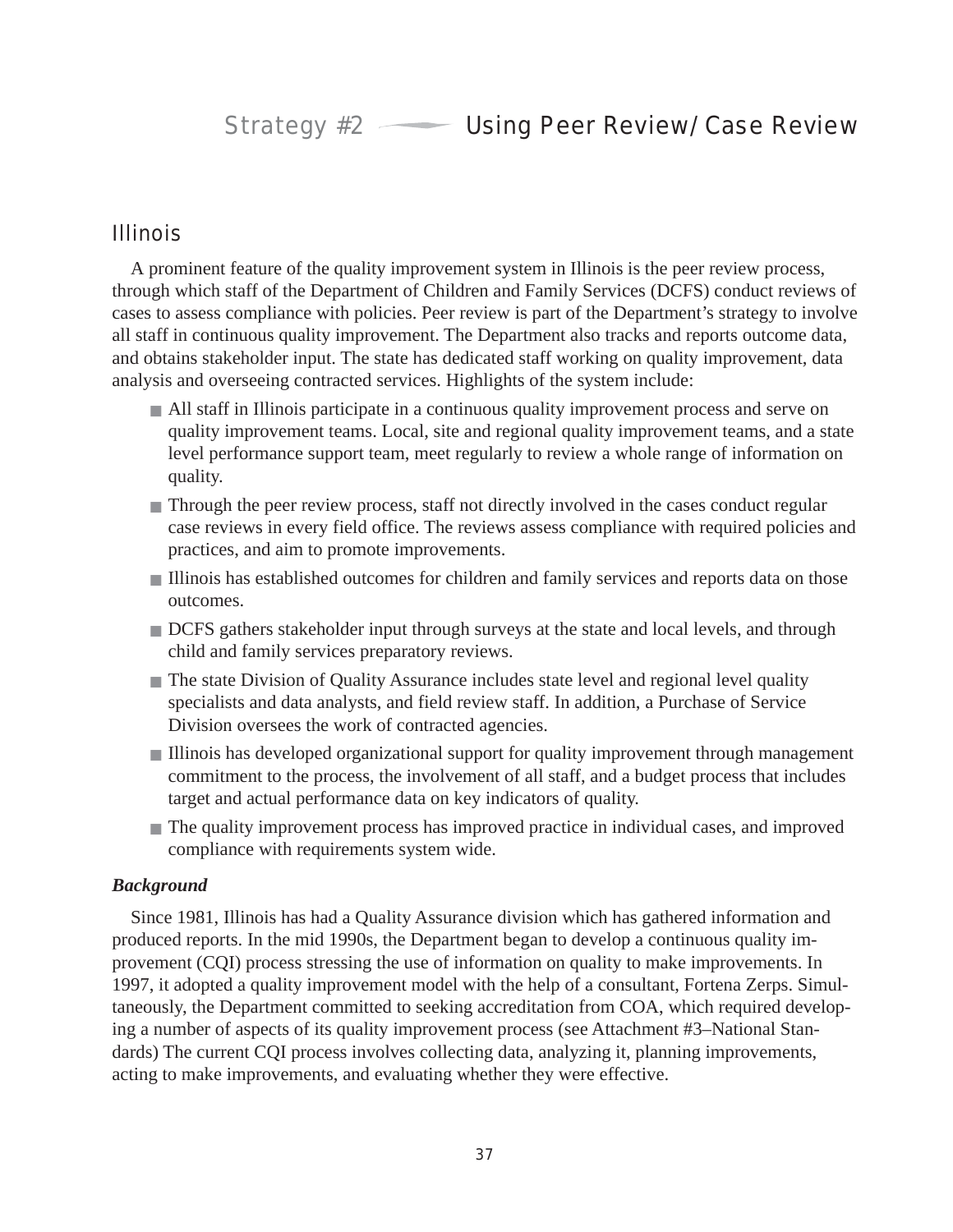The content of state and regional quality improvement plans guides the work. The state's fiveyear child and family services plan includes the quality improvement plan, describes the components of the QI system that are in place and details what additional elements the state intends to develop over the five-year timeframe. Regional managers have developed regional quality improvement plans that help guide the work of managers and staff working on improving quality on the regional level.

#### *Data on Outcomes*

The Illinois Department of Children and Family Services has established outcomes for the Department, and tracks performance on these outcomes regularly. Illinois' child and family services plan describes the Department's mission, vision and core principles, and the goals and objectives of services, defined as measurable outcomes. The Child and Family Outcome Measures Report tracks many of these outcomes twice a year on the state level. For each indicator, the report presents trend data over multiple years by region. DCFS also produces many other reports on outcomes and makes them available at the regional, unit and worker level. For example, the "by worker caseload" report lists, for each worker in a unit, the number of children in out of home care by their lengths of stay, their permanency goals, and the number who had achieved permanency that month. In addition, the state maintains a Performance Outcome and Tracking System (POTS) that allows staff and managers to access reports at their desktop.

State and local level staff examine data. At semi-monthly caseload tracking meetings, central and regional office staff discuss and analyze program evaluation data, and focus on improving performance in meeting permanency outcomes. At the local, regional and state level, QI teams examine program evaluation data, including outcomes, as part of the standardized QI agenda.

#### *Case Review*

The field review unit conducts case reviews, and examines compliance with key department policies and case practices through an extensive peer review process. Field review staff from the Division of Quality Assurance conduct reviews of DCFS operations through on-site audits. The staff read and assess a random sample of cases for compliance with department policies and procedures, accreditation standards, as well as good casework practice. During regional reviews, the review team shares findings with operations staff and discusses them in detail.

Through the peer review process, caseworkers and supervisors conduct reviews of cases in which they are not directly involved or have line authority over. In each of the state's 74 field offices, peer review occurs every quarter of each year. The state aims to review 10% of the total cases served each year, and occasionally adds extra cases to the sample to ensure that each team reviews at least two cases. The peer review instrument focuses on assessing whether key policies and practices were followed. The field review unit tabulates results of the peer review and shares them at the field office and regional levels. In addition, caseworkers and supervisors for the cases review results. If cases do not score well, staff must develop improvement plans for them.

The state has also begun doing preparatory child and family services reviews that mirror the federal review process. These are qualitative reviews that involve reading the case record and interviewing all parties involved in the case. The state has conducted these reviews in four regions, and intends to have a first round done in all regions by late fall of 2001. DCFS staff, along with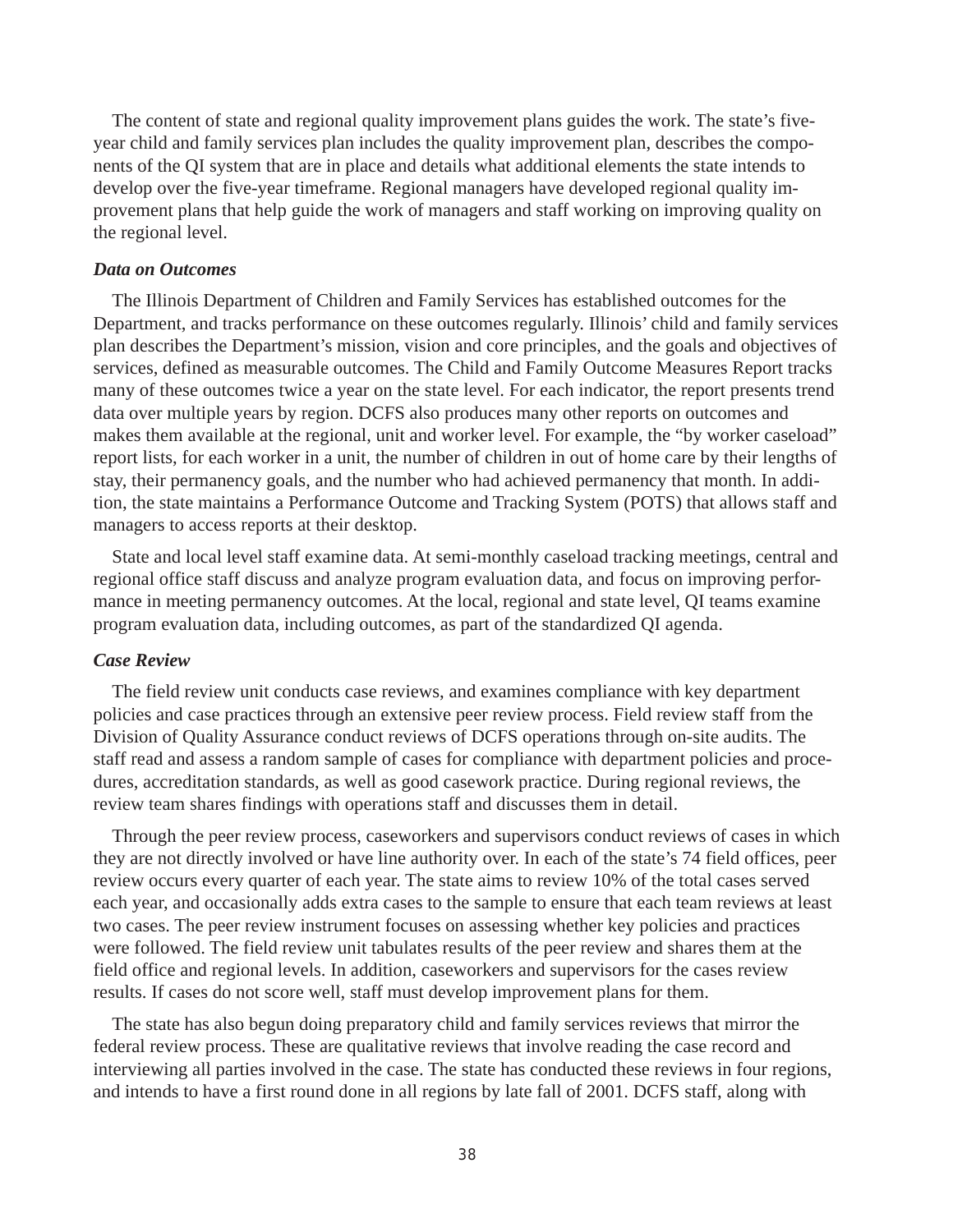staff from other agencies (such as university educational partners) review 120-150 cases in each region. The Department contracts with a group at a university to assist with the reviews of contracted private providers. The reviews focus on assessing outcomes and the service delivery process, and result in written reports. The Division of Quality Assurance then works with the region to develop action plans to make needed changes.

#### *Stakeholder Input*

Illinois gathers stakeholder input through extensive surveys at both the state and local level, and also examines data on incidents, accidents and grievances. The state has contracted with the Northern Illinois University to survey foster parents, and the University of Illinois Research Center has worked with regional quality councils to survey parents, children and foster parents about their level of satisfaction. Local quality teams have access to data on incidents and accidents and reports on grievances that have been appealed. In addition, the preparatory child and family services reviews provide stakeholder input.

#### *Quality Improvement Staff*

The state has staff and organizations dedicated to quality assurance and quality improvement who draw on the outcome data, case review results and consumer input to evaluate the quality of services. The Division of Quality Assurance, headed by an Associate Director for QA and QI, oversees the quality improvement process. This Office includes 9 regional quality specialists and 10 data analysts assigned to the state's six regions to assist regional staff with the quality improvement process. A field review unit also has 9 staff, and four program analysts compile data and produce reports at the state level. Staff who conduct special projects, and the Office's managers make up the rest of this office. The regional quality specialists and the field review unit both participate in reviews and provide support to other staff involved in the quality improvement process. The program analysts who produce data on the state level and the data analysts assigned to regions both work to assure that data are available and utilized on the local level.

Since purchase of service agencies provide over 75% of services, the state has worked to improve its process of provider review and monitoring. The state created a Purchase of Service monitoring division that consists of the licensing unit, a field audit team, a provider technical assistance and training function, and agency performance teams (APTs). The APTs conduct monthly reviews of all agencies, reading cases and conducting satisfaction surveys. They also work to develop and analyze data profiles of contractor's services and outcomes. The Purchase of Service Division joins the Division of Quality Assurance in providing oversight of the quality of services statewide.

#### *Organizational Support*

Illinois takes the approach of involving all staff in the quality improvement process. Teams of employees take on the role of local quality improvement (QI) teams, and meet at least quarterly to review items on a standardized quality improvement agenda. These teams are part of a multi-tiered structure of QI teams, where the local teams send representatives to the site QI team, the site QI team feeds into a regional quality council, and the regional quality councils are linked to the State Performance Support Team. This allows issues to be raised to the appropriate level.

The items on the quality improvement agenda lead QI teams and councils through a review of all of the information on quality—the results of peer reviews, consumer satisfaction data, data on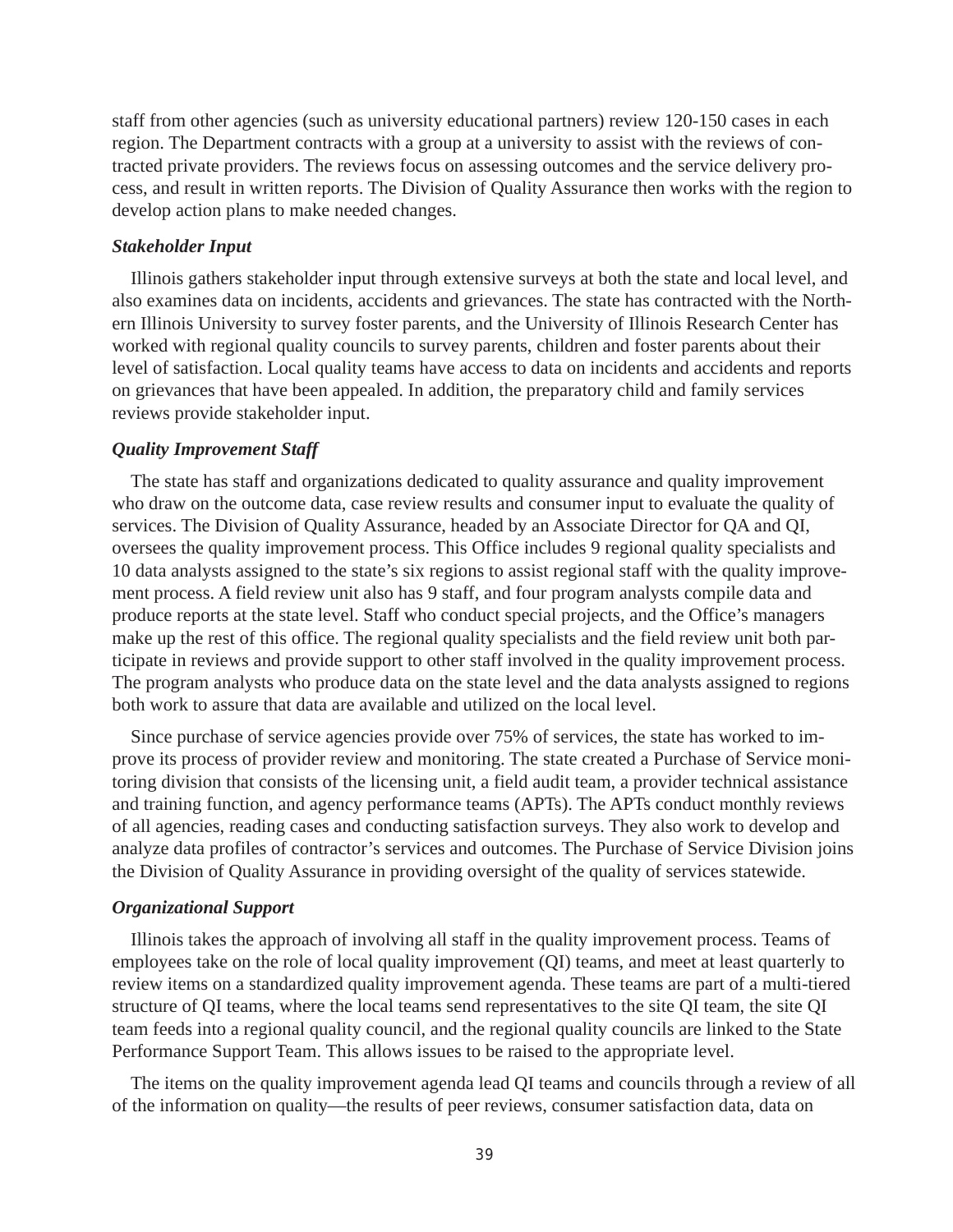incidents, accidents and grievances, program evaluation data and information generated by special projects such as accreditation. The agency director's commitment to quality and accreditation assists the state's continued work to engage staff in QI. He has made it clear that the quality of agency services is a priority within the agency, and he expects all offices and contractors to work towards a high standard of service. The Associate Director for Quality Assurance reports directly to the Director.

The state also engages other organizational systems in focusing the agency on outcomes. The budget process includes the development of regional management agreements (RMAs), and RMAs include performance targets and actual regional performance data on specific indicators. The RMAs contain 25 specific measures for safety, permanency and well-being, and also have measures for other outcomes (including continuity of care) and system issues. For example:

■ Under child safety, one indicator in the agreement is the percent of child abuse and neglect investigations completed within 60 days. For one region, the target was 98%, the YTD actual performance was 96.3%, and the historical baseline for the last two fiscal years was 86.7% and 90.8%.

## *Improvements Made*

Both the peer review and the preparatory child and family review process have resulted in improved practice in individual cases, and improved compliance with requirements system wide. For example:

- One caseworker described a situation in which a judge wanted to adjudicate a case quickly, and asked for the dispositional report within a day. Unexpectedly, the Department was able to supply this because the social histories had been completed on time. The staff attributes this to the constant vigilance of the peer review process, which is constantly looking at and reminding staff about what needs to be done. One of the items peers review and score is whether, for intact and substitute care cases, the social history was completed within 30 days of case opening (See attachment #4 — Resources — Teleconferences).
- When the preparatory child and family services reviews uncover safety issues in a case, clinical staffings must be held immediately and actions taken to reduce the risk of harm to the child.

The system for assuring quality in Illinois emphasizes continuous quality improvement through teams and councils and the involvement of all staff in the QI process. A large state staff produces data, helps coordinate different types of case review and stakeholder input, and assists staff involved in the QI process.

### *Contact:*

Michael Sumski, Associate Director for Quality Assurance Illinois Department of Children and Family Services (DCFS) Chicago, IL  $(312)$  814-5552, msumski@idcfs.state.il.us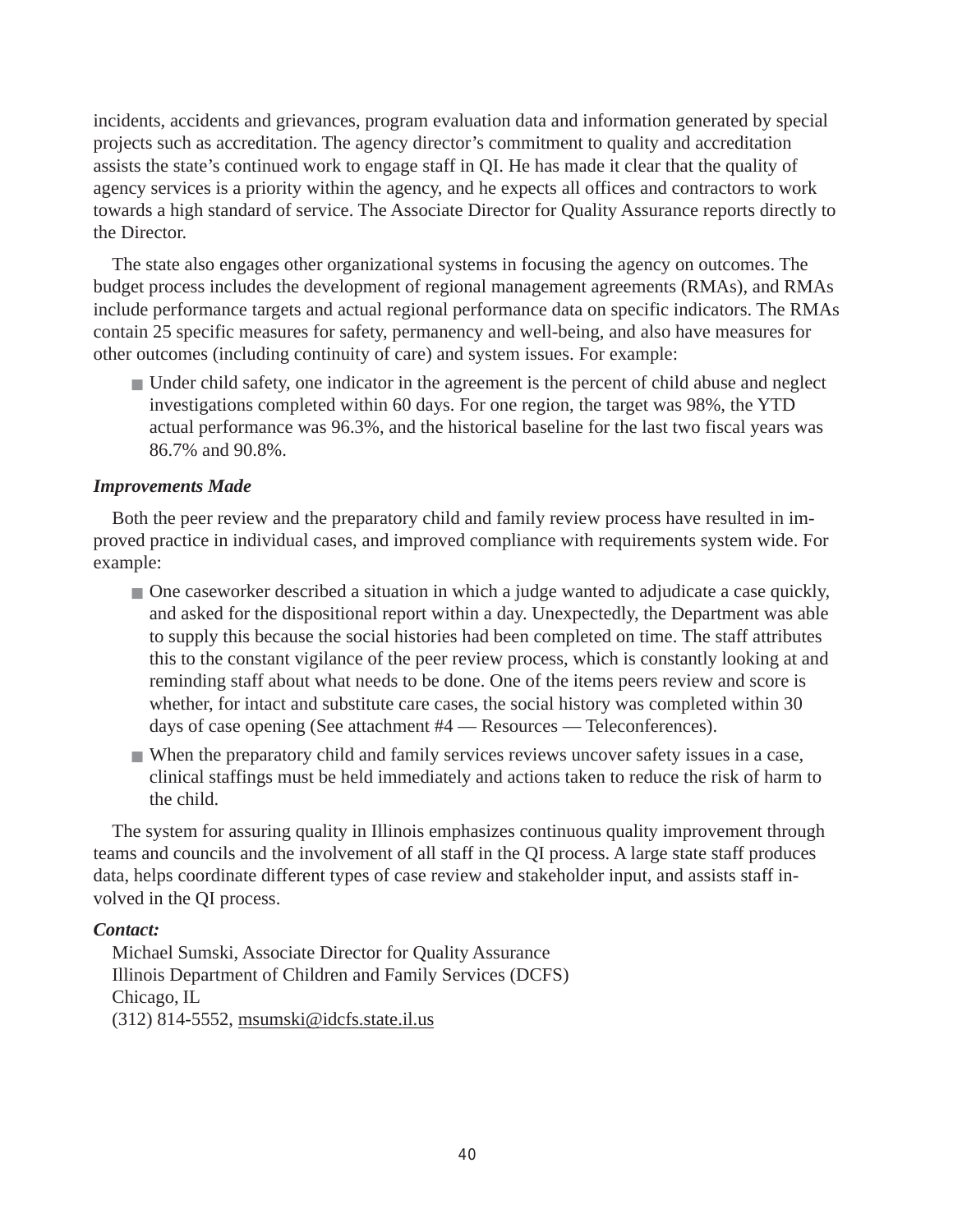## Other States

**Missouri:** The Division of Family Services in the Missouri Department of Social Services works to involve all staff in a Continuous Quality Improvement (CQI) process for child welfare services. The CQI process allows the Division to examine agency performance and create plans for ongoing improvement. The Division currently is pursuing accreditation with the Council on Accreditation for Children and Family Services (COA), which has promoted the establishment of a comprehensive approach to the continuous improvement of service quality. This CQI approach involves numerous components, including a CQI Meeting Process, Peer Reviews, and Consumer Satisfaction Surveys.

On the state level, Missouri has a Quality Improvement Unit comprised of a manager, four professional staff, and two support staff who oversee a range of functions related to service quality improvement, including the accreditation process and all CQI activities. This unit works closely with staff members in the Division's seven administrative areas who are have direct involvement and responsibility for various parts of the CQI process.

The CQI process intends to empower staff at all levels to be involved in self-directed, selfdetermined change. The CQI Meeting Process involves all staff in the evaluation of the effectiveness of the services that the Division provides to children and families. All staff are expected to be members of a CQI team that meets regularly to discuss areas needing improvement, develop and implement plans to make improvement, and advocate for their proposed improvements. The process includes regular team meetings at a variety of levels, including First, Site, Area, and State Level Teams. The multi-level structure provides for the participation of all staff in evaluating agency performance and in generating and implementing solutions. In addition to agency staff, community members and adult/youth consumers also are involved in the teams at the Site, Area, and State Level Teams. All CQI teams must meet at least quarterly, and follow an agenda that may include reviews of peer case reviews results; incidents, accidents and grievances; program evaluation data; strategic plans and training needs; and consumer/personnel surveys. Each of the state's seven administrative areas has a staff person who, in addition to his or her regular responsibilities, takes on the role of CQI Coach to assist the teams and the CQI process in their areas.

The Division has implemented a two-pronged peer review process to assure quality services for children and families. These two components include the Peer Record Review (PRR) and the Practice Development Review (PDR). Information gained through the two processes provides feedback to front-line, supervisory, and administrative staff to assist in the continuous improvement of child welfare services.

The PRR process has been designed to ensure that documentation of essential service components exist in the family record, to provide objective input regarding quality service provision, and to identify systemic barriers to quality services. The PRR is an objective process through which peer reviewers review randomly selected child welfare case records. Caseworkers and supervisors who have had no direct involvement with the case conduct the reviews and focus on assessing compliance with key requirements of policy and case practice.

The peer reviewers utilize a specially designed tool, the Peer Record Review Protocol, for each record. A statewide database of data from completed review protocols generates aggregate quarterly reports and periodic CQI Teams review them and conduct action planning. Local agency staff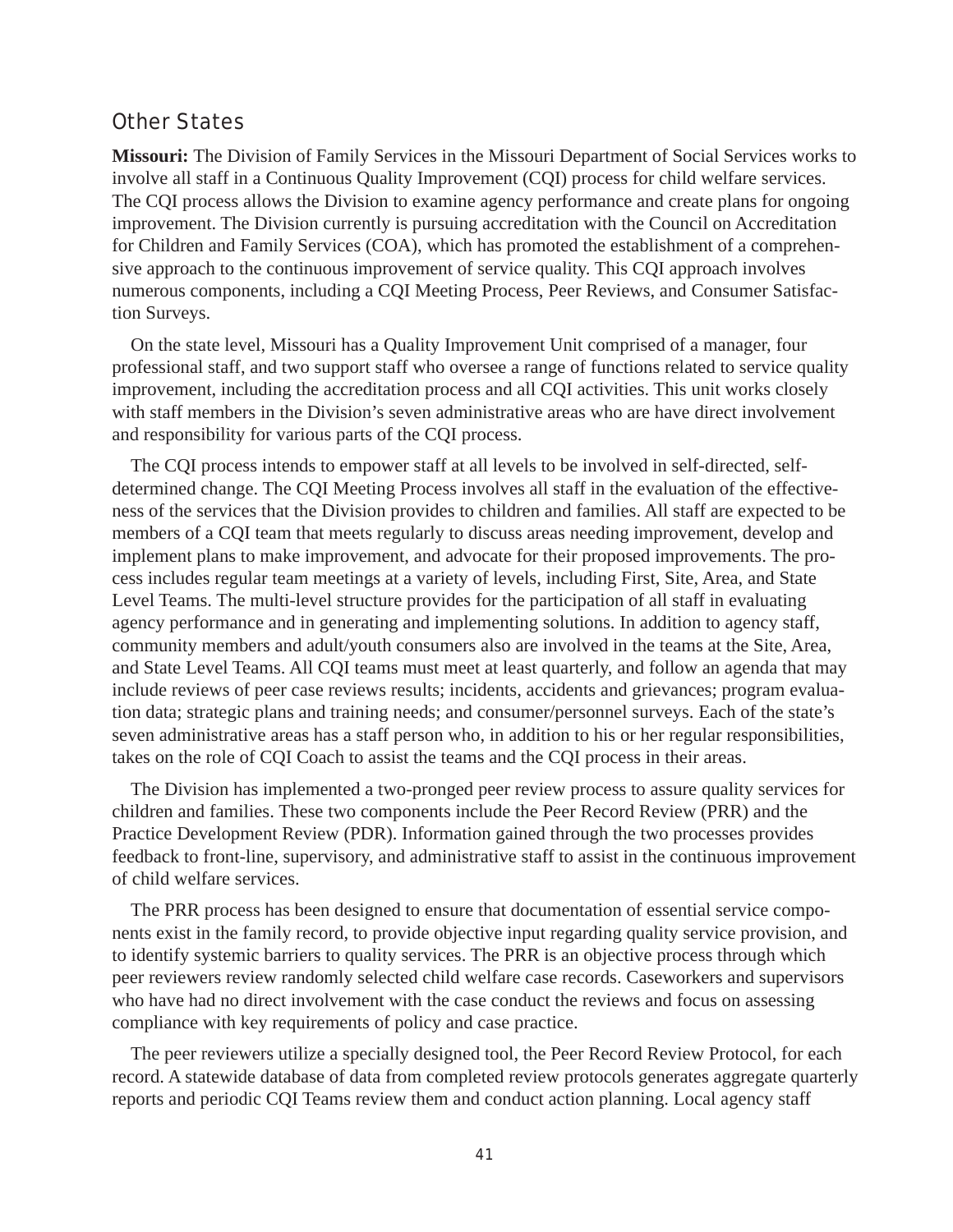receive the completed protocols for detailed review once they have been included in the database. The agency expects supervisors to share the protocol information with the direct service worker for the purpose of developing and implementing action plans for service quality improvement. Also, the agency intends the PRR to be constructive in nature and wants findings communicated to case managers to promote knowledge and skill development. The state's goal is to review a minimum of 10% of the total number of cases served annually.

For the last three years, Missouri also has conducted Practice Development Reviews (PDR's) in each of the Division's administrative regions. The PDR is a quality improvement approach developed to not only measure the status of children and families served by child welfare, but also to assess how effectively other publicly funded service systems (e.g., child welfare, juvenile justice, education, mental health, and health, etc.) function to serve children and families.

The PDR is a professional appraisal of the: 1) status of a child on key indicators; and, 2) adequacy of performance of essential service functions for that child and his/her caregivers. Each child reviewed serves as a unique "test" of child status and as a window into assessing family status and related system performance results. A PDR provides a combination of quantitative and qualitative results that reveal in rich detail what it is like to be a consumer of services and what is working at that point in time for a specific child and family.

PDR activities occur in local communities, and review a representative sample of children currently open in child welfare caseloads. The review includes written documentation and face-toface interviews with the focus child (if age appropriate), caregivers, essential family members/ significant others, and key service system personnel. Division staff and community partners who receive specialized PDR training focused on ensuring inter-rater reliability conduct the reviews.

The PDR focuses on six core examinations, serving as indicators to determine overall child status: safety, stability, physical well-being, emotional well-being, caregiver functioning, and learning progress. Concurrently, six core examinations determine overall system performance: functional assessment, long-term view, integrated service plan, plan implementation, service coordination, and tracking/adaptation. The PDR is designed to assess outcomes for children, families, and service systems for the purpose of identifying strengths and areas in need of improvement.

At the end of the review week, the review team produces "core stories" and presents them to management and to community stakeholders in separate meetings. The review team also meets with the caseworker and supervisor involved in each case to discuss their findings. In addition, the PDR aggregates information from individual reviews and reports it in a community feedback meeting at the end of the on-site review week. The administration receives a PDR report within two weeks of the review. It is expected that a Practice Development Plan be completed within 90 days after receipt of this PDR Report. The Practice Development Plan is a strategic plan for the continuous quality improvement of local child welfare services. It is a course of action based upon the significant findings of the PDR, building upon identified strengths and addressing identified areas of need.

The PDR process in Missouri is geared towards improving case practice, and the feedback provided to caseworkers and supervisors at the end of the review week often leads to improvements in practice. For example, some reviews noted that caseworkers were not involving representatives from education in the required family support team meetings. As this issue has been raised with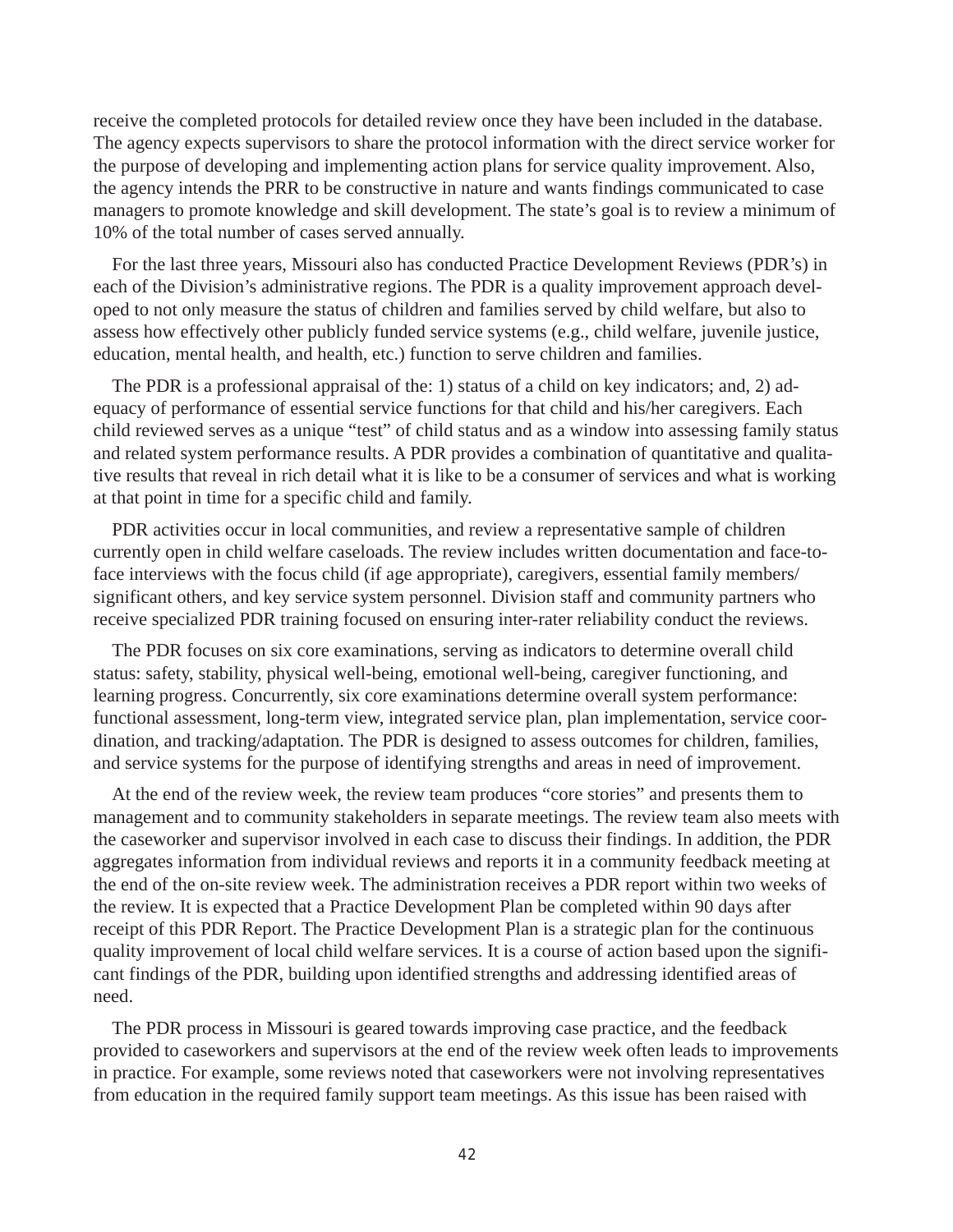caseworkers and supervisors, the state has seen an improvement in how often they are involved, and in the positive benefits for children and families.

Also, see later section on Strategy 3 for a description of Missouri's strategies for stakeholder input.

#### *Contact:*

Vince Geremia, Manager, Children's Services Quality Improvement Unit Missouri Division of Family Services Jefferson City, MO (573) 751-8946, vgeremia@services.state.mo.us

**Iowa:** Under Iowa's Quality Service Review (QSR) project, the state conducts qualitative reviews of child welfare cases to support learning and practice improvement, create the capacity for selfevaluation, and prepare for the federal CFSR process. One staff member on the state level works on this project, with the assistance of consultants under a contract with the Child Welfare Policy and Practice Group. One additional state staff member produces outcome data and reports and the state intends to provide outcome reports and other data that can be used in the quality improvement process. Iowa also has an ongoing quality assurance effort that involves case record reviews to assess compliance with requirements.

As in other sites, Iowa's QSR process involves reading the case record and conducting a series of in-depth interviews with all those involved in a case. Typically each team reviews 10 cases in each area. The QSR also includes a series of focus groups and stakeholder interviews. A team of trained reviewers conducts each case review. The review team consists of a professional reviewer supplied by the contractor, and these reviewers often are experienced reviewers from other states. The QSR pairs the experienced reviewer with an Iowa staff member who shadows the process, thus gaining the experience to qualify as lead reviewers in future QSRs.

Iowa has allowed local areas to volunteer for a QSR review. As of June, 2001, 8 areas had experienced reviews, and 4 more were scheduled for FY '02. Volunteer sites also have been allowed to choose the method for selecting cases to be reviewed, and many have chosen to focus on specific areas — such as CPS cases — or specific groups of cases — such as those that have been particularly difficult for local staff. On the final day of the review, the QSR team invites caseworkers, supervisors, local and regional administrators to attend a feedback session that outlines the review findings and opportunities for practice development.

Within two to four weeks of the review, the supervisors and the area administrator meet with the Directors and senior managers, including the Deputy Directors and the Child Welfare Administrator, to discuss the findings and identify follow-up actions and strategies. The information from each review supports local practice development efforts, addresses system performance issues and guides the content and instructional design of ongoing training. QSR is designed to be a positive, practice development and learning experience.

The QSR project has focused both on developing good practice at the case level and on learning about improvements needed in the organization. For example, the reviews often have shown the need to improve engagement skills and increase the use of family team decision making to involve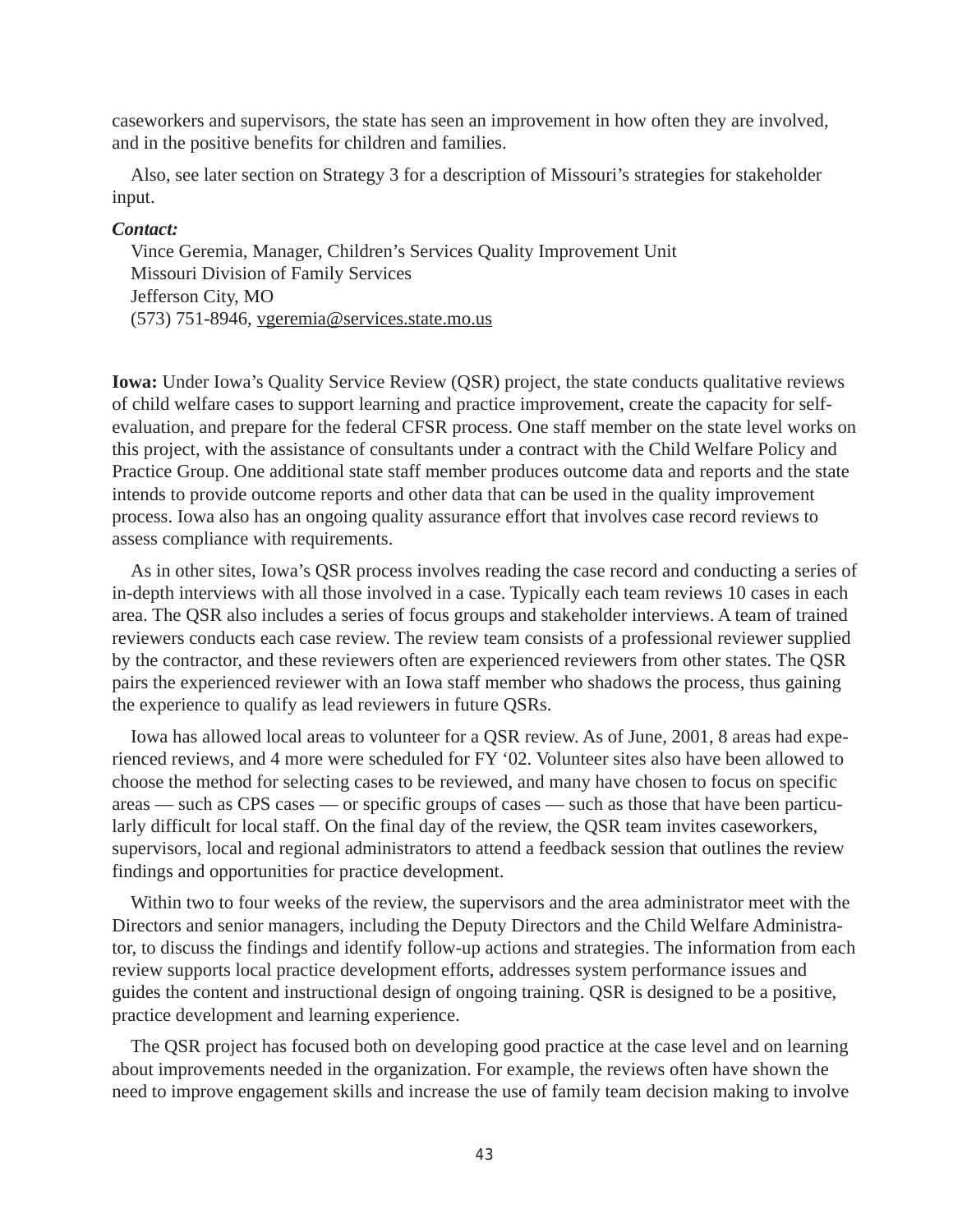the family in developing and carrying out the service plan. To address these needs, the state will expand the training opportunities for staff and supervisors related to engagement skills and family team conferencing. The reviews also have highlighted policies that stand in the way of improved outcomes for children. The state has addressed these issues where possible by making administrative rule changes and pursuing cross-department collaborations at the state level. Despite a dramatically reduced budget due to tax revenue shortfalls, Iowa plans to continue the Quality Service Reviews process as part of its ongoing commitment to improve practice, outcomes and services to children and their families.

#### *Contact:*

Jane Kieler, Outcomes Project Director Adult, Children and Family Services, Iowa Department of Human Services Des Moines, IA (515) 281-7233, jkieler@dhs.state.ia.us

**New York City:** In New York City, the Administration for Children's Services (ACS) uses multiple approaches to assure the quality of services. ACS has a comprehensive system for ongoing evaluation of foster care agencies called EQUIP. The Office of Management, Development and Research conducts these reviews annually, and they involve an examination of case records, outcomes and timeliness of practice. Foster care agencies are rated on their own performance and compared to others. The Division of Foster Care and Preventive Services also conducts a case-by-case monitoring of services. In addition, the Office of Quality Improvement conducts internal quality improvement through the supervisors conference program, and has recently expanded to work with contract agencies through a quality service review process. Under the supervisors conference program, the office selects a sample of cases in one office and reviews the case records for documentation. Senior supervisors employed by the Office of Quality Improvement then meet with the team of supervisors and the manager associated with those cases to review the aggregate data on case record documentation for that site, and to discuss quality issues related to practice. Under the quality service review process, review teams conduct in-depth reviews of a small sample of cases from a contract agency, interviewing all involved in the case, and interview stakeholders. The review protocol, developed with a consultant, leads agencies through a self-examination of case practice that is an opportunity for learning and for technical assistance on making improvements.

### *Contact:*

Diane Connolly, Assistant Commissioner Office of Quality Improvement New York, New York (212) 341-2813, 300R302@acs.dfa.state.ny.us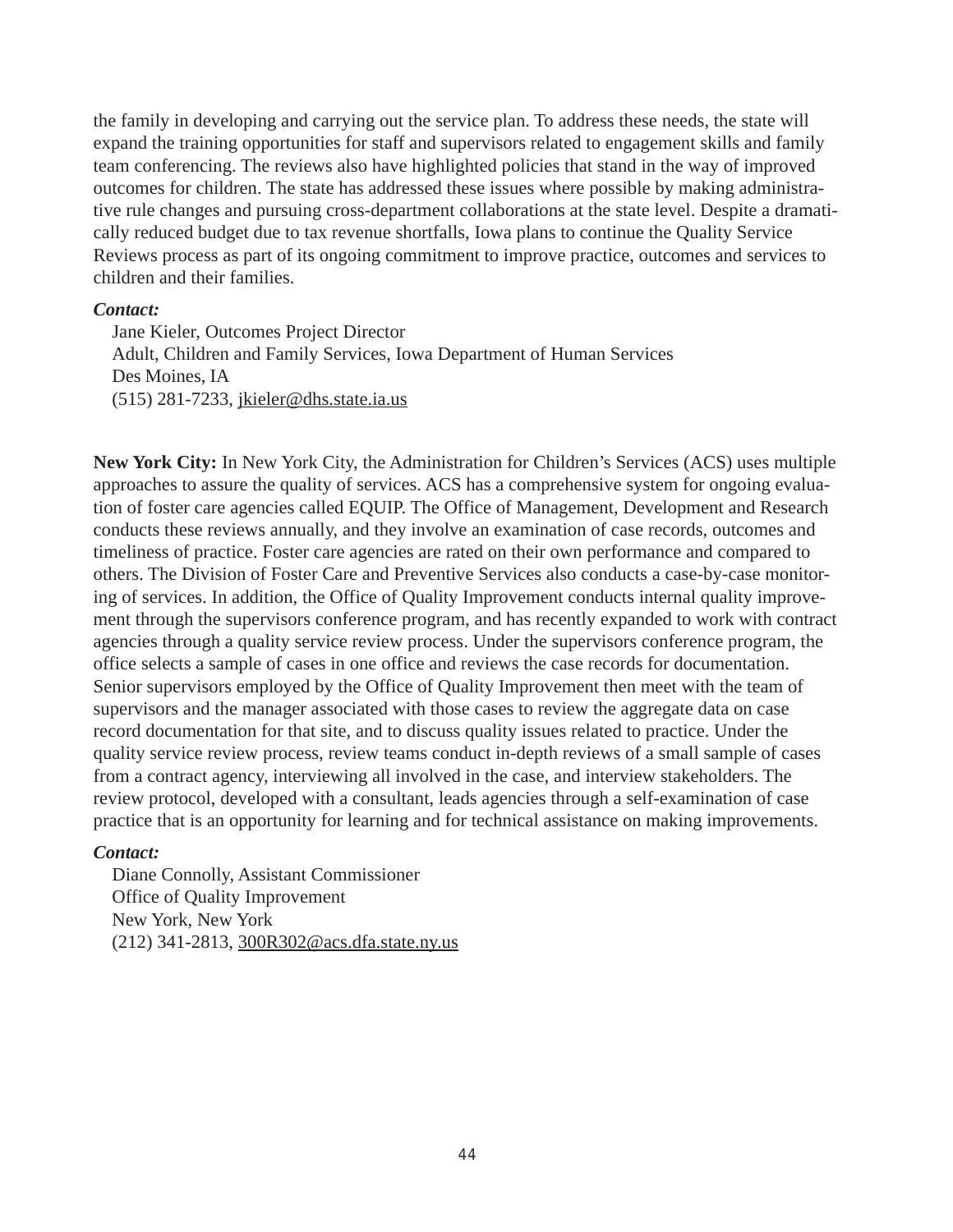## Alabama

Alabama has a strong quality assurance system built on a commitment to involving community stakeholders in assessing and improving the quality of child welfare services. A comprehensive system is in place to collect and analyze outcome data and to conduct and validate qualitative case reviews. Information on quality flows throughout the system and has led to program improvements. Highlights of Alabama's quality assurance system include:

- The quality assurance system assesses performance on three outcomes and seven systemic factors by gathering and analyzing both quantitative and qualitative information.
- County quality assurance committees, composed primarily of community representatives, meet regularly to review information on quality. The county QA coordinators, with the assistance of county staff and input from county QA committees, produce quarterly quality assurance reports that compile and analyze information from data and from qualitative case reviews.
- The state supplies county quality assurance committees with data on safety and permanence, and county staff then supplement it with county level data.
- County quality assurance committees are responsible for conducting qualitative case reviews.
- The state Office of Quality Assurance, and a State-level quality assurance committee support the county quality assurance committees and the county quality assurance coordinators. The state Office of Quality Assurance conducts regular on-site reviews of county operations that involve qualitative case reviews, an examination of county data for the identified reporting period (quantitative information) and interviews with stakeholders.
- The quality assurance system has resulted in improvements in practice, improved community collaboration/partnership and the development of new resources.

### *Background*

As part of the settlement of the R.C. lawsuit in the early 1990s, Alabama agreed to implement system reforms throughout the state. The reforms called for the state to implement a quality assurance system with several specific components. County by county, the state is going through a process of "converting" counties to compliance with the requirements of the consent decree and working to fully implement the reforms across the state.

### *Data on Outcomes*

The whole QA system is geared to examine, report on and improve department performance under three outcomes—safety, permanency and well being—and seven systemic factors—community collaboration, service array and resource development, individualized service plans, quality assurance and supervision, staffing and caseloads, staff and provider training, and information system capacity. The Department has developed 51 indicators for these outcomes and systemic factors that the QA system assesses.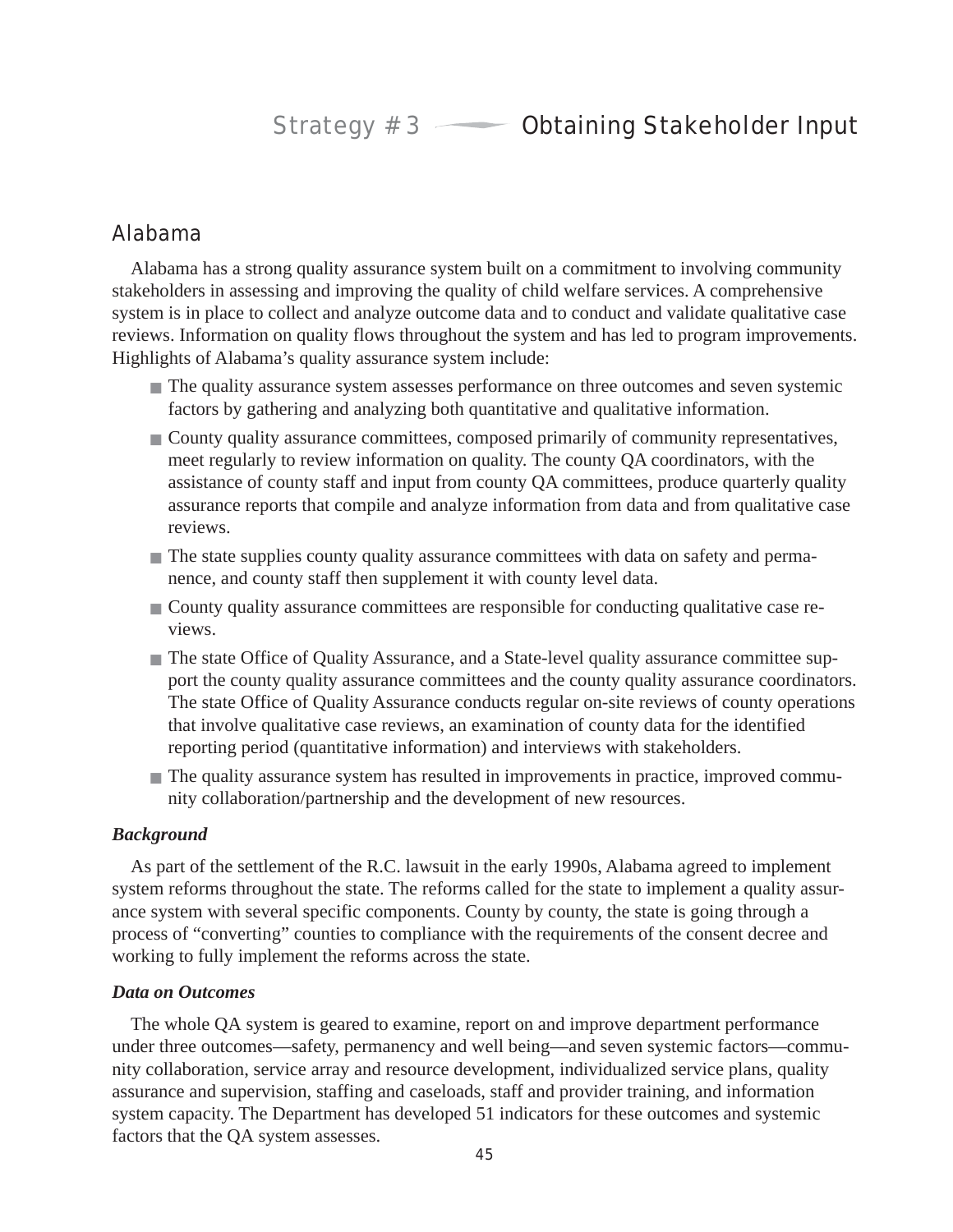The system uses several types of information to assess these indicators, including:

- Quantitative and factual information to describe activities, service capacity and other measurable factors
- Qualitative and outcome information
- Information obtained from community stakeholder interviews
- Information related to compliance with Federal, State and Department program requirements

Many staff and organizational units in Alabama help gather and analyze information on quality. The system in Alabama has three components: (1) county quality assurance systems, (2) the Office of Quality Assurance in the State Department of Human Resources, and (3) the State QA Committee. County QA systems consist of a QA coordinator and a county QA Committee. There are 67 counties in Alabama, and each has an allocated position for a QA coordinator. Counties with populations larger than 80,000 have a full time QA coordinator, and smaller counties have a half-time position. Coordinators' responsibilities include organizing and supporting the county QA committees, collecting and evaluating information, and issuing the required quarterly and annual quality assurance reports.

Each county has a county QA Committee appointed by the County Director of Human Resources. These county QA committees primarily include representatives of past service consumers, service providers, other public and private agencies, allied professionals, the courts and community stakeholders. The County QA coordinator serves on the Committee as a liaison to the agency, and occasionally other staff may also join to help integrate QA functions into the Department's ongoing service delivery process.

In Alabama, these community-based QA Committees conduct intensive, qualitative case reviews on a minimum number of cases annually and make recommendations back to the Department. The county QA committees also hold regular meetings, routinely review data related to the outcomes and systems, and conduct special studies of issues raised by the case reviews and data. The Committee also participates by providing input to and approving the county QA reports made to the state, and advocates on behalf of the agency, consumers or providers for issues related to improving services, agency capacity or outcomes.

The county QA coordinator with input from the County QA Committee, puts together written Quality Assurance reports and makes them available for review by the state Office of Quality Assurance, other state office staff, the Federal Court Monitor, the Plaintiff's attorney and the State QA Committee. The Quality Assurance reports provide a means of pulling together data the state and counties provide, and for ensuring regular evaluation of data under each of the outcomes and systemic factors. The state has an information system that supplies data on safety and permanency. Counties supplement this with data on some aspects of permanency and well being, and extensive data on the systemic factors that are supplied by the county. For example:

- On permanency, the state supplies data on length of stay and permanency goals for children in out of home care, while the county supplies the number of children placed in and out of county and the number committed to care by different agencies.
- Counties complete an education data chart on the educational status of children in the system.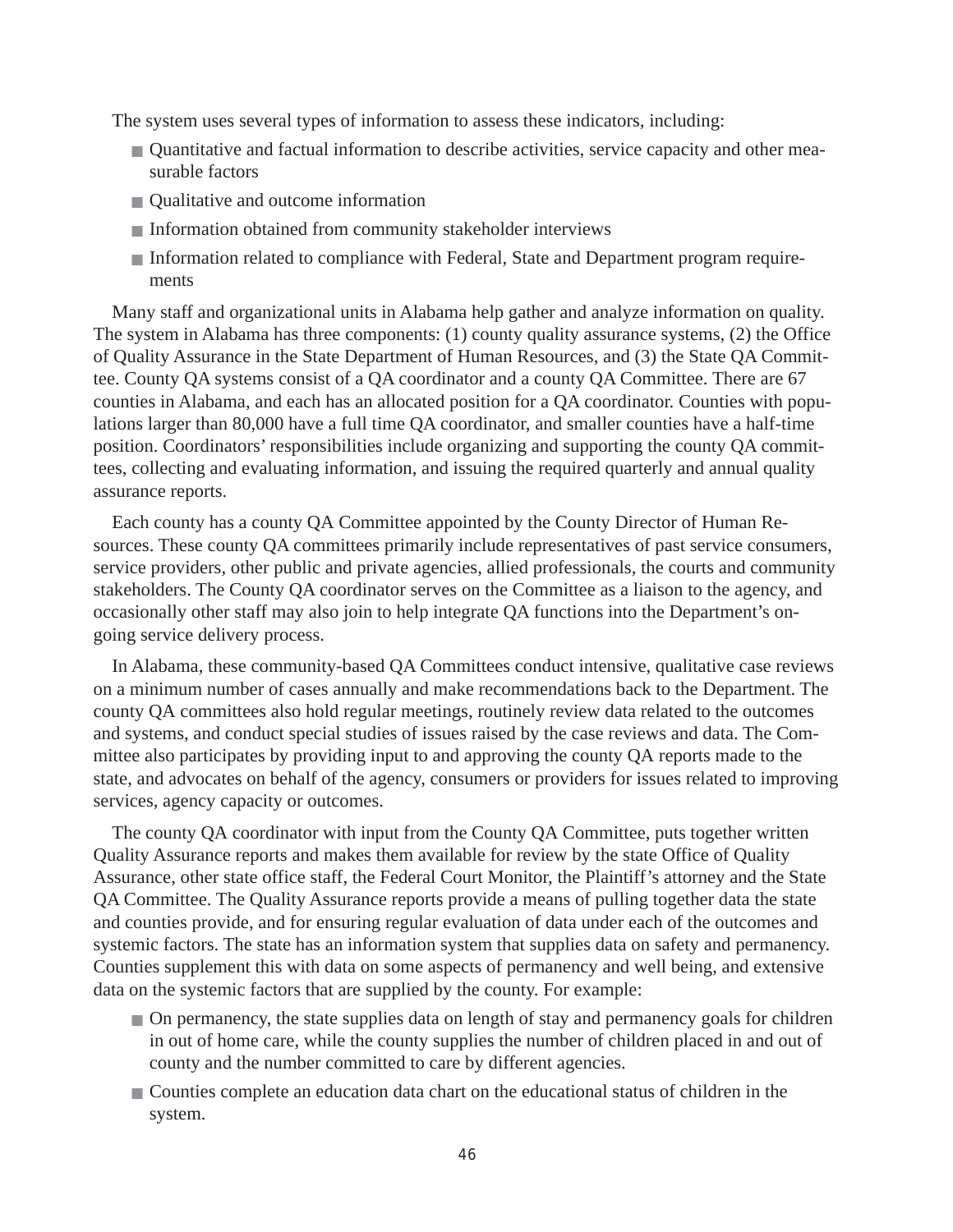■ Counties provide data on staff and provider training, such as the number of staff and providers who have completed specific trainings and the number who need training.

For each of the data items in the report, the county must answer specific questions in a "Discussion/Analysis of the Data" narrative section. For example, after the data examples we just detailed, counties would be required to analyze the data in the following ways:

- For children with a length of stay of 13 consecutive months, summarize the barriers to achieving permanency and describe efforts underway to ensure that children achieve their permanency goals in a timely manner.
- Describe the reasons that any children identified as needing special education services did not receive such services during the reporting period.
- Describe any training needs that were identified during the reporting period and how these needs are being addressed.

#### *Case Review*

Both the county quality assurance committees and the state Office of Quality Assurance conduct qualitative case reviews. Depending on the size of the counties, county quality assurance committees review between 8 and 24 cases each year. They use a written protocol that calls for the reviewers to review the case record and interview all parties involved in the case. Prior to conducting the reviews, reviewers must be trained in the use of the protocol, and must shadow an experienced reviewer and attend the presentation of the case to the Committee. In some counties, QA coordinators or other Department staff may conduct reviews, but must only supplement the primary role of the county QA Committee.

The state Office of Quality Assurance conducts on-site reviews of County Departments of Human Resources. During these reviews, state staff uses the qualitative case review protocol to review a small sample of cases and also validates previous county QA Committee reviews by re-reviewing a small sample of the same cases. They also interview community stakeholders to assist in evaluating the status of outcome and systemic issues, with a particular focus on evidence of a functioning County QA Committee. The reviewers use the findings from this review, in conjunction with information from the county's QA report and the outcomes of county QA committee work (e.g. case reviews, special studies, etc.), to complete the "Summary of Findings and Recommendations Form." The Summary form reports on the 51 key indicators of outcomes and systemic factors, highlighting strengths, areas needing improvement and necessary recommendations.

#### *Stakeholder Input*

Stakeholders participate in assessing the quality of child welfare services both through the county quality assurance committees and through a state level quality assurance committee. County quality assurance committees receive support from a state quality assurance committee composed of representatives across twenty specific organizations and entities that make up the child and family service delivery system. The Committee is responsible for monitoring outcomes and agency performance from a statewide perspective and for facilitating the development of and networking between county QA committees. The State QA committee also serves as a link between the community and the State Department of Human Resources, and works to promote an effective child welfare system that supports positive outcomes. Specifically, the Committee receives information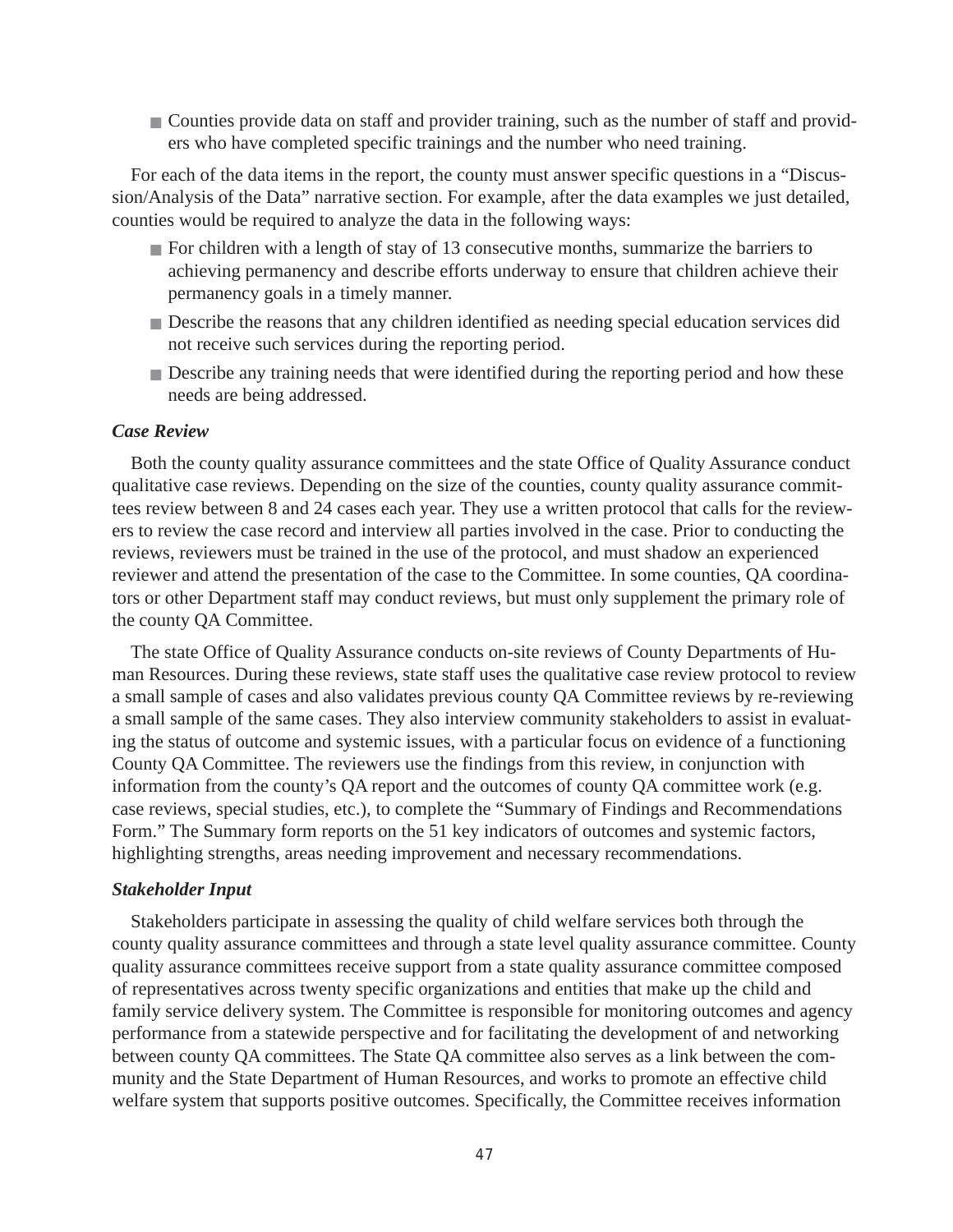from county QA reports, state QA review reports and statewide QA reports, initiates special studies to investigate issues in the reports or information from other sources, and makes recommendations for improvements.

The input of children and families and other stakeholders occurs through the qualitative case reviews, and other strategies solicit input from community members. County quality assurance committees have used various approaches to soliciting stakeholder input, and state staff interview community stakeholders as part of the on-site review. County Departments distribute satisfaction surveys, often in conjunction with county QA committees, to gather input from those directly involved in cases such as families, children, foster parents, providers and educators. These surveys solicit input that is broader than that possible through the qualitative case reviews. The exact process for distributing, completing and returning the surveys is not prescribed; however, the counties must have such a process in place and the information gained should be used to affirm strengths and address areas needing strengthening.

#### *Quality Assurance Staff/Structure*

Quality Assurance staff and structures include the county quality assurance coordinators, and the county and state level quality assurance committees. In addition, the Office of Quality Assurance (OQA) presently includes a Program Manager, Program Supervisor and five Quality Assurance Specialists. This state level office supports the State QA Committee, and assists counties in developing and maintaining quality assurance functions. They work closely with the one staff person in the Office of Data Analysis who produces data from state systems for the counties. The OQA analyzes data, and conducts on-site reviews that are used initially to review the extent of the county's conversion to the consent decree principles. Subsequent reviews will determine the level of practice and degree of compliance with the Consent Decree (compliance review), or the capacity to maintain a high level of practice after conversion (sustainability review).

Preliminary on-site views occur during the year following the initiation of conversion activities. As of May 2001, all counties had begun the conversion process and have had preliminary on-site reviews. The timeframe for follow-up reviews depends on the time needed to address the priority areas identified in the on-site review. As of August 1, 2001, twenty-six of Alabama's counties had been deemed "converted" by the Federal Court Monitor. For these counties, the Office of Quality Assurance will continue to provide training and technical assistance, to review the county's quality assurance reports, and to conduct on-site reviews at five-year intervals.

#### *Organizational Support*

In settling the R.C. lawsuit, state officials, plaintiffs' attorneys and experts worked collaboratively to develop goals for a new system of care, and operating principles that would guide casework within the agency. Under the new system of care, individualized service plans that are strengthsbased and outcome-oriented must be developed with families. The Department is working to train all staff on system of care principles. The Alabama Certification Training (ACT training) offered to all employees incorporates skills on working with families to develop ISPs.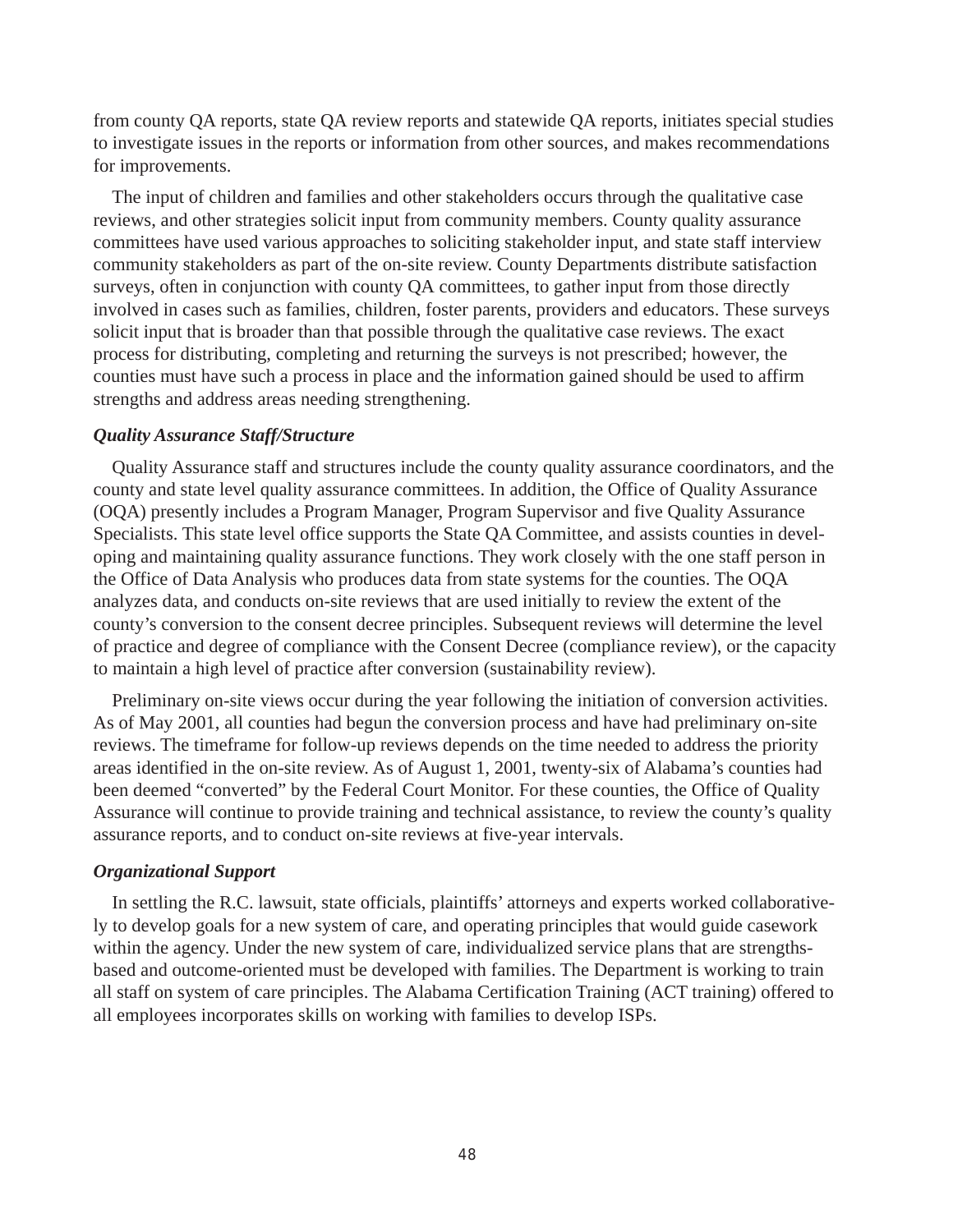#### *Improvements Made*

The multi-faceted quality assurance structure in Alabama and the rich array of information from data, case reviews and stakeholder involvement has resulted in positive changes in the system, and in improvements for the children and families the Department serves.

The County QA Committees have made recommendations leading to improvements in specific cases, both county and state efforts have identified needs for resource development that have been addressed, and areas where practice needed to be strengthened system wide have been noted and steps have been taken. For example:

- One Chair of a County Quality Assurance Committee described doing case reviews and determining that a safety plan existed on paper for a family, but that in practice it was not being adequately monitored. Similarly, he described seeing that a case included a permanency goal, but also needed a plan to include more specific measurable goals that would contribute to reaching that long-term goal (See Attachment 4 — Resources — Teleconferences). These kinds of observations often lead to improvements in practice as the review team and QA coordinator raise the issue with the caseworker and supervisor involved.
- State QA reviews often identify and/or support the need for services that are not available, or not available in the quantities needed in the county. These issues also surface on the state level. For instance, the QA process examines the availability of therapeutic foster homes. These resources were deemed as inadequate in earlier reviews, and these findings supported some initial movement to provide the resources, including promoting additional state contracts for therapeutic foster homes.
- The QA process helped state officials recognize the importance of conducting assessments with families. One of the performance indicators for the state QA review originally was "adequacy of service plan," and to address the need for thorough assessments, a separate indicator, "adequacy of assessment" was added. Since reviewers discuss items in the review process with caseworkers and managers, more attention being paid to assessments

The state continues to work to strengthen the follow-up process so that Department managers act on the QA system's recommendations. For example, the state recently added a follow-up process for the on-site reviews. Four to six weeks after an on-site review, the Office of Quality Assurance leads county and state staff and any others deemed appropriate ( e.g. community stakeholders, county QA committee members, etc.) in a review of the findings. Then the State Conversion Team, comprised of System of Care consultants and other state office staff, works with the county to develop or expand upon a county individualized service plan (ISP). In a process that is meant to parallel the process with families, the county department must set goals, and determine the steps it will take within specified timeframes to meet those goals. This ISP will be reviewed and updated following subsequent reviews. Additionally, staff from converted counties sometimes will provide coaching/mentoring to staff in counties who are moving toward conversion.

#### *Contact:*

Larry Dean, Program Manager, Office of Quality Assurance Family Service Partnership, Alabama Department of Human Resources Montgomery, AL (334) 242-1472, ldean@dhr.state.al.us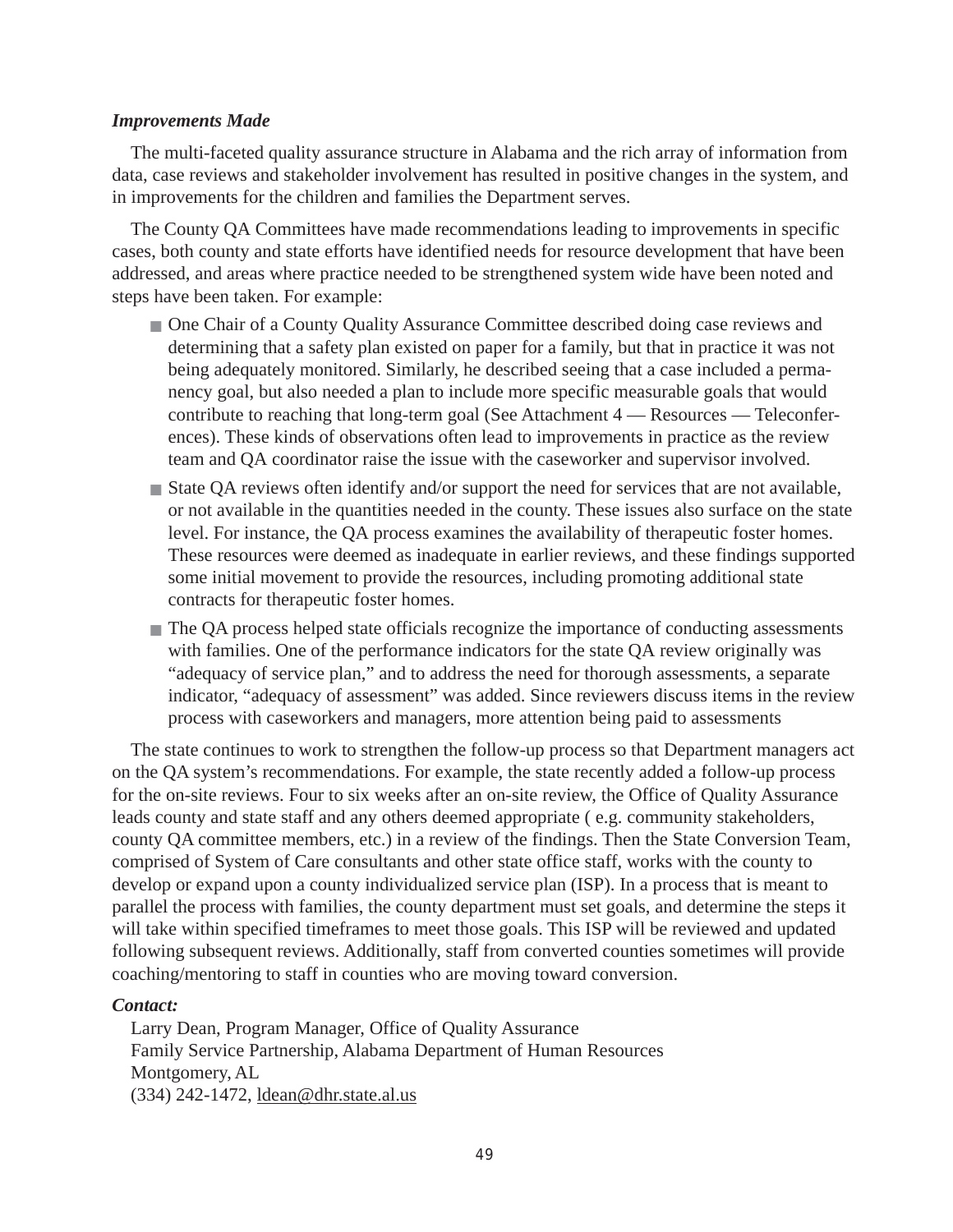## Other States

**Missouri:** In Missouri, the Division of Family Services (DFS) realized that building a total quality organizational culture required feedback from the children and families whom it served. A team of participants representing all sections and levels of the organization worked together to develop a survey mechanism. As a result, five survey instruments now target: 1) adults recently receiving Child Protective Services, 2) adults served through Family-Centered Services, 3) adults served through Intensive Family Preservation Services, 4) Foster/Kinship Care providers, and 5) youth in Out-of-Home Care. Each survey addresses broad consumer issues such as participation in the service delivery process, how consumers feel they were treated, if consumers feel their needs were met, and the availability of agency staff. In addition, each survey contains items that address the specific needs of each targeted respondent.

An automated system generates the surveys and DFS sends them via mail at specific points in time during and after service delivery. Each mailed survey includes a self-addressed stamped envelope to facilitate a higher response rate and ensure confidentiality. Staff enter information from all returned surveys into a database, aggregated it, and provide an analysis in report form for review in the CQI Meeting process. DFS expects the survey information will assist the agency in responding to consumer needs and in providing the best quality services possible.

#### *Contact:*

Vince Geremia, Manager Children's Services Quality Improvement Unit Missouri Division of Family Services Jefferson City, MO 65103 (573) 751-8946, vgeremia@services.state.mo.us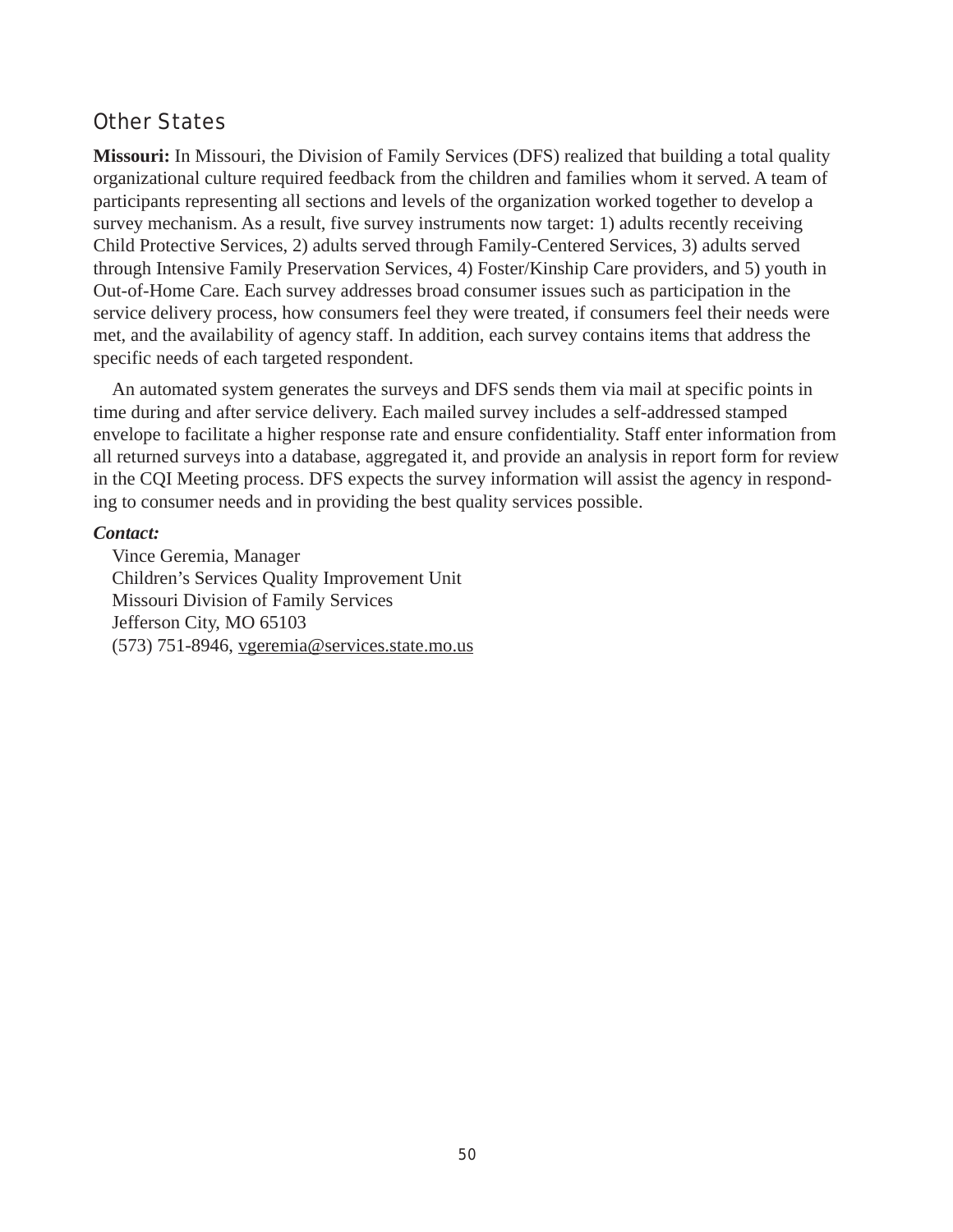# Attachment 2 Federal Requirements for Quality Assurance Systems

Federal law at 471(a)(22) of the Social Security Act requires child welfare agencies to develop and implement standards to ensure that children in foster care placements in public or private agencies are provided quality services that protect the health and safety of the children. In addition, federal regulations require the states to describe in their child and family services plan the quality assurance system they will use to assess the services delivered under the child and family services plan. Both of these requirements are subject to the child and family services review process. Regulations describing these requirements are found in two places:

- Federal regulations on the child and family services plan (CFSP) at 45 CFR section 1357.15.
- Federal regulations on the new child and family services reviews (CFSR), at 45 CFR section 1355.

The quality assurance system is one of the seven systemic factors assessed through the child and family services review process, and the two performance indicators assess the state's standards and the quality assurance system (see Table 1)

## Related Quality Assurance Requirements

There are other requirements in law and regulation that affect elements of quality assurance systems. They are related to:

- Establishing and assessing progress towards outcomes
- The use of data to measure progress
- Consultation with and continued involvement of external partners
- Training to support agency objectives
- CAPTA requirements for citizen review panels and peer review

These requirements are found in Table 2 (attached)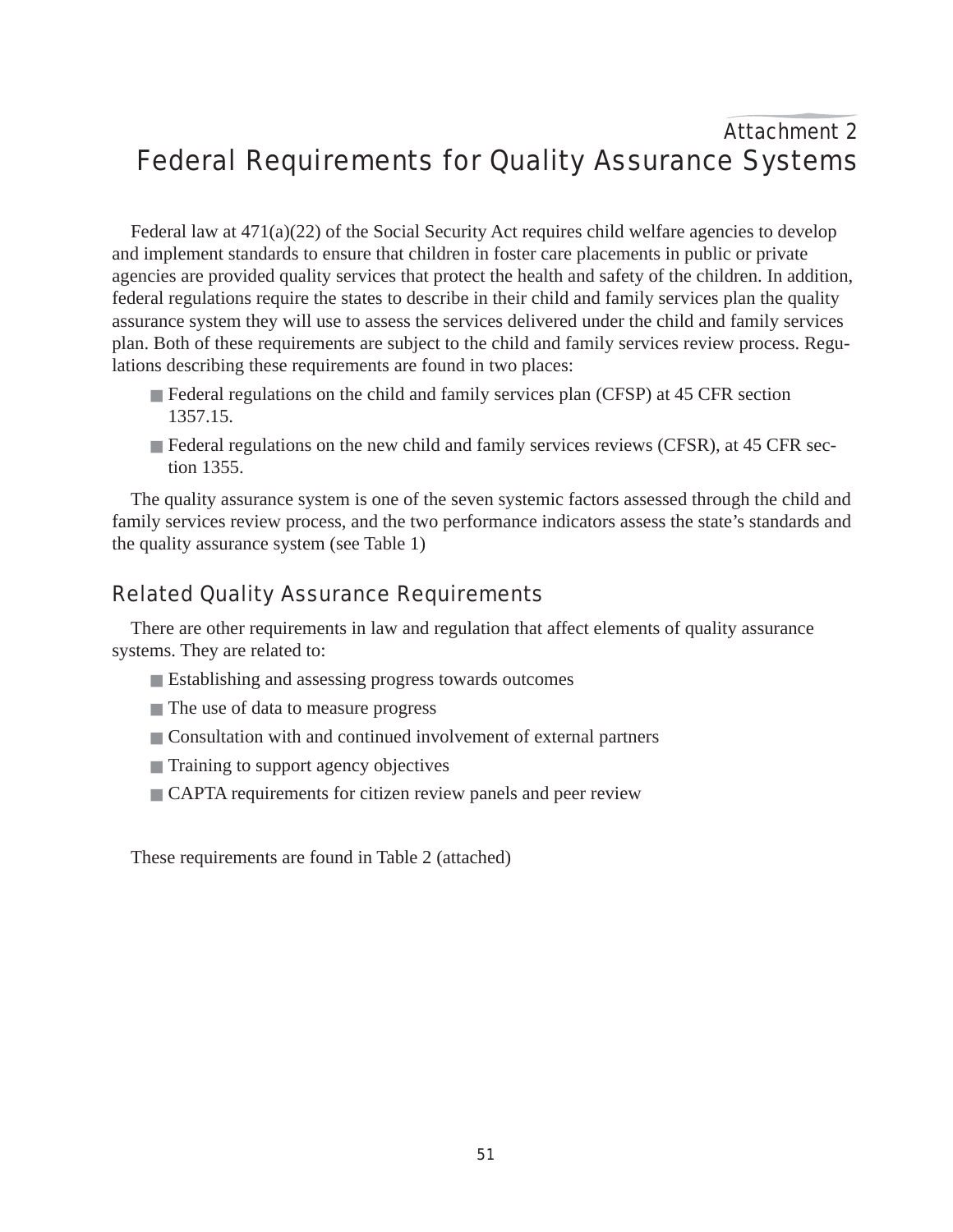# TABLE 1  $\longrightarrow$  FEDERAL REQUIREMENTS FOR QUALITY ASSURANCE SYSTEMS

| Requirements in regulation and law                                                                                                                                                                                                                             | Performance criteria for systemic factor #3 - quality<br>assurance - under child and family services reviews                                                                                          |  |  |
|----------------------------------------------------------------------------------------------------------------------------------------------------------------------------------------------------------------------------------------------------------------|-------------------------------------------------------------------------------------------------------------------------------------------------------------------------------------------------------|--|--|
| The state must include in the CFSP a description<br>of the quality assurance system it will use to<br>regularly assess the quality of services under the<br>CFSP and assure that there will be measures to<br>address identified problems<br>45 CFR 1357.15(u) |                                                                                                                                                                                                       |  |  |
| The State has developed and implemented<br>standards to ensure that children in foster care<br>placements in public or private agencies are<br>provided quality services that protect the health<br>and safety of the children<br>45 CFR 1355.34(c)(3)         | The state has developed and implemented<br>standards to ensure that children in foster care<br>placements are provided quality services that<br>protect the safety and health of the children         |  |  |
| The state is operating an identifiable quality<br>assurance system as described in the CFSP that                                                                                                                                                               | The state is operating an identifiable quality<br>assurance system that is in place in the jurisdic-                                                                                                  |  |  |
| (1) Is in place in the jurisdictions within the state<br>where services included in the CFSP are<br>provided                                                                                                                                                   | tions where the services included in the CFSP are<br>provided, evaluates the quality of services,<br>identifies strengths and needs of the service<br>delivery system, provides relevant reports, and |  |  |
| (2) is able to evaluate the adequacy and quality<br>of services provided through the CFSP                                                                                                                                                                      | evaluates program improvement measures<br>implemented                                                                                                                                                 |  |  |
| (3) is able to identify the strengths and needs of<br>the service delivery system it evaluates                                                                                                                                                                 | Source: Child and Family Services Review Proce-<br>dures Manual, ACF, August 2000                                                                                                                     |  |  |
| (4) provides reports to agency administrators on<br>the quality of services evaluated and the<br>needs for improvement and                                                                                                                                     |                                                                                                                                                                                                       |  |  |
| (5) evaluates measures implemented to address<br>identified problems                                                                                                                                                                                           |                                                                                                                                                                                                       |  |  |
| 45 CFR 1355.34 (c)(3)                                                                                                                                                                                                                                          |                                                                                                                                                                                                       |  |  |
|                                                                                                                                                                                                                                                                |                                                                                                                                                                                                       |  |  |
|                                                                                                                                                                                                                                                                |                                                                                                                                                                                                       |  |  |
|                                                                                                                                                                                                                                                                |                                                                                                                                                                                                       |  |  |
|                                                                                                                                                                                                                                                                |                                                                                                                                                                                                       |  |  |
|                                                                                                                                                                                                                                                                |                                                                                                                                                                                                       |  |  |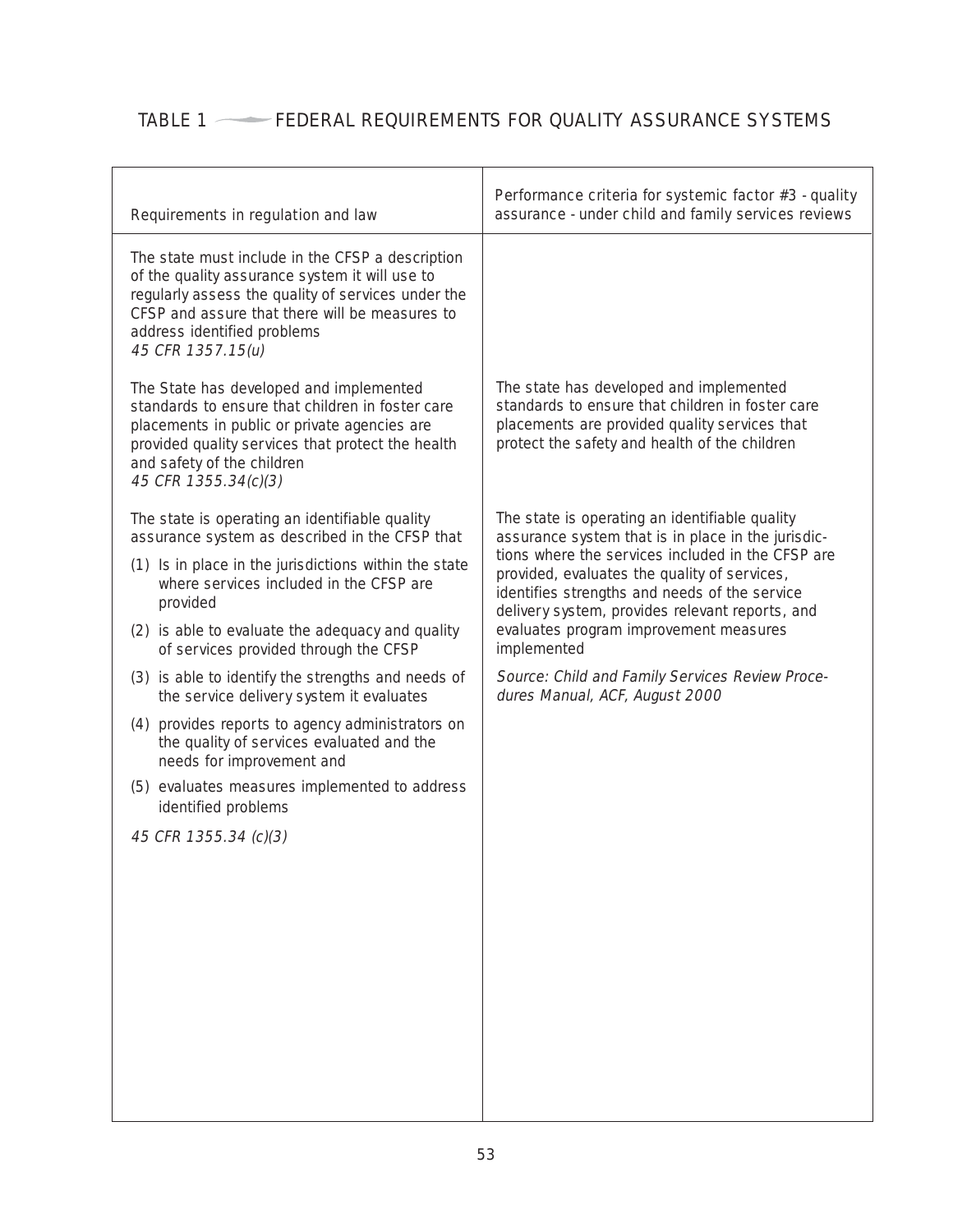# TABLE 2 RELATED QUALITY ASSURANCE REQUIREMENTS

| Establishing and assessing progress towards outcomes                                                                                                                                                                                                                                                                      |                                             |
|---------------------------------------------------------------------------------------------------------------------------------------------------------------------------------------------------------------------------------------------------------------------------------------------------------------------------|---------------------------------------------|
| The CFSP must specify the goalsthat will be<br>accomplishedThe goals must be expressed in<br>terms of improved outcomes for and the safety,<br>permanency and well being of children and<br>families, and in terms of a more comprehensive,<br>coordinated, and effective child and family<br>service delivery system     | 45 CFR Section 1357.15 (h), (i),<br>and (j) |
| The CFSP must include the realistic, specific,<br>quantifiable and measurable objectives that will<br>be undertaken to achieve each goal. Each<br>objective should focus on outcomes for children,<br>youth, and/or their families or on elements of<br>service delivery (such as quality) that are linked<br>to outcomes |                                             |
| The CFSP must describe the methods to be used<br>in measuring the results, accomplishments, and<br>annual progress towards meeting the goals and<br>objectives, especially the outcomes for children,<br>youth and families                                                                                               | 45 CFR Section 1355.34(a)                   |
| [Under child and family services reviews], ACF<br>a a<br>will determine a state's substantial conformity<br>with title IV-B and title IV-E State plan require-<br>ments based on                                                                                                                                          |                                             |
| (1) its ability to meet national standards, set by<br>the Secretary, for statewide data indicators<br>associated with specific outcomes for<br>children and families                                                                                                                                                      |                                             |
| (2) its ability to meet criteria related to out-<br>comes for children and families                                                                                                                                                                                                                                       | 479A of the Social Security Act             |
| (3) [its ability to meet criteria related to the<br>state agency's capacity to deliver services<br>leading to improved outcomes (systemic<br>factors)]                                                                                                                                                                    |                                             |
| The Secretary shalldevelop a set of outcome<br>measuresthat can be used to assess the<br>performance of States in operating child protec-<br>tion and child welfare programsand prepare<br>and submit to the Congress an [annual] report                                                                                  |                                             |
|                                                                                                                                                                                                                                                                                                                           |                                             |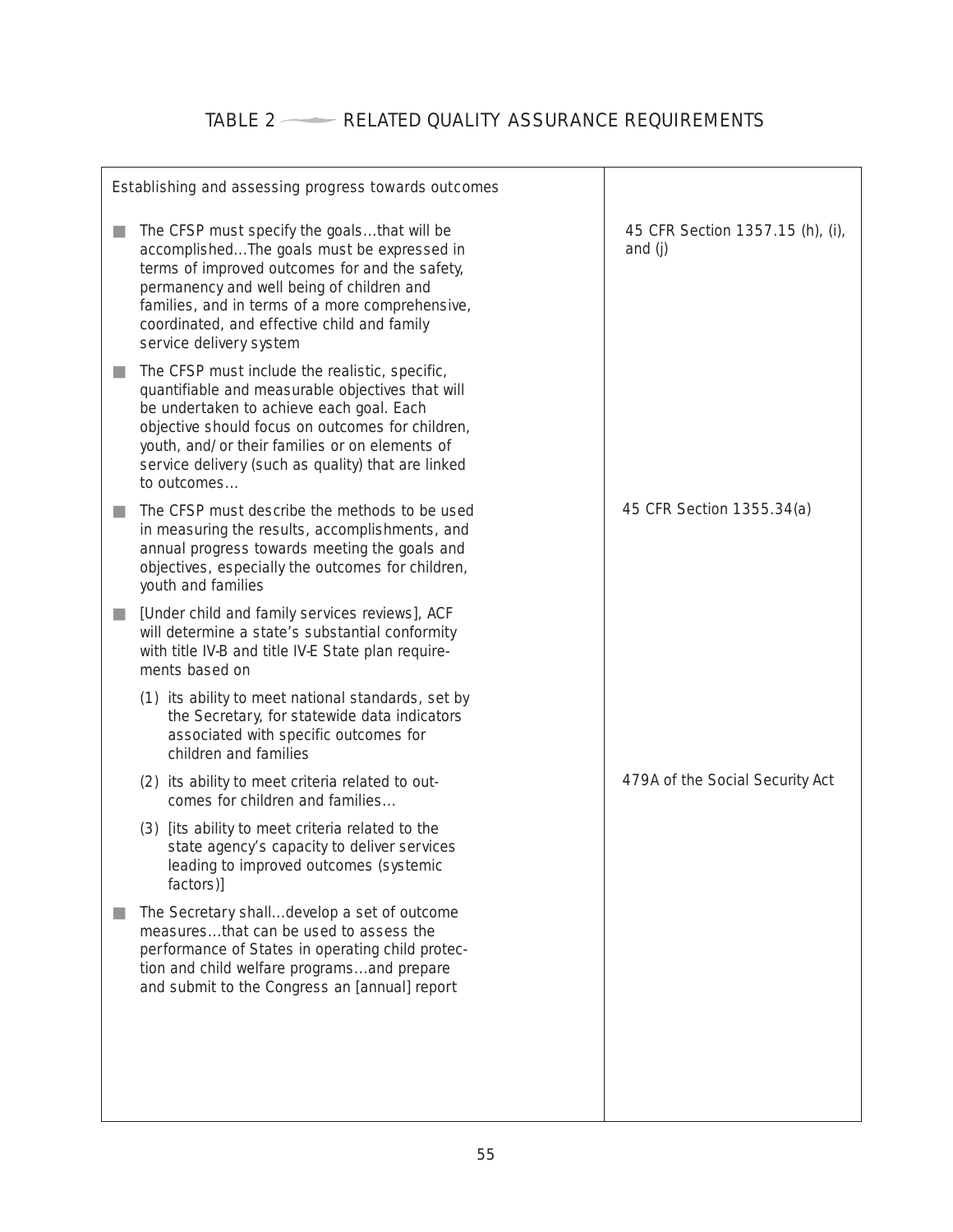# TABLE 2 RELATED QUALITY ASSURANCE REQUIREMENTS

| The use of data to measure progress                                                                                                                                                                                                                                                                                                                                                          |                              |
|----------------------------------------------------------------------------------------------------------------------------------------------------------------------------------------------------------------------------------------------------------------------------------------------------------------------------------------------------------------------------------------------|------------------------------|
| The statemust base the development of the CFSP<br>objectiveson an analysis of available baseline information<br>and any trends over time on indicators                                                                                                                                                                                                                                       | 45 CFR Section 1357.15(k)    |
| Additional and updated information on service needs and<br>$\mathcal{L}_{\mathcal{A}}$<br>organizational capacities must be obtained throughout the five-<br>year period to measure progress in accomplishing the goals<br>and objectives cited in the CFSP.                                                                                                                                 |                              |
| Processes and procedures assuring the production of valid<br>ш<br>and reliable data and information must be specified [in the<br>CFSP]. The data and information must be capable of determin-<br>ing whether or not the interim benchmarks and multiyear<br>timetable for accomplishing CFSP goals and objectives are<br>being met                                                           | 45 CFR Section 1357.15(j)    |
| [Under child and family services reviews] states found not to<br>$\mathcal{L}_{\mathcal{A}}$<br>be operating in substantial conformity shall develop a program<br>improvement plan. The PIP mustestablish benchmarks that<br>will be used to measure the State's progress in implementing<br>the program improvement plan and describe the methods that<br>will be used to evaluate progress | 45 CFR Section 1355.35(a)    |
| Consultation and continued involvement with external partners                                                                                                                                                                                                                                                                                                                                |                              |
| The State's CFSP must describe the internal and external<br>n.<br>consultation process used to obtain broad and active involve-<br>ment of major actors across the entire spectrum of the child<br>and family service delivery system in the development of the<br>plan. [The consultation process must involve nine specific<br>categories described in this section]                       | 45 CFR Section 1357.15(l)(1) |
| The CFSP must describe the ongoing consultation processto<br>ш<br>ensure the continued involvement of a wide range of major<br>actors in meeting the goals and objectives over the five-year<br>operational period of the plan                                                                                                                                                               | 45 CFR Section 1357.15(l)(4) |
| The full child and family services reviews willbe conducted by<br>a team of Federal and State reviewers that includes (ii)<br>representatives selected by the state, in collaboration with the<br>ACF regional office, from those with whom the state was<br>required to consult in developing its CFS plan                                                                                  | 45 CFR Section 1355.35(a)    |
|                                                                                                                                                                                                                                                                                                                                                                                              |                              |
|                                                                                                                                                                                                                                                                                                                                                                                              |                              |
|                                                                                                                                                                                                                                                                                                                                                                                              |                              |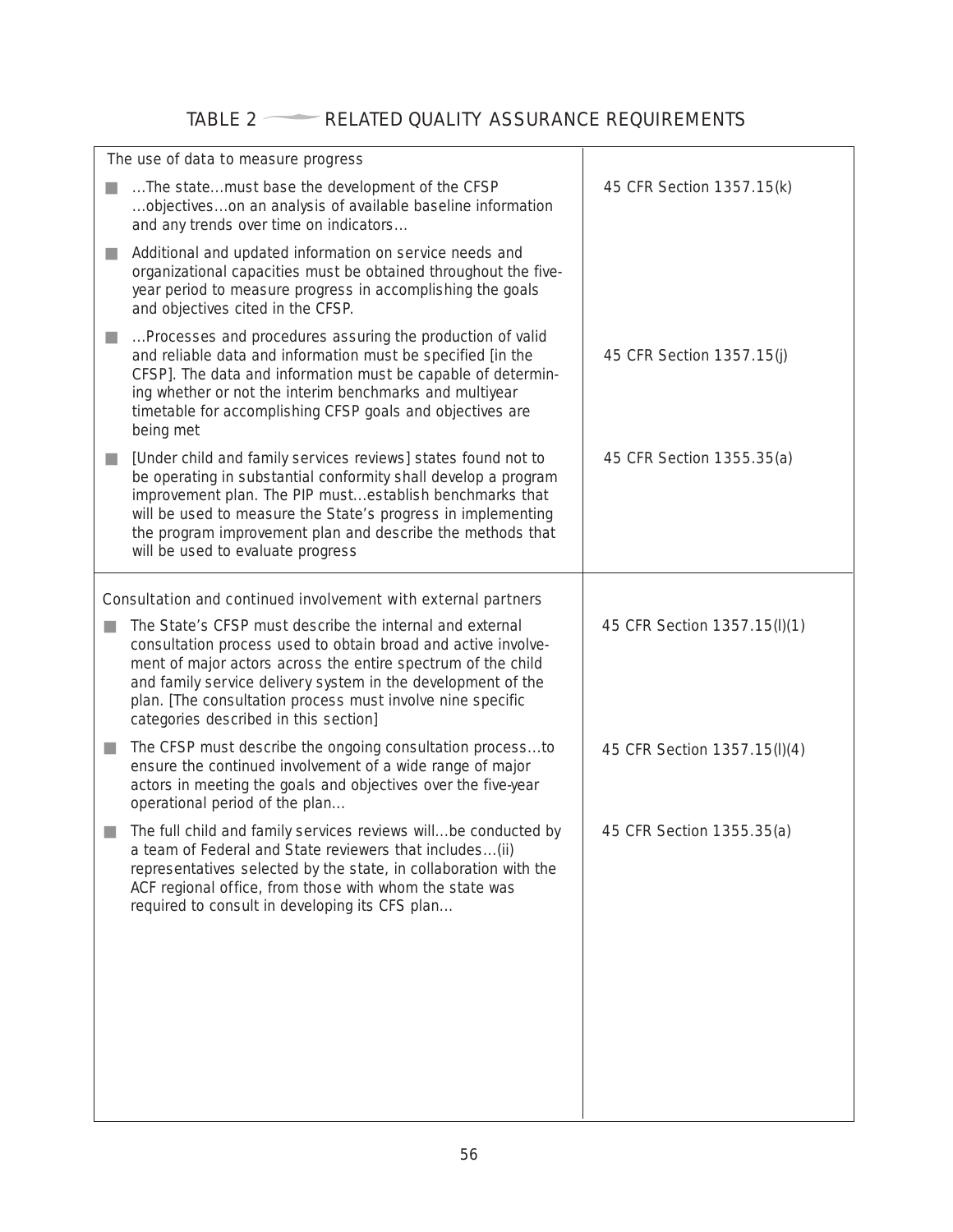# TABLE 2 RELATED QUALITY ASSURANCE REQUIREMENTS

|   | Training to support agency objectives                                                                                                                                                                                                                                                                                                                                                                                                                                                                                                                                                                                                                                                                                                                                                                                                                                                                                                                                                  |                                                    |  |  |  |  |
|---|----------------------------------------------------------------------------------------------------------------------------------------------------------------------------------------------------------------------------------------------------------------------------------------------------------------------------------------------------------------------------------------------------------------------------------------------------------------------------------------------------------------------------------------------------------------------------------------------------------------------------------------------------------------------------------------------------------------------------------------------------------------------------------------------------------------------------------------------------------------------------------------------------------------------------------------------------------------------------------------|----------------------------------------------------|--|--|--|--|
|   | The State's CFSP must include a staff development and training<br>plan in support of the goals and objectives in the CFSP                                                                                                                                                                                                                                                                                                                                                                                                                                                                                                                                                                                                                                                                                                                                                                                                                                                              | 45 CFR Section 1357.15(t)                          |  |  |  |  |
| ш | [Systemic factor requirement] The state must operate a staff<br>development and training program that (i) supports the goals and<br>objectives in the State's CFSP, (ii) addresses services provided<br>under both subparts of title IV-B and the training plan under title<br>IV-E of the Act, (iii) provides training for all staff who provide [child<br>welfare services] soon after they are employed and that includes<br>the basic skills and knowledge required for their positions, (iv)<br>provides ongoing training for staff that addresses the skills and<br>knowledge base needed to carry out their duties(v) provides<br>short term training for current or prospective foster parents,<br>adoptive parents, and the staff of state licensed or state-ap-<br>proved child care institutions providing care to foster and adop-<br>tive children receiving assistance under title IV-E that addresses<br>the skills and knowledge base needed to carry out their duties | 45 CFR Section 1355.34(c(4))                       |  |  |  |  |
|   | <b>Case Review</b>                                                                                                                                                                                                                                                                                                                                                                                                                                                                                                                                                                                                                                                                                                                                                                                                                                                                                                                                                                     |                                                    |  |  |  |  |
|   | [Systemic factor requirement] The state has procedures in place<br>that (i) provide, for each child, a written case plan to be devel-<br>oped jointly with the child's parent(s)(ii) provide for periodic<br>review of the status of each child no less frequently than once<br>every six months by either a court or by administrative review, (iii)<br>assure that each child in foster care under the supervision of the<br>state has a permanency hearingno later than twelve months<br>from the date the child entered foster care(iv) provide a pro-<br>cess for termination of parental rights proceedings(v) provides<br>foster parents, preadoptive parents, and relative caregivers of<br>children in foster care with notice of and an opportunity to be<br>heard in any review or hearing with respect to the child                                                                                                                                                        | 45 CFR Section $1355.34(c(2))$                     |  |  |  |  |
|   | <b>CAPTA Requirements</b>                                                                                                                                                                                                                                                                                                                                                                                                                                                                                                                                                                                                                                                                                                                                                                                                                                                                                                                                                              |                                                    |  |  |  |  |
|   | Each state receiving a grant for child abuse and neglect preven-<br>tion and treatment programs shall establish citizen review panels.<br>These panels shall, by examining the policies and procedures of<br>State and local agencies and where appropriate, specific cases,<br>evaluate the extent to which the agencies are effectively discharg-<br>ing their child protection responsibilities                                                                                                                                                                                                                                                                                                                                                                                                                                                                                                                                                                                     | $106(b)(2)(a)(x)$ , 106 (c) of the<br><b>CAPTA</b> |  |  |  |  |
|   | States receiving community based family resource and support<br>grants shall report on the results of the peer review process<br>conducted under the state program                                                                                                                                                                                                                                                                                                                                                                                                                                                                                                                                                                                                                                                                                                                                                                                                                     |                                                    |  |  |  |  |
|   |                                                                                                                                                                                                                                                                                                                                                                                                                                                                                                                                                                                                                                                                                                                                                                                                                                                                                                                                                                                        |                                                    |  |  |  |  |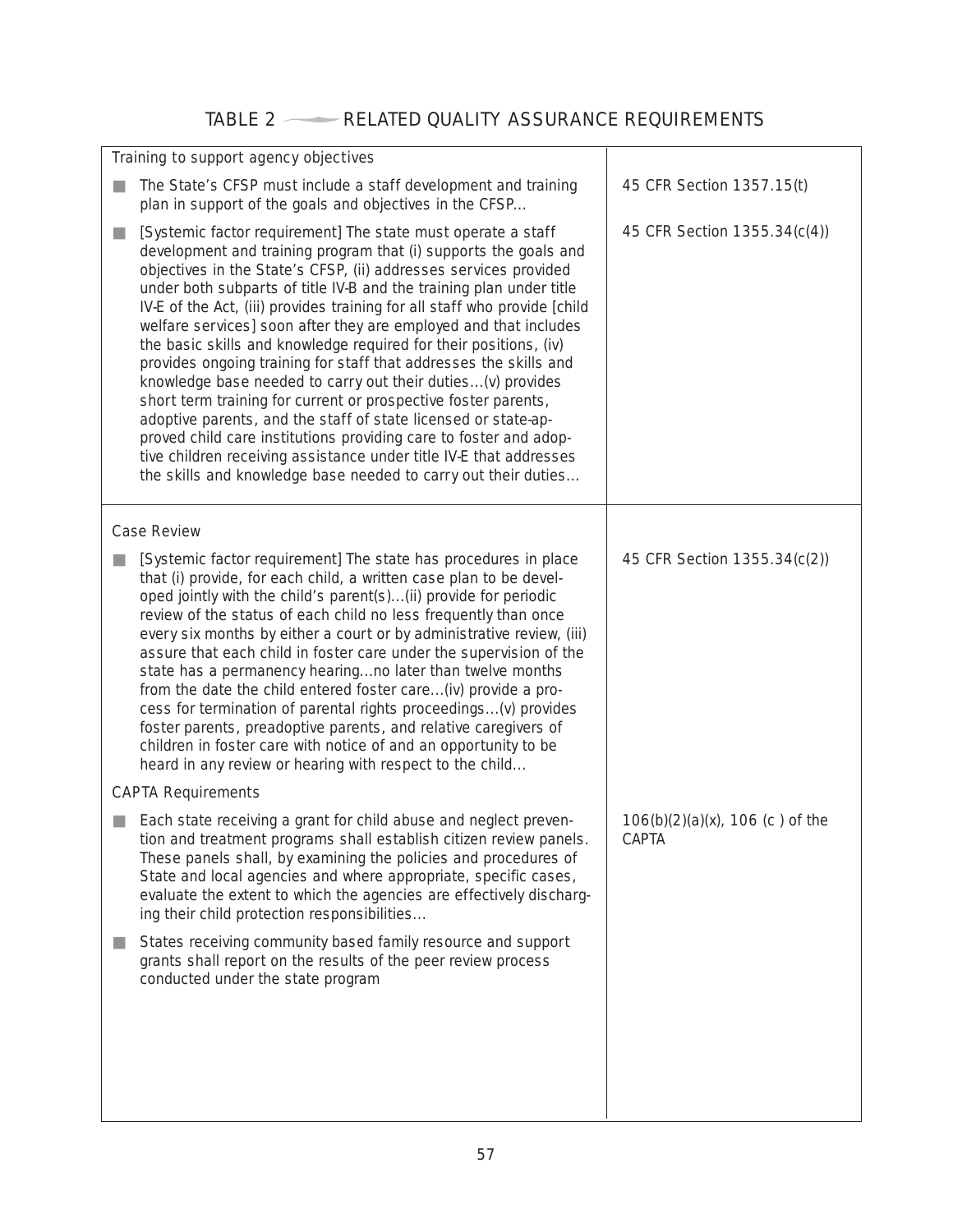# Attachment 3 Standards for Quality Assurance Systems Developed by National Organizations

One source of information about the components of an effective quality assurance system is the standards related to the management of child welfare agencies developed by national organizations. These include:

- **Child Welfare League of America**: The Child Welfare League of America's 1996 *Standards of Excellence for the Management and Governance of Child Welfare Organizations* provides a set of best practice standards that are "intended to provide a vision of what is best for children and their families".
- **Council on Accreditation of Services for Children and Families:** State child welfare agencies are showing an increasing interest in accreditation by national organizations, especially the Council on Accreditation of Services for Children and Families (COA). COA's 1997 standards for behavioral health care services and community support and education services are intended to be rigorous but realistic descriptions of practice that competent private and public organizations can be expected to meet. In 2001, COA is releasing revised standards, and the requirements for quality assurance systems have been strengthened.
- **National Association of Public Child Welfare Administrators: NAPCWA's "Guidelines** for a Model System of Protective Services for Abused and Neglected Children and Their Families" describes a model CPS system.

Information on obtaining copies of these national standards can be found in Attachment #3– Resources

A comparative listing of the quality improvement standards, grouped by the components of child welfare systems, is listed is the table on the following pages. Some observations about the national standards include:

- Both CWLA's management and governance standards and the generic portion of COA's standards require organizations to have a quality improvement process, to use outcomes and to do long term and short term planning.
- All of the standards call for continuous evaluation, and all of them have standards for automated information systems and consumer and stakeholder input
- COA has specific standards for feedback of information, taking continual action, conducting case reviews, involving all personnel, and examining grievances, incidents, or accidents.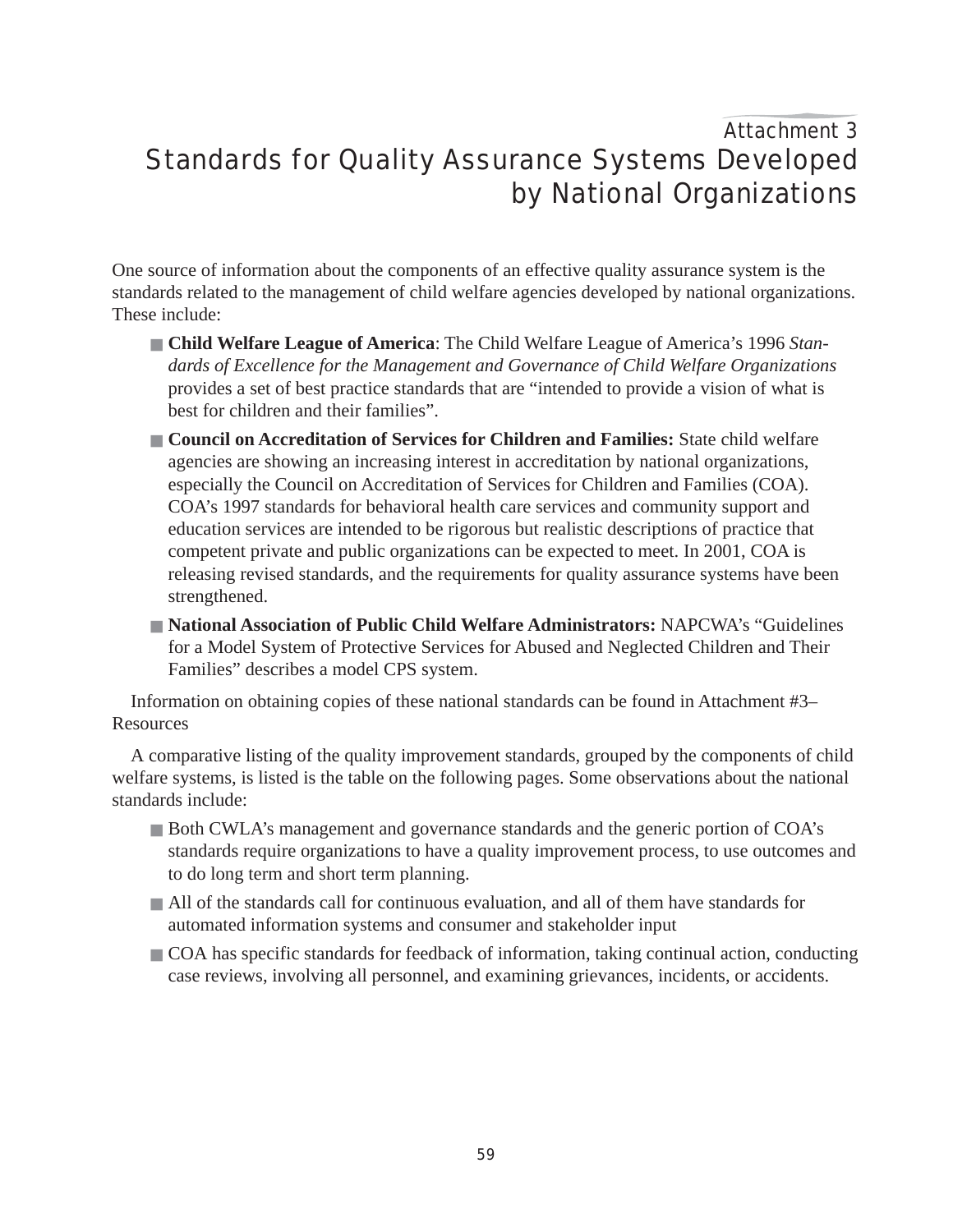| Component                    | <b>CWLA Standards</b>                                                                                                                                                                                                                                                                                                             | 2001 Council on<br>Accreditation<br><b>Standards</b>                                                                                                                                                                                                                                                                                                     | 1997 Council on<br>Accreditation<br><b>Standards</b>                                                                                                                                                                                                      | <b>NAPCWA Guidelines</b><br><b>Protective Services</b>                                                                        |
|------------------------------|-----------------------------------------------------------------------------------------------------------------------------------------------------------------------------------------------------------------------------------------------------------------------------------------------------------------------------------|----------------------------------------------------------------------------------------------------------------------------------------------------------------------------------------------------------------------------------------------------------------------------------------------------------------------------------------------------------|-----------------------------------------------------------------------------------------------------------------------------------------------------------------------------------------------------------------------------------------------------------|-------------------------------------------------------------------------------------------------------------------------------|
| <b>Standards</b><br>Planning | The organization<br>should have a strate-<br>gic plan that details<br>the organization's<br>mission, vision,<br>goals, strategies and<br>the major actions it<br>must undertake in<br>the next $3 - 5$ years<br>(2.9)                                                                                                             | The organization en-<br>gages in organiza-<br>tion-wide, long-term<br>planningAt least<br>every four years the<br>organization con-<br>ducts aplanning<br>review that clarifies<br>the organization's<br>mission, estab-<br>lished goals and<br>objectivesand<br>identifies and for-<br>mulates strategies<br>for meeting identi-<br>fied goals $(G2.3)$ | The process of con-<br>tinuous quality im-<br>provement includes<br>systemic planning<br>the organization de-<br>velops a strategic<br>planning process for<br>long-term visionary<br>purposes in which<br>longer-term goals<br>are established<br>(G2.3) |                                                                                                                               |
| <b>Outcomes</b>              | should translate<br>strategic plan into an<br>annual operating plan<br>that integrates the<br>long-range direction<br>of the plan into the<br>organization's daily<br>activities $(2.10)$<br>The organization<br>should have a written<br>statement that sets<br>forth its vision, goals,<br>and long-term direc-<br>tion $(2.7)$ | Each of the<br>organization's pro-<br>grams or services<br>annually conducts<br>short-term planning<br>in support of the<br>organization'slong-<br>term plan $(G2.4)$<br>The organization<br>has an outcomes<br>measurement sys-<br>tem in each of its<br>programs which<br>evaluates individual<br>progress and pro-<br>gram effectiveness<br>(G2.7)    | The organization<br>establishes short<br>term goals which<br>support the achieve-<br>ment of the organi-<br>zational mission<br>(G2.3)<br>the organization<br>examines outcomes<br>of cases[and] ex-<br>amines aggregate<br>data on outcomes.<br>(G2.6)   | Outcome measures<br>are needed to evalu-<br>ate not only whether<br>programs work but<br>also how and why<br>they work (VI.D) |

# STANDARDS FOR QUALITY ASSURANCE SYSTEMS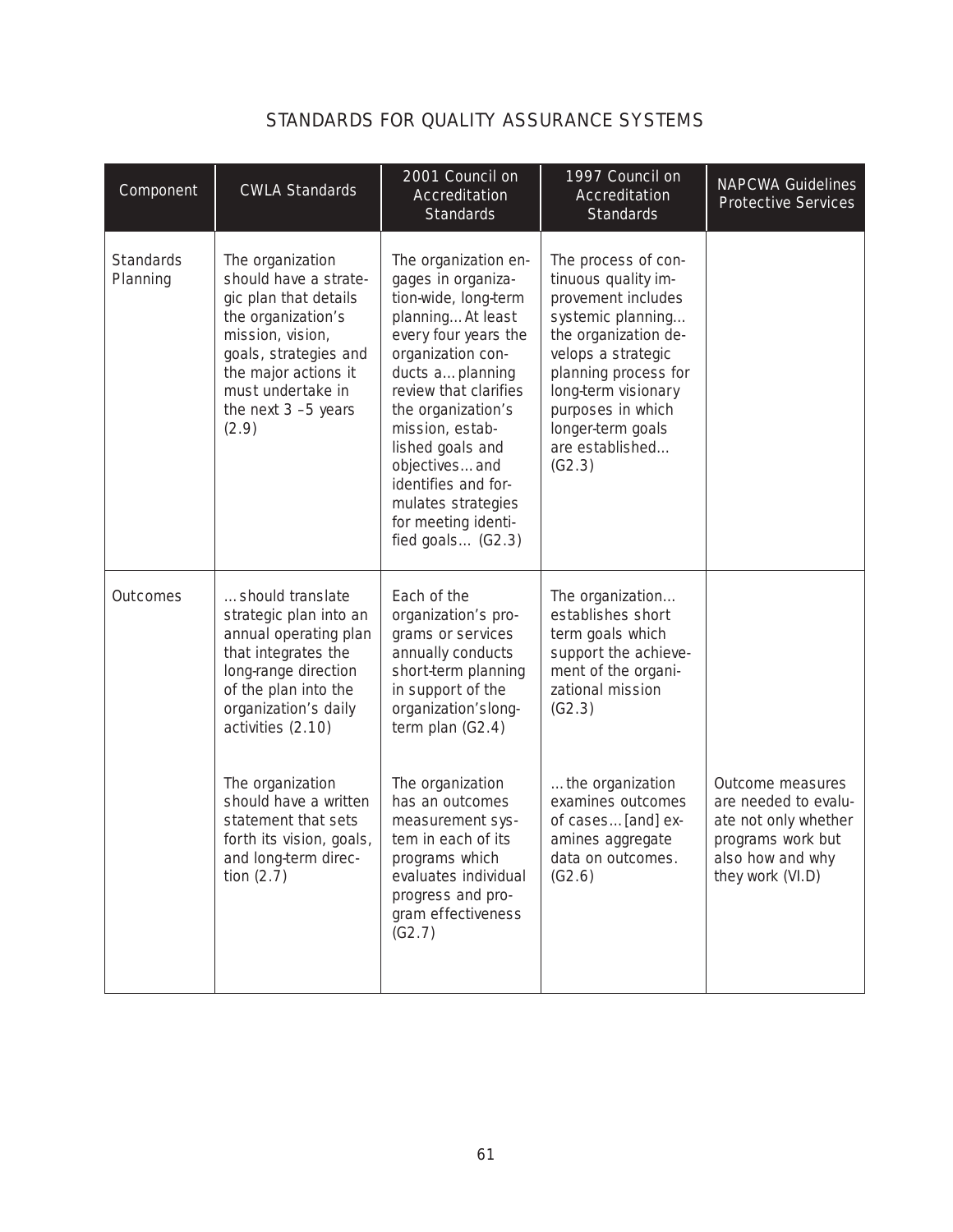| Component                       | <b>CWLA Standards</b>                                                                                                                                                                                                                                                                                                                | 2001 Council on<br>Accreditation<br><b>Standards</b>                                                                                                                                                                                                                                                                                                                                                                                               | 1997 Council on<br>Accreditation<br><b>Standards</b>                                                                                                                                                         | <b>NAPCWA Guidelines</b><br><b>Protective Services</b>                                                                                                                                                                                           |
|---------------------------------|--------------------------------------------------------------------------------------------------------------------------------------------------------------------------------------------------------------------------------------------------------------------------------------------------------------------------------------|----------------------------------------------------------------------------------------------------------------------------------------------------------------------------------------------------------------------------------------------------------------------------------------------------------------------------------------------------------------------------------------------------------------------------------------------------|--------------------------------------------------------------------------------------------------------------------------------------------------------------------------------------------------------------|--------------------------------------------------------------------------------------------------------------------------------------------------------------------------------------------------------------------------------------------------|
| Quality<br>Assurance<br>Process | The organization<br>should implement<br>and incorporate<br>throughout itself a<br>process for monitor-<br>ing the quality of its<br>performance that is<br>outcome based and<br>centered on the<br>child's well-being and<br>stability, thestatus<br>of the child; and the<br>achievement of per-<br>manence for the child<br>(2.77) | The organization de-<br>scribes in writing a<br>well-defined process<br>for assessing and<br>improving its overall<br>performance and for<br>meeting standards<br>that promote quality<br>outcomes $(G2.1)$                                                                                                                                                                                                                                        | The organization has<br>a well-defined and<br>designed system to<br>assess and improve<br>the quality of organi-<br>zational perfor-<br>mance and to meet<br>its standards for<br>quality outcomes<br>(G2.1) |                                                                                                                                                                                                                                                  |
| Evaluation                      | The organization<br>should evaluate its<br>services at regular in-<br>tervals to determine<br>whether those ser-<br>vices are effectively<br>meeting the needs of<br>children and their<br>families $(2.79)$                                                                                                                         | The organization<br>evaluates its sys-<br>tems and proce-<br>dures and uses its<br>findings to improve<br>its performance<br>(G2.5)                                                                                                                                                                                                                                                                                                                | The organization's<br>systems, procedures<br>and outcomes are<br>evaluated on an on-<br>going basis, the re-<br>sults of which are<br>used continuously to<br>improve perfor-<br>mance $(G2.6)$              | CPS management<br>should regularly<br>evaluate CPS pro-<br>grams, services and<br>personnel to ensure<br>that all possible re-<br>sources are in use<br>to provide adequate,<br>appropriate services<br>to children and their<br>families (IV.J) |
| Feedback                        |                                                                                                                                                                                                                                                                                                                                      | The organization<br>provides clear, accu-<br>rate and timely infor-<br>mation regarding all<br>aspects of the CQI<br>process to its ser-<br>vice recipients,<br>governing body, per-<br>sonnel and other<br>stakeholders at<br>least annually<br>shares findings and<br>results; data are<br>distributed in a<br>timeframe and form<br>that are useful to all<br>service providers<br>and direct service<br>staff (feedback<br>mechanism) $(G2.9)$ |                                                                                                                                                                                                              | All staff must have<br>access to timely,<br>critical and concise<br>information related<br>to families served by<br>the agency (IV.K)                                                                                                            |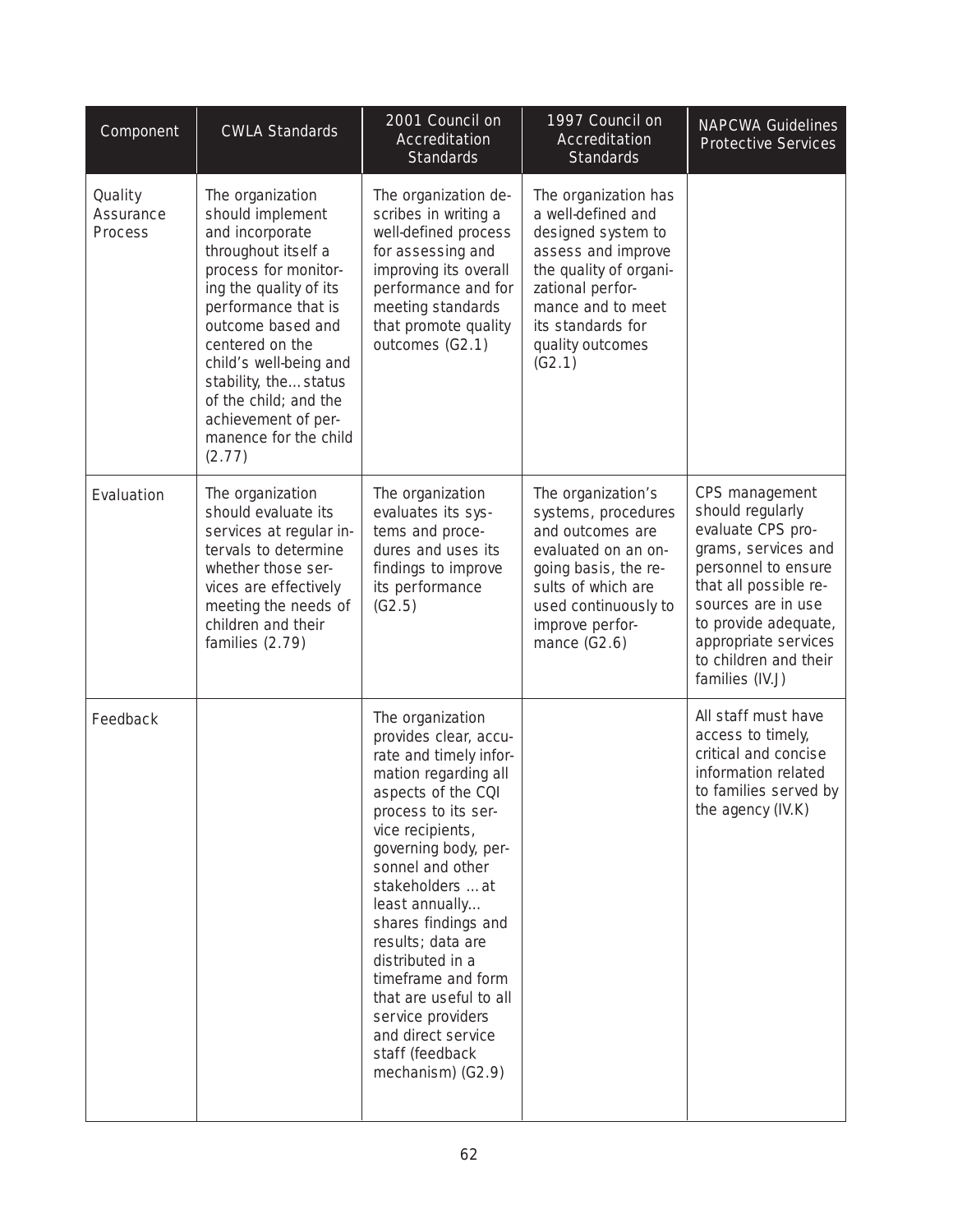| Component                | <b>CWLA Standards</b>                                                                                                                                                                                                                                                     | $2001$ Council on<br>Accreditation<br><b>Standards</b>                                                                                                                                                                                                                                                   | 1997 Council on<br>Accreditation<br><b>Standards</b>                                                                                                                                                                                                                                                                                           | <b>NAPCWA Guidelines</b><br><b>Protective Services</b>                                                                                |
|--------------------------|---------------------------------------------------------------------------------------------------------------------------------------------------------------------------------------------------------------------------------------------------------------------------|----------------------------------------------------------------------------------------------------------------------------------------------------------------------------------------------------------------------------------------------------------------------------------------------------------|------------------------------------------------------------------------------------------------------------------------------------------------------------------------------------------------------------------------------------------------------------------------------------------------------------------------------------------------|---------------------------------------------------------------------------------------------------------------------------------------|
| Continual<br>Action      |                                                                                                                                                                                                                                                                           | The organization<br>takes continual<br>action to improve<br>services and pro-<br>mulgate solutions to<br>the issues identified<br>by its CQI activities<br>(corrective action)<br>(G2.11)                                                                                                                | Continual action is<br>taken to eliminate or<br>ameliorate problems<br>identified in ongoing<br>program and out-<br>come evaluations<br>and in ongoing re-<br>views of overall per-<br>formance of the<br>organization (G2.7)                                                                                                                  |                                                                                                                                       |
| Automated<br>information | The organization<br>should have a man-<br>agement information<br>system (MIS) for<br>gathering and analyz-<br>ing data related to<br>strategic planning,<br>quality improvement,<br>and the evaluation of<br>governance, opera-<br>tions and program<br>services $(2.76)$ | The organization<br>maintains the infor-<br>mation that is nec-<br>essary to effectively<br>plan, manage, and<br>evaluate its services<br>(G2.10)                                                                                                                                                        | The organization<br>maintains informa-<br>tion necessary to<br>plan, manage, and<br>evaluate its pro-<br>grams effectively<br>(G2.5)                                                                                                                                                                                                           | All staff must have<br>access to timely,<br>critical and concise<br>information related<br>to families served by<br>the agency (IV.K) |
| <b>Case Review</b>       |                                                                                                                                                                                                                                                                           | At least quarterly,<br>the organization<br>conducts case<br>record reviewsa<br>sample of open and<br>closed cases that<br>includes a represen-<br>tative sample of<br>high-risk cases<br>evaluate presence,<br>and clarityof<br>documentsand<br>appropriateness<br>and quality of ser-<br>vices $(G2.6)$ | An internal review of<br>randomly selected<br>open and recently<br>closed casesis<br>conducted on a<br>quarterly basis<br>(G2.6)<br>An organization<br>which providesday<br>treatment and/or<br>residential treat-<br>ment services evalu-<br>ates the necessity<br>of conducting addi-<br>tional utilization re-<br>view procedures<br>(G2.2) |                                                                                                                                       |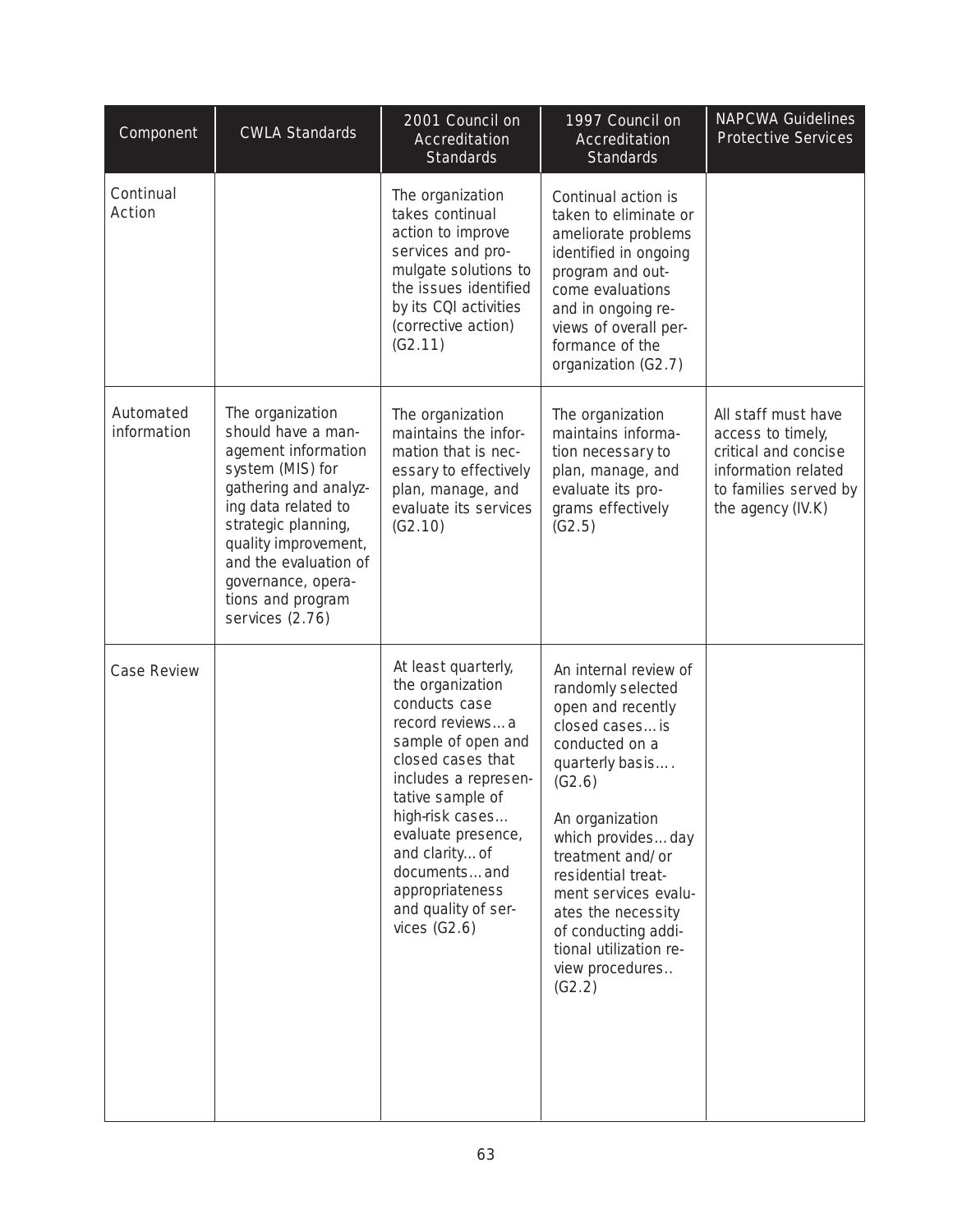| Component                                                 | <b>CWLA Standards</b>                                                                                                                                                                                                                                                                                                                                                    | 2001 Council on<br>Accreditation<br><b>Standards</b>                                                                                                                                                                                                                                                                                       | 1997 Council on<br>Accreditation<br><b>Standards</b>                                                                                                                                                                                                  | <b>NAPCWA Guidelines</b><br><b>Protective Services</b> |
|-----------------------------------------------------------|--------------------------------------------------------------------------------------------------------------------------------------------------------------------------------------------------------------------------------------------------------------------------------------------------------------------------------------------------------------------------|--------------------------------------------------------------------------------------------------------------------------------------------------------------------------------------------------------------------------------------------------------------------------------------------------------------------------------------------|-------------------------------------------------------------------------------------------------------------------------------------------------------------------------------------------------------------------------------------------------------|--------------------------------------------------------|
| Stakeholder<br>Involvement<br><b>Staff</b><br>involvement | Public and nonprofit<br>child welfare organi-<br>zations should work<br>in partnership to en-<br>sure the availability<br>of a full array of ser-<br>vices $(1.3)$                                                                                                                                                                                                       | Representatives<br>from all stakeholder<br>groups, including<br>persons served,<br>personnel from all<br>levels of the organi-<br>zation, and other<br>stakeholders, par-<br>ticipate in the CQI<br>process $(G2.2)$                                                                                                                       | The participation of<br>service consumers,<br>all personnel, volun-<br>teers and volunteer<br>leadership is integral<br>to the quality im-<br>provement process<br>(G2.4)                                                                             |                                                        |
| Consumer<br>input                                         | Child welfare ser-<br>vices should be cus-<br>tomer driven, child<br>centered, and family<br>focused $(1.7)$                                                                                                                                                                                                                                                             | The organization<br>measures con-<br>sumer satisfaction<br>for all services<br>[through] a con-<br>sumer satisfaction<br>survey to all per-<br>sons served, or a<br>statistically valid<br>sample (G2.8)<br>At least quarterly,<br>the organization<br>conducts a review<br>of all grievances, in-<br>cidents, or acci-<br>dents (G2.5.04) | Formal and informal<br>feedback from con-<br>sumers of services<br>and other collateral<br>sources and stake-<br>holders is aggre-<br>gated and used to<br>improve manage-<br>ment strategies and<br>service delivery<br>processes(G2.4.06-<br>2.4.08 |                                                        |
| Organization<br>Support for<br>Quality                    | The organization's<br>corporate and man-<br>agement structure<br>should facilitate<br>movement toward<br>fulfillment of the<br>organization's mis-<br>sion and achieve-<br>ment of the<br>organization's<br>vision. $(2.68)$<br>The CEO should pro-<br>vide leadership in<br>monitoring and evalu-<br>ating the quality of<br>the services of the<br>organization (2.65) |                                                                                                                                                                                                                                                                                                                                            |                                                                                                                                                                                                                                                       |                                                        |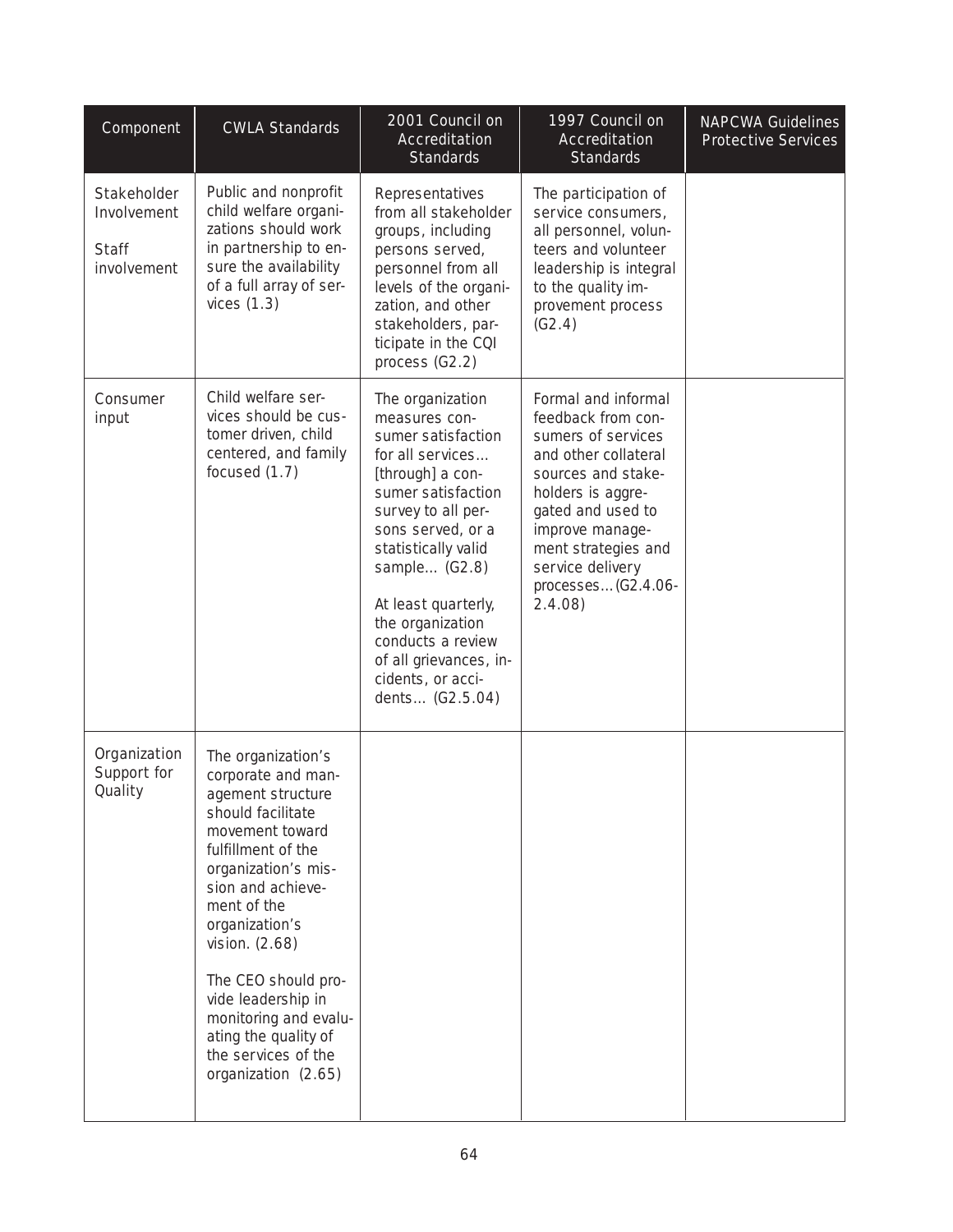# Attachment 4 Resources: Quality Assurance for Child Welfare Agencies

# Child Welfare Outcomes

"Child and Family Services Reviews: Procedures Manual," Department of Health and Human Services, Administration for Children and Families, Administration on Children, Youth and Families, Children's Bureau, Washington, D.C., August 2000. Available on the Children's Bureau website at http://www.acf.dhhs.gov/programs/cb or hard copies from the child welfare review project at 301-495-1080 ext 3249 or email  $cw@jbs.1.com$ .

*The Procedures Manual includes written guidance to states on each part of the child and family services review process. Appendices include the instruments for the statewide assessment and the on-site review and other practical information on organizing the review process. Appendix I is the Pathway to Substantial Conformity, which lists the performance indicators for each of the outcomes and systemic factors, and provides information on how they will be rated.*

"Child and Family Services Reviews: A Resource Book on the New Federal Child and Family Services Reviews," from the National Child Welfare Resource Center for Organizational Improvement, University of Southern Maine, Portland, ME, February 2001. Available from the National Child Welfare Resource Center for Organizational Improvement at 1-800-435-7543 or by email at patn@usm.maine.edu

*This package is intended to provide easy access to the documents that provide information for states on the new child and family services review process. In addition to selections from the Procedures Manual, it also the national standards for the statewide data elements, official descriptions of the review process, material produced by states on the reviews, and background material on the reviews.*

 "Child Welfare Outcomes 1998: Annual Report," U.S. Department of Health and Human Services; Administration for Children and Families; Administration on Children, Youth and Families, August 2000. Available on the Children's Bureau website at http://www.acf.dhhs.gov/programs/cb. Copies can also be obtained through the National Clearinghouse on Child Abuse and Neglect Information at 1-800-394-3366 or by e-mail at nccanch@calib.com.

*The Annual Report presents data on state performance on seven outcomes and thirteen associated performance measures. Data in the report is drawn from the Adoption and Foster Care Analysis and Reporting System (AFCARS) and the National Child Abuse and neglect Data System (NCANDS)*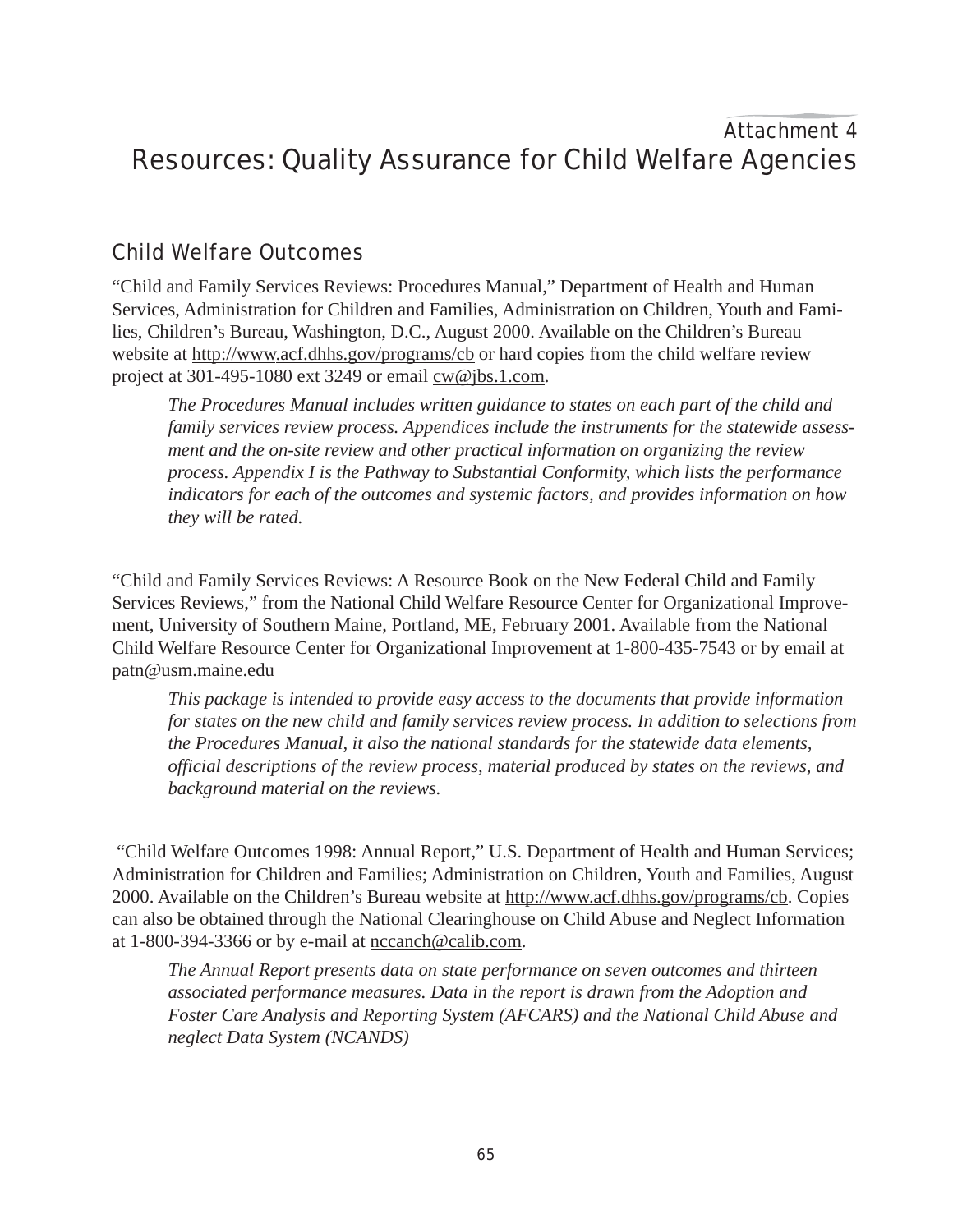"Child Maltreatment 1999: Reports from the States to the National Child Abuse and Neglect Data System." U.S. Department of Health and Human Services; Administration for Children and Families; Administration on Children, Youth and Families, 1998. Available on the Children's Bureau website at http://www.acf.dhhs.gov/programs/cb. Copies can also be obtained through the National Clearinghouse on Child Abuse and Neglect Information at 1-800-394-3366 or by e-mail at nccanch@calib.com.

*This report presents annual national data about child abuse and neglect known to child protective services agencies in the U.S. in Calendar year 1999. The data has been collected and analyzed through the National Child Abuse and neglect Data System (NCANDS)*

"Assessing Outcomes in Child Welfare Services: Principles, Concepts, and a Framework of Core Indicators," by the Casey Outcomes and Decision-Making Project, 1998. Available from the project website at http://www.caseyoutcomes.org

*This publication proposes principles for child welfare services, discusses tools that can be used in outcome-based decision-making based on those principles, and presents a set of outcome and specific indicators for child welfare agencies to consider.*

## WEBSITE: http://ndas.cwla.org

*This is the site of the National Data Analysis System, managed by the Child Welfare League of America in cooperation with state child welfare agencies. This comprehensive, interactive database is integrating national child welfare data from many sources, and makes customized tables and graphs available to users through the Internet.*

## Quality Assurance – Processes and Tools

"Evaluation Handbook Series: The Program Manager's Guide to Evaluation" and companion volume, "The Children's Bureau Evaluation Handbook," U.S. Department of Health and Human Services; Administration for Children and Families; Administration on Children, Youth and Families, 1997. Available from the catalog at the National Clearinghouse on Child Abuse and Neglect", 1-800- 394-3366 or by e-mail at nccanch@calib.com.

*These guidebooks were developed to assist program managers in assessing program performance and measuring impacts on families and communities. They explain the evaluation process and how it may be sued to improve programs. The Children's Bureau handbook addresses evaluation issues specific to the child welfare programs administered by the Children's Bureau.*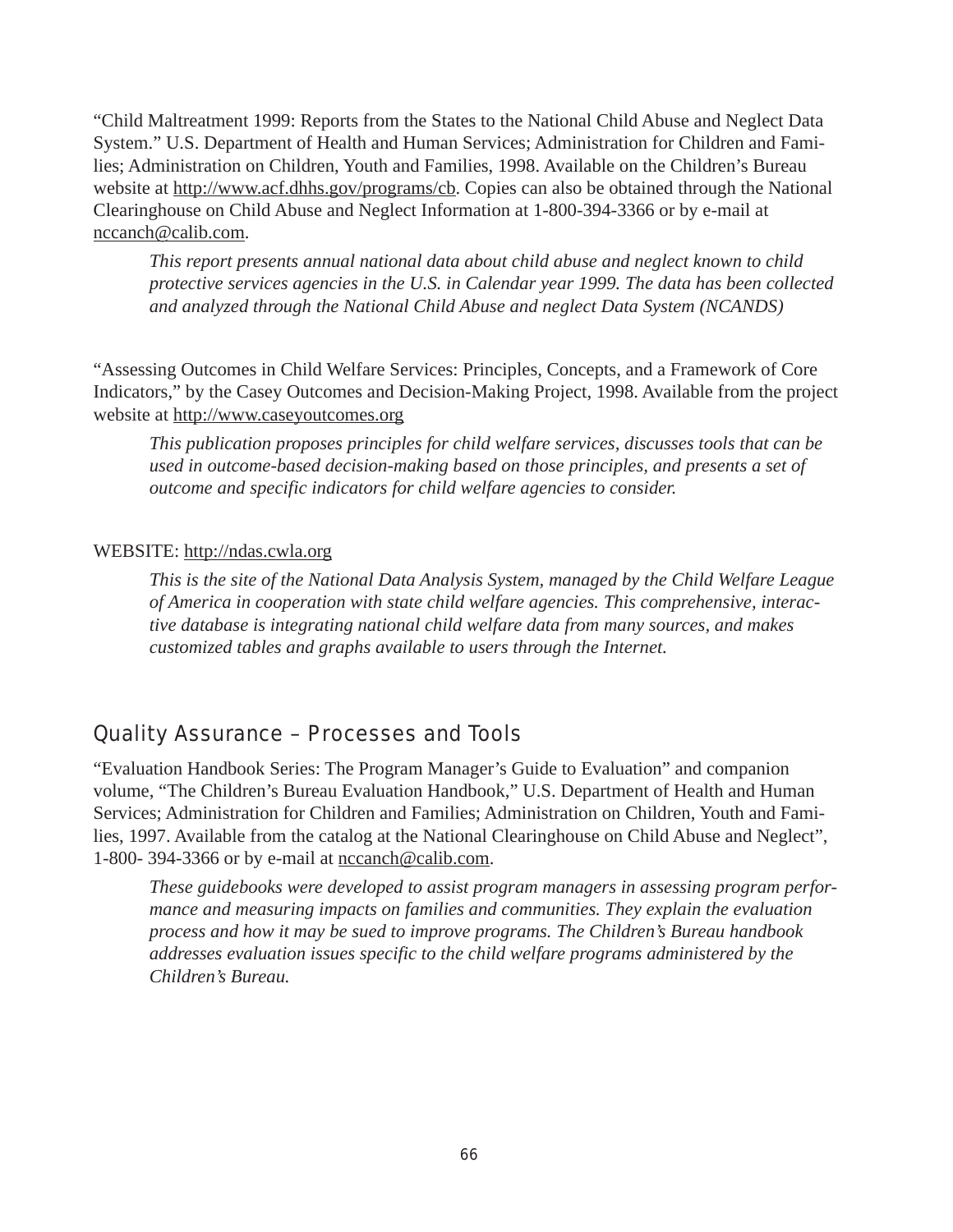"Quality Improvement and Evaluation in Child and Family Services: Managing into the Next Century," edited by Peter J. Pecora, William R. Seelig, Fortena A. Zirps, and Sally M. Davis, Child Welfare League of America, Inc, Washington, D.C., 1996. Available from the Child Welfare League of America,

*This book is designed as a hands on tool to help child welfare agency managers develop more data driven, customer focused and outcome oriented approaches to service delivery. The tools discussed in the ten chapters include methods of defining services and work processes, change strategies, outcome-oriented approaches to practice, program evaluation instruments, a quality improvement toolbox, integrated information systems, and breakthrough planning techniques.*

"Using Information Management to Support the Goals of Safety, Permanency and Well Being." Available from the project website at www.muskie.usm.maine.edu/sacwis or from the National Child Welfare Resource Center for Organizational Improvement Clearinghouse at (800) Help Kid or email clearing@usm.maine.edu

*This training curriculum is designed to teach child welfare supervisors how to incorporate information from automated systems into their day-to-day work to support improved outcomes for children and families.*

"Total Quality Management in Human Service Organizations," edited by John Gunther and Frank Hawkins, Springer Publishing Company, 1996

*Chapters of this book provide an overview of total quality management as it relates to human service organizations, and profile the "Quality Oklahoma" initiative and other public sector quality improvement initiatives.*

"Total Quality Management in Human Service Organizations," by Lawrence L. Martin, SAGE publications, Newbury Park, CA, 1993

*This book discusses the features of total quality management and describes the work of the primary TQM theorists. It discusses quality improvement tools and strategies, such as defining the service delivery system, forming quality teams, techniques for choosing improvement projects, and the need for top management commitment and employee empowerment.*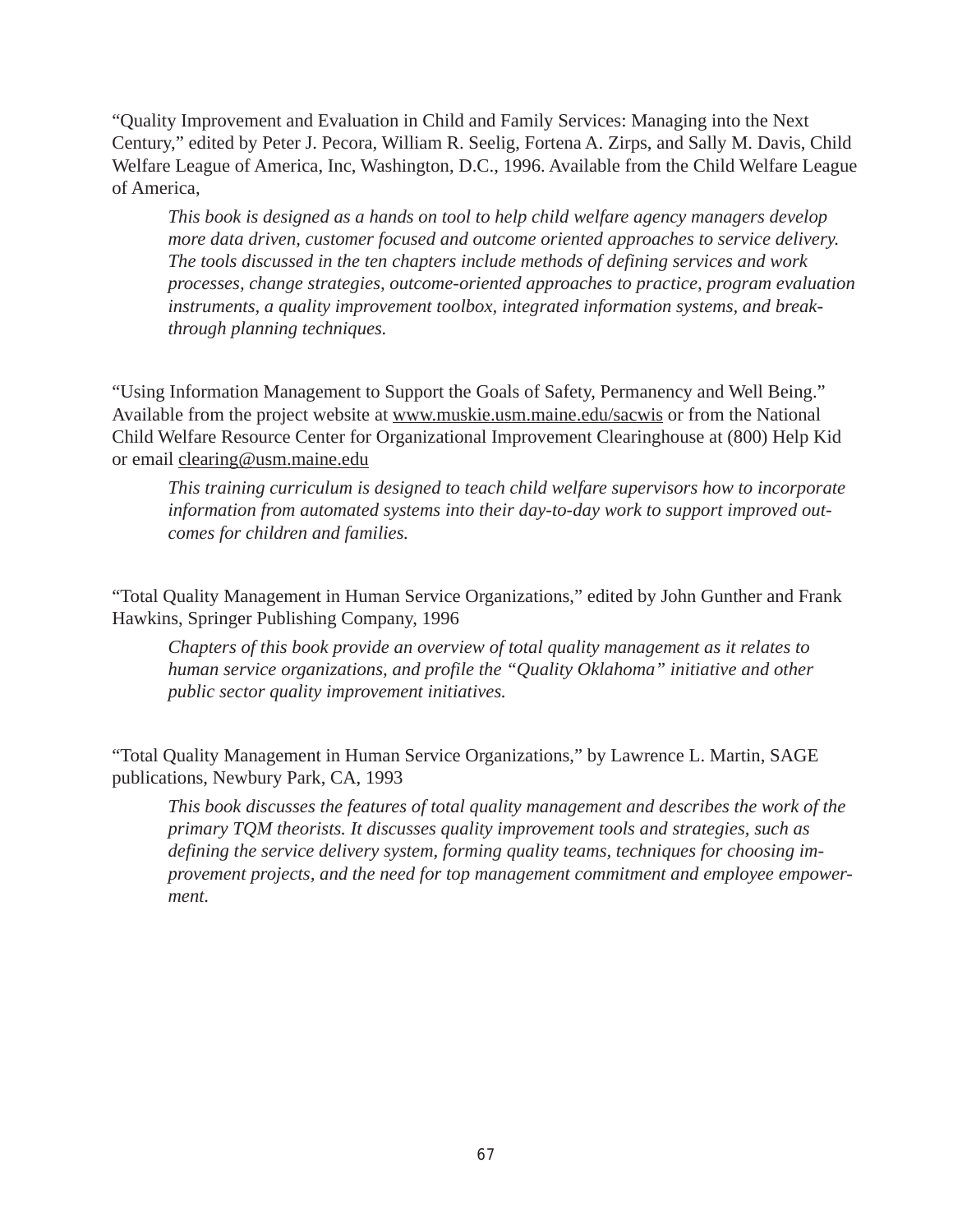# Quality Assurance – Teleconferences

The National Child Welfare Resource Center for Organizational Improvement holds a series of audio teleconferences every year to highlight innovative management practices in child welfare. Audiotapes and handout packages from the sessions are available from the Clearinghouse at the Resource Center (\$10 each). Call 1-800-HELP-KID or e-mail clearing@usm.maine.edu. Recent sessions on quality assurance in child welfare are listed below.

April 11, 2000: "Quality Assurance Systems: Focusing Child Welfare Agencies on Improving Quality"

*This session highlights two states that involve a broad range of stakeholders in regular reviews of the quality of child welfare services: Illinois, where staff are involved in peer reviews, and Alabama, where community-based quality assurance committees conduct case reviews. Presenters explore different approaches to quality assurance – both regular reviews of a comprehensive range of data from multiple sources, and intensive reviews of a small sample of cases as envisioned by the new federal child and family services reviews*. *Presenters: Michael Sumski, Associate Director for Quality Assurance*, *Illinois Department of Children and Family Services and Larry Dean, Program Supervisor, Office of Quality Assurance, Alabama Department of Human Resources.*

April 25, 2000: "Outcome Based Management 101 for Supervisors"

*In this session, Resource Center staff joined managers and supervisors to discuss their experience using outcome data and its impact on practice at the case level. Presenters: Bill Hindman, KIDS Director, Oklahoma Division of Children and Family Services, and Roger Ward, Decision Support and Research, Hamilton County, OH*

May 8, 2001: "Building Federal Review Features into Ongoing Quality Assurance Systems"

*This session explores how states can establish quality assurance systems that contain many of the same features as the federal reviews – particularly in-depth qualitative case reviews, paired with reviews of data and community involvement in assessing agency performance. Representatives from Alabama's quality assurance system and from the more recent quality service review project in Iowa presented the steps they took to establish ongoing review mechanisms and their experience with continually evaluating their own performance. Presenters: Larry Dean, Program Supervisor, Office of Quality Assurance, Alabama Department of Human Resources, and Jane Keilor, Outcomes Project Director, Adult, Children and Family Services, Iowa Department of Human Services.*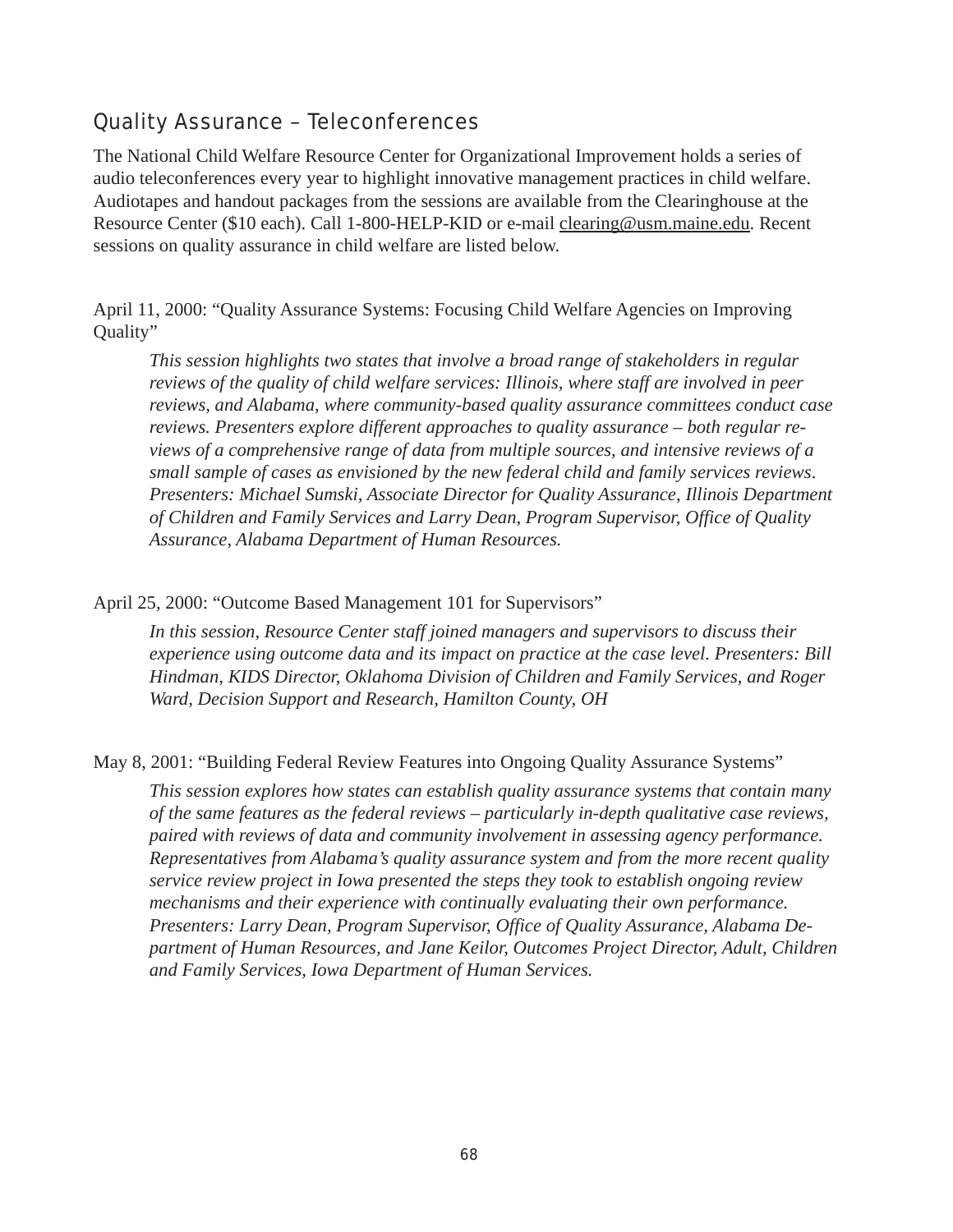May 15, 2001: "Improving Practice, Improving Outcomes"

*This session explores approaches states are taking to improve case practice – both by establishing practice principles and standards to guide casework and by reviewing cases with the goal of improving practice. State representatives discussed Utah's practice model and Missouri's practice development reviews. Presenters: Richard Anderson, Director, Utah Division of Child and Family Services and Vince Geremia, Practice Development Review Manager, Missouri Division of Family Services.*

## National Standards for Quality Assurance Systems

"1997 Standards for Behavioral Health Care Services and Community Support and Education Services," by the Council on Accreditation of Services for Children and Families. Available from the Council on Accreditation of Services for Children and Families, Inc., 120 Wall St., 11<sup>th</sup> Floor, New York, New York, 10005, (212) 797-3000

"COA's Standards and Self-Study Manual,  $7<sup>th</sup>$  Edition, for Public Organizations," by the Council on Accreditation of Services for Children and Families, 2001. Available from the Council on Accreditation of Services for Children and Families, Inc., 120 Wall St., 11<sup>th</sup> Floor, New York, New York, 10005, (212) 797-3000

"CWLA Standards of Excellence for the Management and Governance of Child Welfare Organizations," from the Child Welfare League of America, Washington, D.C., 1996 . Available individually and as a set from the Child Welfare League of America, c/o CSSC, P.O. Box 7816, Raritan, NJ, 08818-7816, (800) 407-6273

"Guidelines for a Model System of Protective Services for Abused and Neglected Children and Their Families," National Association of Public Child Welfare Administrators, Washington, D.C.,1999. Available from the American Public Human Services Association, (202) 682-0100 or pubs@aphsa.org

*These national standards each have specific requirements for quality assurance systems (see "National Standards"). They provide information on what is seen as the model elements in strong quality assurance systems*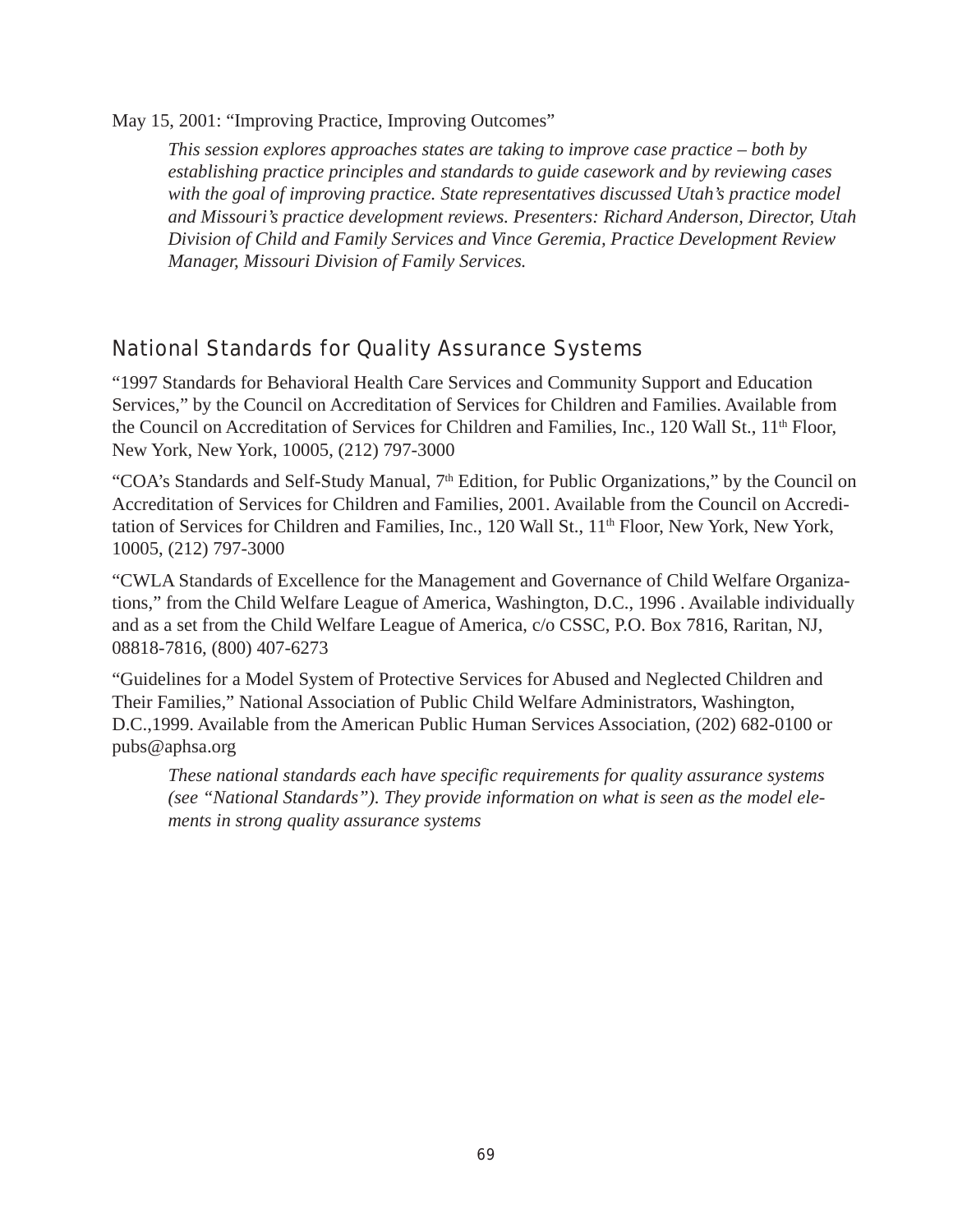# Bibliography

Bazelon Center for Mental Health Law. (1998). *Making Child Welfare Work: How the R.C. Lawsuit Forged New Partnerships to Protect Children and Sustain Families.* Judge David L. Bazelon Center for Mental Health Law, Washington, D.C.

Benbenishty, R. and Oyserman, D., (1996). How Can an Integrated Information System Be a Support? In Pecora, P., Seelig, W, Zirps, F. and Davis, S. (Eds), *Quality Improvement and Evaluation in Child and Family Services: Managing into the Next Century.* Washington, D.C.: Child Welfare League of America, Inc.

The Casey Outcomes and Decision-Making Project. (1998). *Assessing Outcomes in Child Welfare Services: Principles, Concepts, and a Framework of Core Indicators*. Englewood, CO: The Casey Outcomes and Decision-Making Project at the American Humane Association.

Cassafer, David J., (1996). How Can Planning Make It Happen?. In Pecora, P., Seelig, W, Zirps, F. and Davis, S. (Eds), *Quality Improvement and Evaluation in Child and Family Services: Managing into the Next Century,* Washington, D.C.: Child Welfare League of America, Inc.

Davis, S. and Savas, S., (1996). Closing the Gap: Does the Program Match the Blueprint? In Pecora, P., Seelig, W, Zirps, F. and Davis, S. (Eds), *Quality Improvement and Evaluation in Child and Family Services: Managing into the Next Century*, Washington, D.C.: Child Welfare League of America, Inc.

Farrow, Frank with the Executive Session on Child Protection. (1997), *Child Protection: Building Community Partnerships: Getting From Here to There.* Cambridge, MA: Harvard University.

Gordon, Amy. (1999). *Outcome Initiatives in Child Welfare.* Washington, D.C.: Child Welfare League of America Press.

Gunther, John and Frank Hawkins, (Eds)(1996), *Total Quality Management in Human Service Organizations.* Springer Publishing Company.

Henry, G., Wedel, K., and Czypinski, K. (1996). "Quality Oklahoma" and the Oklahoma Department of Human Services. In Gunther, J and Hawkins, F. (Eds), *Total Quality Management in Human Service Organizations.* Springer Publishing Company.

Kluger, M and Alexander, G., (1996). How Do We Know We're Making A Difference? In Pecora, P., Seelig, W, Zirps, F. and Davis, S. (Eds), *Quality Improvement and Evaluation in Child and Family Services: Managing into the Next Century.* Washington, D.C.: Child Welfare League of America, Inc.

Martin, Lawrence L., (1993). *Total Quality Management in Human Service Organizations.* Newbury Park, CA: SAGE Publications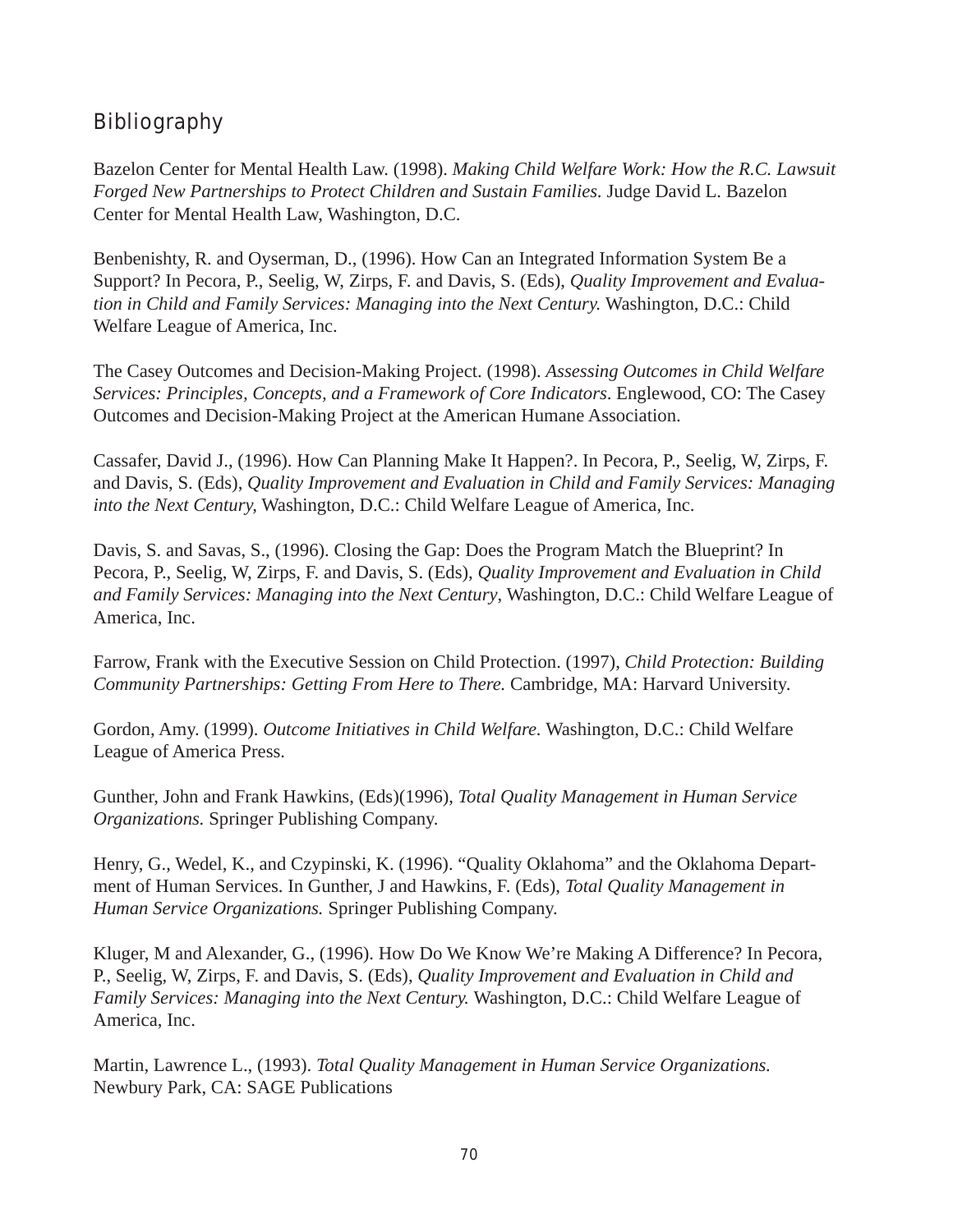Pecora, Peter and William Seelig, Fortena Zirps, and Sally Davis, (1996). *Quality Improvement and Evaluation in Child and Family Services: Managing into the Next Century*. Washington, D.C.: Child Welfare League of America, Inc.

U.S Department of Health and Human Services, Administration for Children and Families, Administration on Children, Youth and Families, (1997). *The Program Manager's Guide to Program Evaluation: An evaluation handbook series from the Administration on Children, Youth and Families.* Washington, D.C.: Administration on Children, Youth and Families.

U.S Department of Health and Human Services, Administration for Children and Families, Administration on Children, Youth and Families, (1997). *The Children's Bureau Evaluation Handbook*. Washington, D.C.: Administration on Children, Youth and Families.

Young, Nancy and Sid Gardner, Soraya Coley, Lisbeth Schorr, Charles Bruner, (1994). *Making A Difference: Moving to Outcome-Based Accountability for Comprehensive Service Reforms. Falls* Church, VA: National Center for Service Integration.

Zirps, Fortena (1997) *Doing it Right the First Time: A Model of Quality Improvement for Human Service Agencies.* Brandon, FL: The Florida Institute for Quality Improvement.

Zirps, F. and Cassafer, D., (1996). Quality Improvement in the Agency: What Does it Take? In Pecora, P., Seelig, W, Zirps, F. and Davis, S. (Eds), *Quality Improvement and Evaluation in Child and Family Services: Managing into the Next Century.* Washington, D.C.: Child Welfare League of America, Inc.